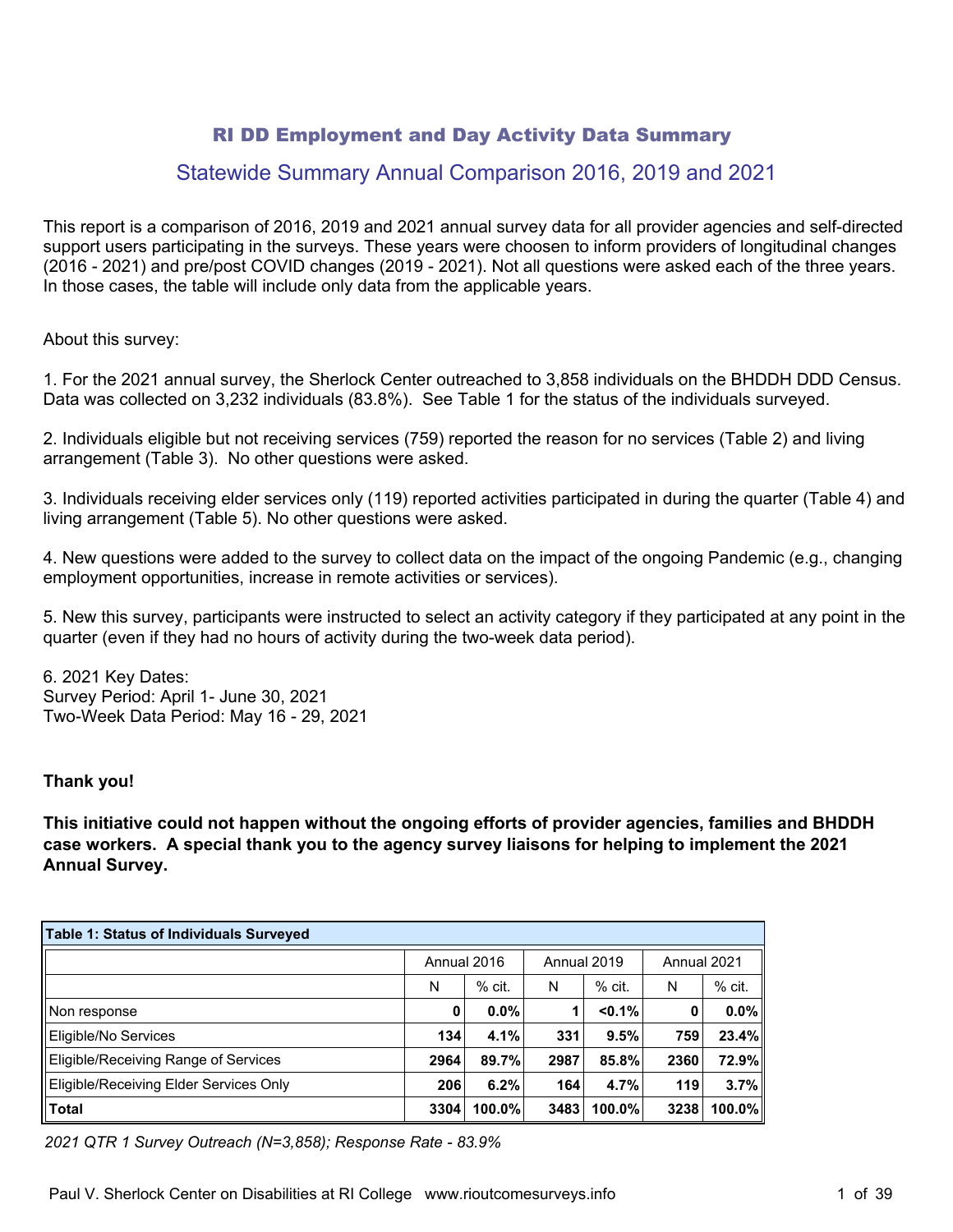#### Summary of Individuals Not Receiving or Available for Services During the Quarter

| Table 2: Reasons Individuals Received No Services |                |             |              |             |  |  |
|---------------------------------------------------|----------------|-------------|--------------|-------------|--|--|
|                                                   |                | Annual 2019 |              | Annual 2021 |  |  |
|                                                   | N              | $%$ cit.    | N            | % cit.      |  |  |
| <b>Pandemic Related</b>                           | 0              | $0.0\%$     | 440          | 58.0%       |  |  |
| Closed/Discharged/Terminated Services             | 23             | 7.0%        | 26           | 3.4%        |  |  |
| Currently in High School/Under 22                 | 7              | 2.1%        | 0            | 0.0%        |  |  |
| Deceased                                          | 20             | 6.1%        | 19           | 2.5%        |  |  |
| Declined/Refused/Suspended Services               | 31             | 9.4%        | 52           | 6.9%        |  |  |
| Funding Issue/Awaiting Waiver Determination       | 9              | 2.7%        | 1            | 0.1%        |  |  |
| <b>Funding Issue/Denied Waiver</b>                | 1              | 0.3%        | 1            | 0.1%        |  |  |
| <b>Extended Vacation/Absence</b>                  | 23             | 7.0%        | 5            | 0.7%        |  |  |
| <b>Health Issues</b>                              | 33             | 10.0%       | 26           | 3.4%        |  |  |
| Hospitalized/Nursing Home/Hospice/Assisted Living | 56             | 17.0%       | 26           | 3.4%        |  |  |
| Lack of Follow through by Family or Participant   | 30             | 9.1%        | 23           | 3.0%        |  |  |
| <b>New/Pending Services</b>                       | 22             | 6.7%        | 7            | 0.9%        |  |  |
| Receives Behavioral Health Services               | $\overline{2}$ | 0.6%        | 1            | 0.1%        |  |  |
| <b>Self Directed</b>                              | 0              | 0.0%        | 5            | 0.7%        |  |  |
| Services Provided Out of State                    | 1              | 0.3%        | 6            | 0.8%        |  |  |
| Solely Community Support Funding                  | 24             | 7.3%        | 25           | 3.3%        |  |  |
| <b>Systems Capacity Issue</b>                     | 5              | 1.5%        | 62           | 8.2%        |  |  |
| <b>Transferring Agency</b>                        | $\overline{2}$ | 0.6%        | 24           | 3.2%        |  |  |
| Unable to Locate                                  | 0              | 0.0%        | $\mathbf{2}$ | 0.3%        |  |  |
| Other                                             | 41             | 12.4%       | 8            | 1.1%        |  |  |
| <b>Total</b>                                      | 330            | 100.0%      | 759          | 100.0%      |  |  |

| Table 3: Living Arrangement for those Not Receiving or Available for<br>Services* |              |          |
|-----------------------------------------------------------------------------------|--------------|----------|
|                                                                                   | Annual 2021  |          |
|                                                                                   | N            | $%$ obs. |
| Non-response                                                                      | 6            | 0.8%     |
| Own Home                                                                          | 64           | 8.4%     |
| <b>Agency Owned/Operated</b>                                                      | 67           | 8.8%     |
| Family Home                                                                       | 498          | 65.6%    |
| <b>Shared Living</b>                                                              | 83           | 10.9%    |
| Institution Nursing Home or Hosp or Assist Living                                 | 22           | 2.9%     |
| Homeless/Shelter                                                                  | $\mathbf{2}$ | 0.3%     |
| Unknown                                                                           | 11           | 1.4%     |
| Total                                                                             | 759          | 100.0%   |

*\*New question 2021*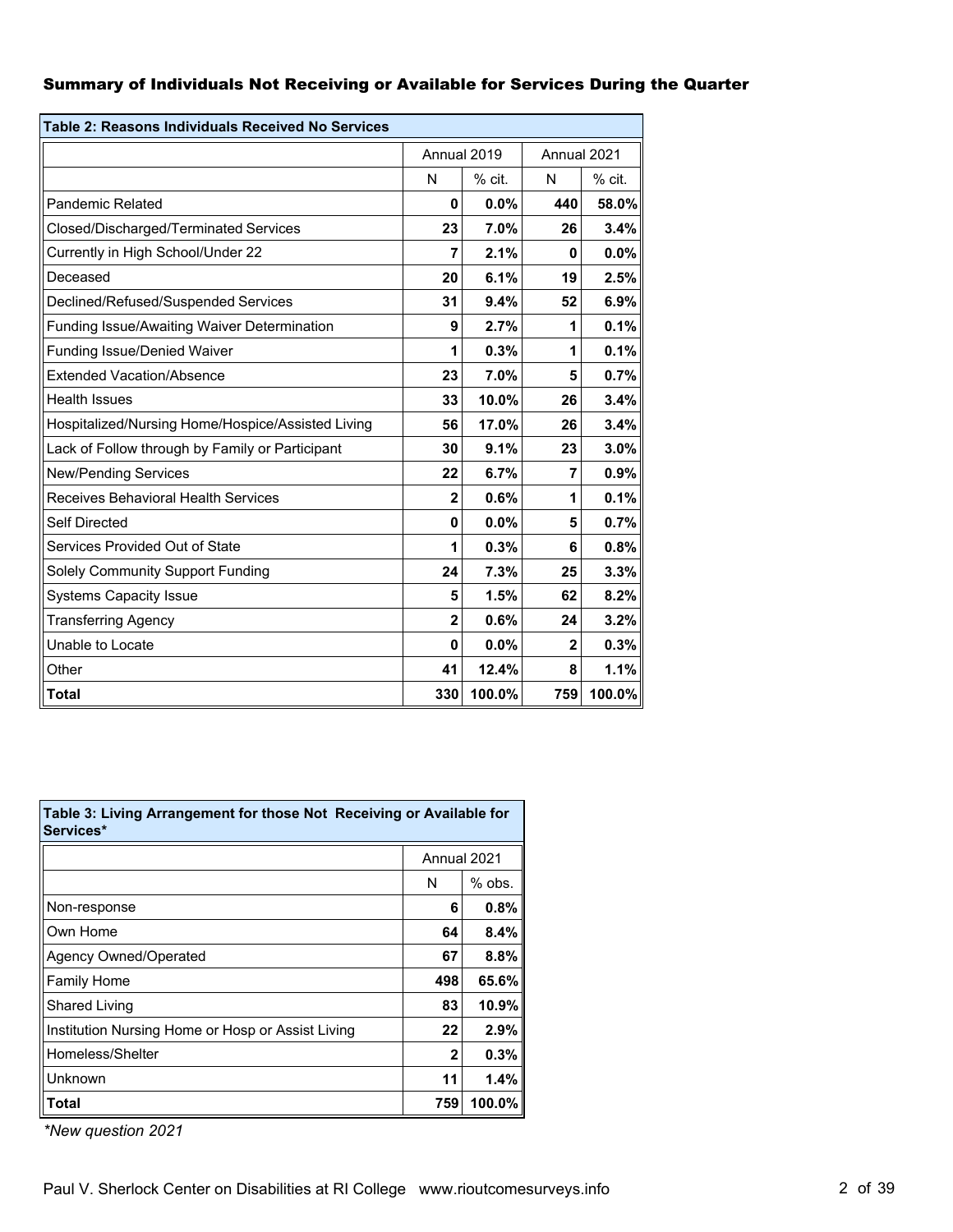### Summary of Activity for Individuals Receiving Services During the Quarter

| Table 4: Activities Participated in During Quarter           |      |             |             |          |             |          |  |
|--------------------------------------------------------------|------|-------------|-------------|----------|-------------|----------|--|
|                                                              |      | Annual 2016 | Annual 2019 |          | Annual 2021 |          |  |
|                                                              | N    | $%$ obs.    | N           | $%$ obs. | N           | $%$ obs. |  |
| <b>Supported Employment Services</b>                         | 639  | 20.2%       | 1030        | 32.7%    | 675         | 27.2%    |  |
| Individual Employment                                        | 401  | 12.6%       | 590         | 18.7%    | 402         | 16.2%    |  |
| Self-Employment                                              | 65   | 2.1%        | 24          | 0.8%     | 19          | 0.8%     |  |
| Provider Paid Individual Employment                          | 168  | 5.3%        | 110         | 3.5%     | 56          | 2.3%     |  |
| Provider Paid Group Employment                               | 165  | 5.2%        | 130         | 4.1%     | 67          | 2.7%     |  |
| Facility-Based Work                                          | 189  | 6.0%        | 14          | 0.4%     | 0           | 0.0%     |  |
| Community-Based Non-Work Activity                            | 2274 | 71.7%       | 2539        | 80.6%    | 1872        | 75.5%    |  |
| DDD Facility-Based Non-Work Activity                         | 1693 | 53.4%       | 1212        | 38.5%    | 395         | 15.9%    |  |
| Non-DDD Facility-Based Non-work Activity                     | 0    | 0.0%        | 20          | 0.6%     | 17          | 0.7%     |  |
| Non-DDD Facility-Based Non-Work<br><b>Activity Only</b>      | 0    | 0.0%        | 19          | 0.6%     | 24          | 1.0%     |  |
| Home-Based Non-Work Activity                                 | 495  | 15.6%       | 535         | 17.0%    | 818         | 33.0%    |  |
| Home-Based Non-Work Activity Only                            | 113  | 3.6%        | 67          | 2.1%     | 175         | 7.1%     |  |
| Program for Elderly Persons Non-Work<br>Activity             | 56   | 1.8%        | 45          | 1.4%     | 10          | 0.4%     |  |
| Program for Elderly Persons Non-Work<br><b>Activity Only</b> | 206  | 6.5%        | 164         | 5.2%     | 119         | 4.8%     |  |
| <b>Total</b>                                                 | 3170 | 100.0%      | 3151        | 100.0%   | 2479        | 100.0%   |  |

| Table 5: Living Arrangement for Individuals Receiving Services |      |             |              |             |              |           |  |  |
|----------------------------------------------------------------|------|-------------|--------------|-------------|--------------|-----------|--|--|
|                                                                |      | Annual 2016 |              | Annual 2019 | Annual 2021  |           |  |  |
|                                                                | N    | $%$ obs.    | N            | $%$ obs.    | N            | $%$ obs.  |  |  |
| Own Home                                                       | 442  | 13.9%       | 400          | 12.7%       | 357          | 14.4%     |  |  |
| Agency Owned/Operated                                          | 1297 | 40.9%       | 1212         | 38.5%       | 1070         | 43.2%     |  |  |
| <b>Family Home</b>                                             | 1181 | 37.3%       | 1235         | 39.2%       | 803          | 32.4%     |  |  |
| <b>Shared Living</b>                                           | 241  | 7.6%        | 300          | 9.5%        | 243          | 9.8%      |  |  |
| Institution Nursing Home or Hosp or Assist<br>Living           | 9    | 0.3%        | 1            | $< 0.1\%$   | 4            | 0.2%      |  |  |
| Homeless/Shelter                                               | 0    | 0.0%        | $\mathbf{2}$ | < 0.1%      | $\mathbf{2}$ | < 0.1%    |  |  |
| Unknown                                                        | 0    | 0.0%        | 0            | 0.0%        | 0            | $0.0\%$   |  |  |
| <b>Total</b>                                                   | 3170 | 100.0%      | 3151         | 100.0%      | 2479         | $100.0\%$ |  |  |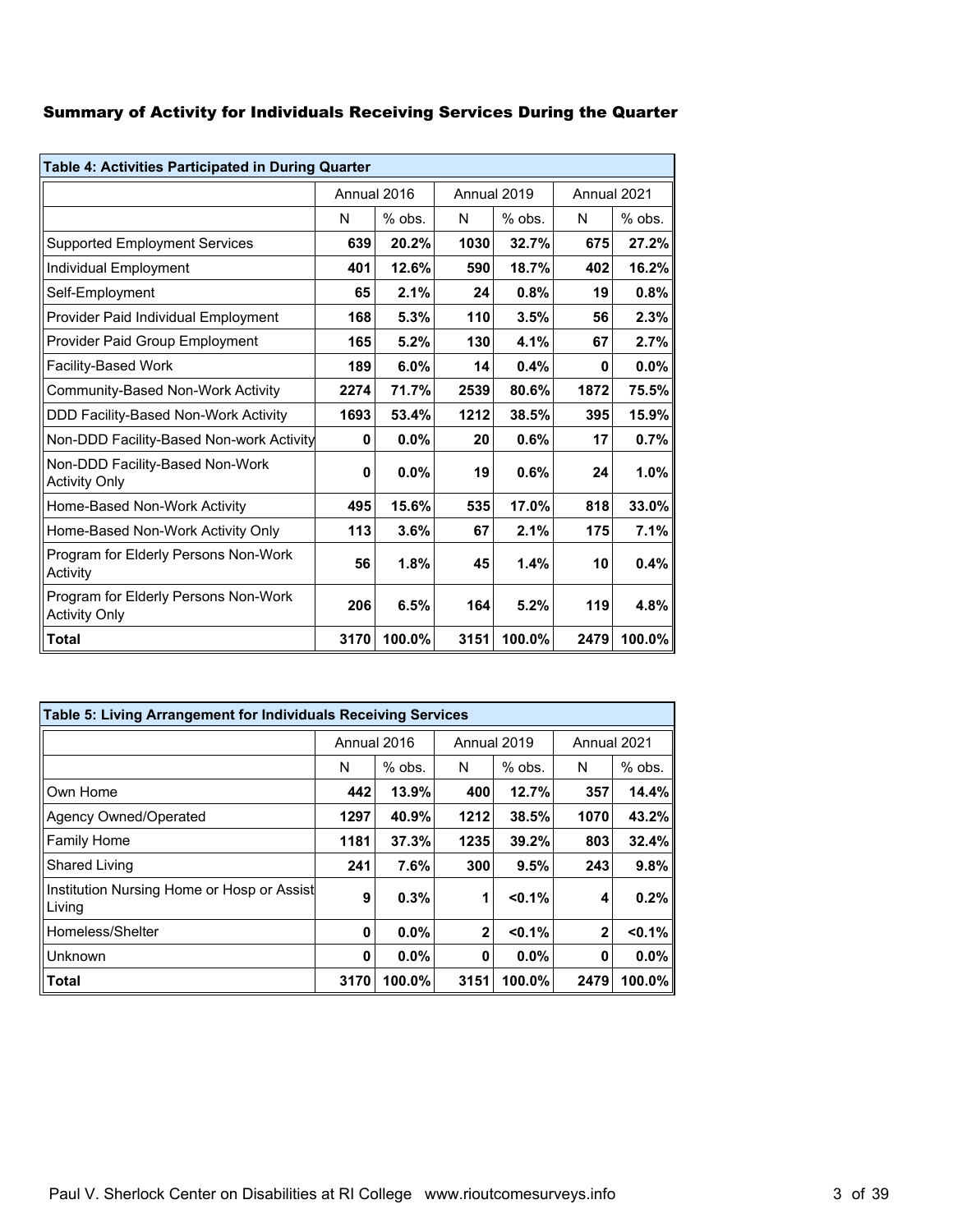#### **General Data for Individuals Receiving Services During the Quarter.**

| Table 6: Unduplicated Count of Individuals in Integrated Employment (Individual or Group) |             |          |             |         |             |           |  |
|-------------------------------------------------------------------------------------------|-------------|----------|-------------|---------|-------------|-----------|--|
|                                                                                           | Annual 2016 |          | Annual 2019 |         | Annual 2021 |           |  |
|                                                                                           | N           | $%$ cit. | N           | $%$ cit | N           | $%$ cit.  |  |
| Non response                                                                              | 0           | $0.0\%$  | 67          | 2.2%    |             | 0.3%      |  |
| Employed                                                                                  | 774         | 26.1%    | 806         | 27.0%   | 534         | 22.6%     |  |
| Not Employed                                                                              | 2190        | 73.9%    | 2114        | 70.8%   | 1819        | 77.1%     |  |
| Total                                                                                     | 2964        | 100.0%   | 2987        | 100.0%  | 2360        | $100.0\%$ |  |

| Table 7: Work Incentive Benefits Information Received* |      |             |      |             |             |           |  |
|--------------------------------------------------------|------|-------------|------|-------------|-------------|-----------|--|
|                                                        |      | Annual 2016 |      | Annual 2019 | Annual 2021 |           |  |
|                                                        | N    | $%$ obs.    | N    | $%$ obs.    | N           | % obs.    |  |
| Non response                                           |      | $< 0.1\%$   | 0    | 0.0%        |             | $< 0.1\%$ |  |
| Plan in process or completed                           | 0    | $0.0\%$     | 36   | 1.2%        | 53          | 2.2%      |  |
| No information received                                | 2315 | 78.1%       | 1954 | 65.4%       | 1806        | 76.5%     |  |
| Provided written materials                             | 576  | 19.4%       | 905  | 30.3%       | 484         | 20.5%     |  |
| Attended Work Incentive information session            | 166  | 5.6%        | 66   | $2.2\%$     | 10          | 0.4%      |  |
| Attended an individual counseling session with CWIC    | 76   | 2.6%        | 87   | 2.9%        | 32          | 1.4%      |  |
| Accessed Social Security Administration website        | 14   | 0.5%        | 10   | 0.3%        | 14          | 0.6%      |  |
| Spoke with a SSA Representative                        | 41   | 1.4%        | 29   | 1.0%        | 23          | 1.0%      |  |
| Called Ticket to Work Helpline                         | 6    | 0.2%        | 2    | < 0.1%      | 0           | 0.0%      |  |
| Total                                                  | 2964 | 100.0%      | 2987 | 100.0%      | 2360        | 100.0%    |  |

*\*Multi-response question.*

| Table 8: ORS Status*        |             |          |             |          |             |          |  |  |
|-----------------------------|-------------|----------|-------------|----------|-------------|----------|--|--|
|                             | Annual 2016 |          | Annual 2019 |          | Annual 2021 |          |  |  |
|                             | N           | $%$ obs. | N           | $%$ obs. | N           | $%$ obs. |  |  |
| Non response                | 1           | < 0.1%   | 0           | $0.0\%$  | 3           | 0.1%     |  |  |
| Applied/Application Pending | 46          | 1.6%     | 46          | 1.5%     | 9           | 0.4%     |  |  |
| Open Case                   | 311         | 10.5%    | 180         | 6.0%     | 150         | 6.4%     |  |  |
| Closed Case - Success       | 69          | 2.3%     | 21          | 0.7%     | 11          | 0.5%     |  |  |
| Closed Case - Other         | 50          | 1.7%     | 19          | 0.6%     | 9           | 0.4%     |  |  |
| None                        | 2487        | 83.9%    | 2721        | 91.1%    | 2178        | 92.3%    |  |  |
| Total                       | 2964        | 100.0%   | 2987        | 100.0%   | 2360        | 100.0%   |  |  |

*\*Total affiliated with ORS: Annual 2016 = 476 Annual 2019 = 266 Annual 2021= 179*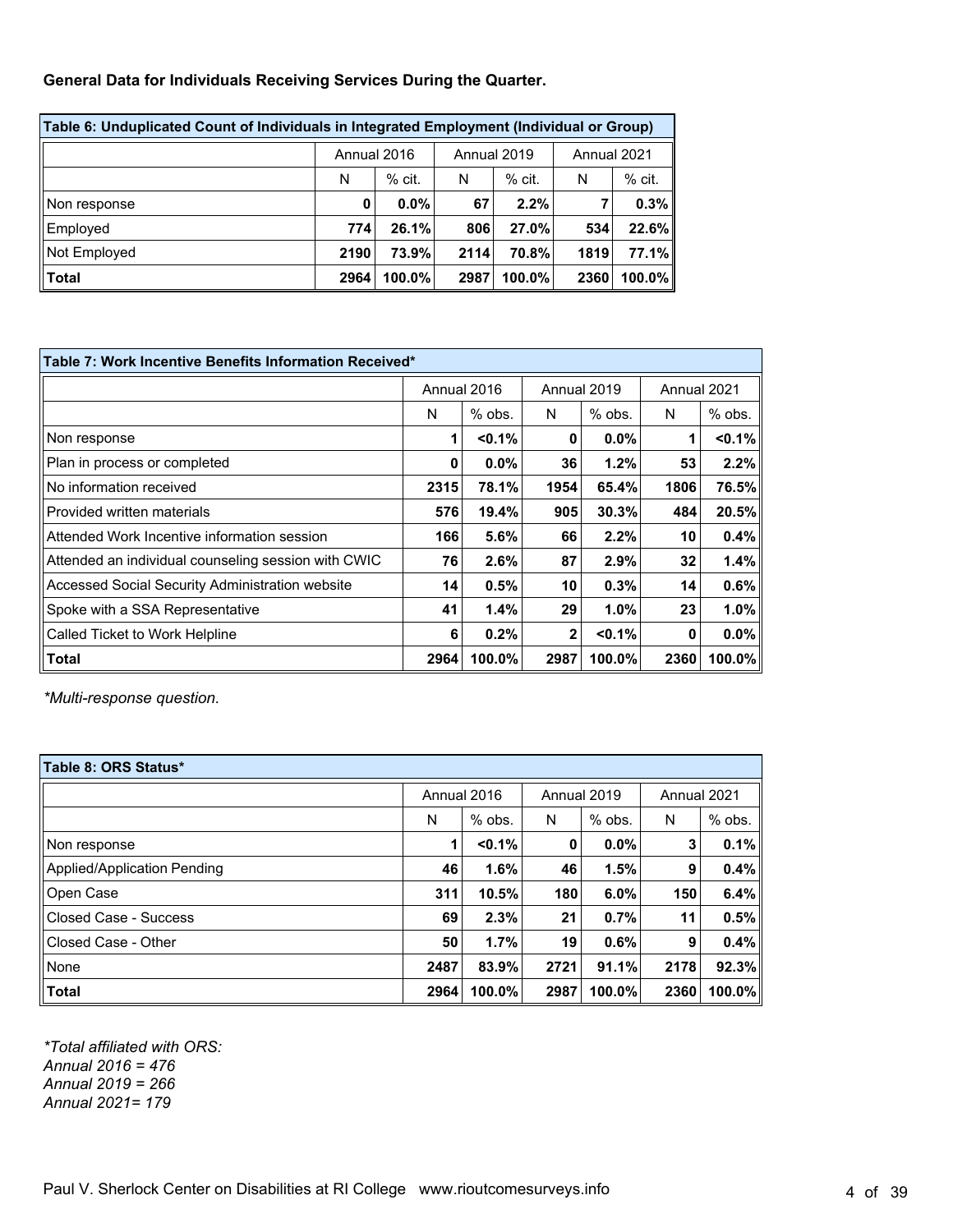### ACTIVITY: SUPPORTED EMPLOYMENT SERVICES (TABLES 9 - 24)

*Frequencies reported in Tables 9 represent the number of individuals reporting hours in 1 or more supported employment activity during the two-week data collection period. Tables 10 - 16 represent hours spent in specific activities.*

| <b>Table 9: Average Weekly Hours</b> |             |                         |         |           |  |  |  |  |
|--------------------------------------|-------------|-------------------------|---------|-----------|--|--|--|--|
|                                      |             | <b>SES Weekly Hours</b> |         |           |  |  |  |  |
|                                      |             | Mean                    | Sum     | Frequency |  |  |  |  |
|                                      | Annual 2016 | 4.82                    | 2521.50 | 523       |  |  |  |  |
|                                      | Annual 2019 | 5.50                    | 5136.38 | 934       |  |  |  |  |
|                                      | Annual 2021 | 588                     |         |           |  |  |  |  |

| <b>Table 10: Post-Secondary Education</b> |                                          |        |           |  |  |  |  |
|-------------------------------------------|------------------------------------------|--------|-----------|--|--|--|--|
|                                           | Post Secondary Education and<br>Training |        |           |  |  |  |  |
|                                           | Mean                                     | Sum    | Frequency |  |  |  |  |
| Annual 2016                               | 5.40                                     | 686.00 | 127       |  |  |  |  |
| Annual 2019                               | 4.68                                     | 318.38 | 68        |  |  |  |  |
| Annual 2021                               | 2.85                                     | 77.00  |           |  |  |  |  |

| <b>Table 11: Career Planning</b> |             |                 |        |           |  |  |  |  |
|----------------------------------|-------------|-----------------|--------|-----------|--|--|--|--|
|                                  |             | Career Planning |        |           |  |  |  |  |
|                                  |             | Mean            | Sum    | Frequency |  |  |  |  |
|                                  | Annual 2016 | 1.52            | 333.50 | 220       |  |  |  |  |
|                                  | Annual 2019 | 2.32            | 808.88 | 348       |  |  |  |  |
|                                  | Annual 2021 | 1.74            | 308.83 | 177       |  |  |  |  |

| <b>Table 12: Short-Term Vocational Experience</b> |                                  |        |           |  |  |  |  |
|---------------------------------------------------|----------------------------------|--------|-----------|--|--|--|--|
|                                                   | Short-term Vocational Experience |        |           |  |  |  |  |
|                                                   | Mean                             | Sum    | Frequency |  |  |  |  |
| Annual 2016                                       | 3.85                             | 331.50 | 86        |  |  |  |  |
| Annual 2019                                       | 3.35                             | 113.75 | 34        |  |  |  |  |
| Annual 2021                                       | 4.09                             | 28.63  |           |  |  |  |  |

|                          | <b>Table 13: Long-Term Vocational Experience</b> |      |                                 |     |  |  |  |
|--------------------------|--------------------------------------------------|------|---------------------------------|-----|--|--|--|
|                          |                                                  |      | Long-term Vocational Experience |     |  |  |  |
| Mean<br>Sum<br>Frequency |                                                  |      |                                 |     |  |  |  |
|                          | Annual 2016                                      | 6.34 | 672.50                          | 106 |  |  |  |
|                          | Annual 2019                                      | 2.24 | 98.38                           | 44  |  |  |  |
|                          | Annual 2021                                      | 3.30 | 72.63                           | 22  |  |  |  |
|                          |                                                  |      |                                 |     |  |  |  |

| Table 14: Job Search with Individual |           |        |     |  |  |  |
|--------------------------------------|-----------|--------|-----|--|--|--|
| Job Search with Individual           |           |        |     |  |  |  |
|                                      | Frequency |        |     |  |  |  |
| Annual 2016                          | 1.75      | 284.00 | 162 |  |  |  |
| Annual 2019                          | 1.48      | 217.75 | 147 |  |  |  |
| Annual 2021                          | 1.49      | 105.73 | 71  |  |  |  |

| Table 15: Job Search on Behalf of Individual |                                    |        |     |  |  |  |  |  |  |
|----------------------------------------------|------------------------------------|--------|-----|--|--|--|--|--|--|
|                                              | Job Search on Behalf of Individual |        |     |  |  |  |  |  |  |
| Mean<br>Sum<br>Frequency                     |                                    |        |     |  |  |  |  |  |  |
| Annual 2016                                  | 1.60                               | 177.50 | 111 |  |  |  |  |  |  |
| Annual 2019                                  | 1.45                               | 168.00 | 116 |  |  |  |  |  |  |
| Annual 2021                                  | 2.03<br>135.75<br>67               |        |     |  |  |  |  |  |  |

| Table 16: Job Coaching / Retention* |                          |           |         |     |  |  |
|-------------------------------------|--------------------------|-----------|---------|-----|--|--|
|                                     | Job Coaching / Retention |           |         |     |  |  |
|                                     |                          | Frequency |         |     |  |  |
|                                     | Annual 2019              | 6.19      | 3410.00 | 551 |  |  |
|                                     | Annual 2021              | 6.33      | 2308.88 | 365 |  |  |

\*Job Coaching/Retention across all job types (IE, PPI and PPG). Data not collected in 2016.

| <b>Table 17: Method of Support for Supported Employment</b><br><b>Activity Reported in Tables 9-16</b> |               |         |  |  |  |  |
|--------------------------------------------------------------------------------------------------------|---------------|---------|--|--|--|--|
| Annual 2021                                                                                            |               |         |  |  |  |  |
|                                                                                                        | $%$ obs.<br>N |         |  |  |  |  |
| In-Person Only                                                                                         | 332           | 56.5%   |  |  |  |  |
| Remote Only                                                                                            | 70            | 11.9%   |  |  |  |  |
| No Support Provided                                                                                    | 6             | $1.0\%$ |  |  |  |  |
| Combination of In-Person and Remote                                                                    | 0             | $0.0\%$ |  |  |  |  |
| Total                                                                                                  | 588           | 100.0%  |  |  |  |  |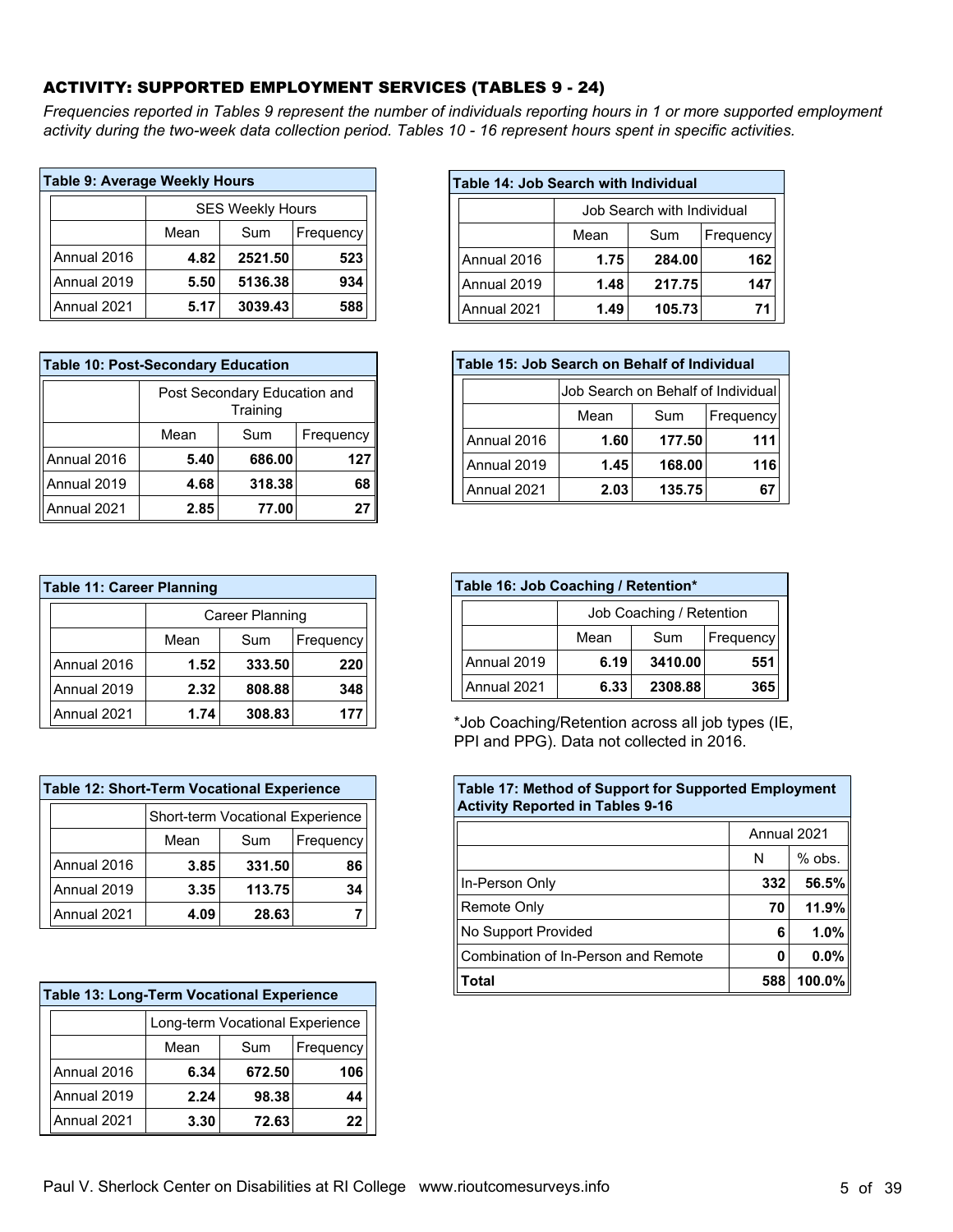| Table 18: Settings for Supported Employment Activity Reported in Tables 9 - 16 |             |          |             |          |             |           |
|--------------------------------------------------------------------------------|-------------|----------|-------------|----------|-------------|-----------|
|                                                                                | Annual 2016 |          | Annual 2019 |          | Annual 2021 |           |
|                                                                                | N           | $%$ obs. | N           | $%$ obs. | N           | $%$ obs.  |
| Non response                                                                   | 2           | 0.4%     |             | 0.1%     |             | 0.2%      |
| <b>NetWorkRI</b>                                                               | 49          | 9.4%     | 0           | $0.0\%$  |             | 0.2%      |
| Business / Employer                                                            | 196         | 37.5%    | 567         | 60.7%    | 403         | 68.5%     |
| Public Venue                                                                   | 187         | 35.8%    | 292         | 31.3%    | 119         | 20.2%     |
| School / Training Facility                                                     | 23          | 4.4%     | 16          | 1.7%     | 6           | $1.0\%$   |
| DD Provider Organization                                                       | 300         | 57.4%    | 379         | 40.6%    | 75          | 12.8%     |
| Home / Residence                                                               | 27          | 5.2%     | 42          | 4.5%     | 127         | 21.6%     |
| Total                                                                          | 523         | 100.0%   | 934         | 100.0%   | 588         | $100.0\%$ |

| Table 19: Specific Job Search Activity During the Quarter* |             |          |
|------------------------------------------------------------|-------------|----------|
|                                                            | Annual 2021 |          |
|                                                            | N           | $%$ obs. |
| Job Club/Class                                             | 100         | 35.8%    |
| <b>Employment PCP Meeting</b>                              | 83          | 29.7%    |
| <b>Community Map</b>                                       | 78          | 28.0%    |
| Applied for 1 or More Jobs                                 | 67          | 24.0%    |
| Attended 1 or More Job Interviews                          | 40          | 14.3%    |
| Written (Traditional) Resume                               | 36          | 12.9%    |
| Informational Interview/Tour with Employer                 | 34          | 12.2%    |
| Job Trial/Situational Assessment/Internship                | 18          | 6.5%     |
| <b>Visual Resume</b>                                       | 8           | 2.9%     |
| <b>Total</b>                                               | 279         | 100.0%   |

*\*New multi-response question in 2021. 47.4 % (279) of individuals participating in supported employment activity during the quarter, reported participating in 1 or more specific job search activity.*

| Table 20: Reason Individuals Had No Hours of Supported Employment Activity During the<br><b>Two-Week Data Period</b> |             |          |  |  |
|----------------------------------------------------------------------------------------------------------------------|-------------|----------|--|--|
|                                                                                                                      | Annual 2021 |          |  |  |
|                                                                                                                      | N           | $%$ obs. |  |  |
| Non response                                                                                                         | 0           | $0.0\%$  |  |  |
| Pandemic                                                                                                             | 46          | 52.9%    |  |  |
| Other                                                                                                                | 29          | 33.3%    |  |  |
| Lack of Supports                                                                                                     | 8           | 9.2%     |  |  |
| <b>Health Issues</b>                                                                                                 | 3           | 3.4%     |  |  |
| Unknown                                                                                                              |             | 1.1%     |  |  |
| <b>Planned Time Off</b>                                                                                              | O           | $0.0\%$  |  |  |
| <b>Total</b>                                                                                                         | 87          | 100.0%   |  |  |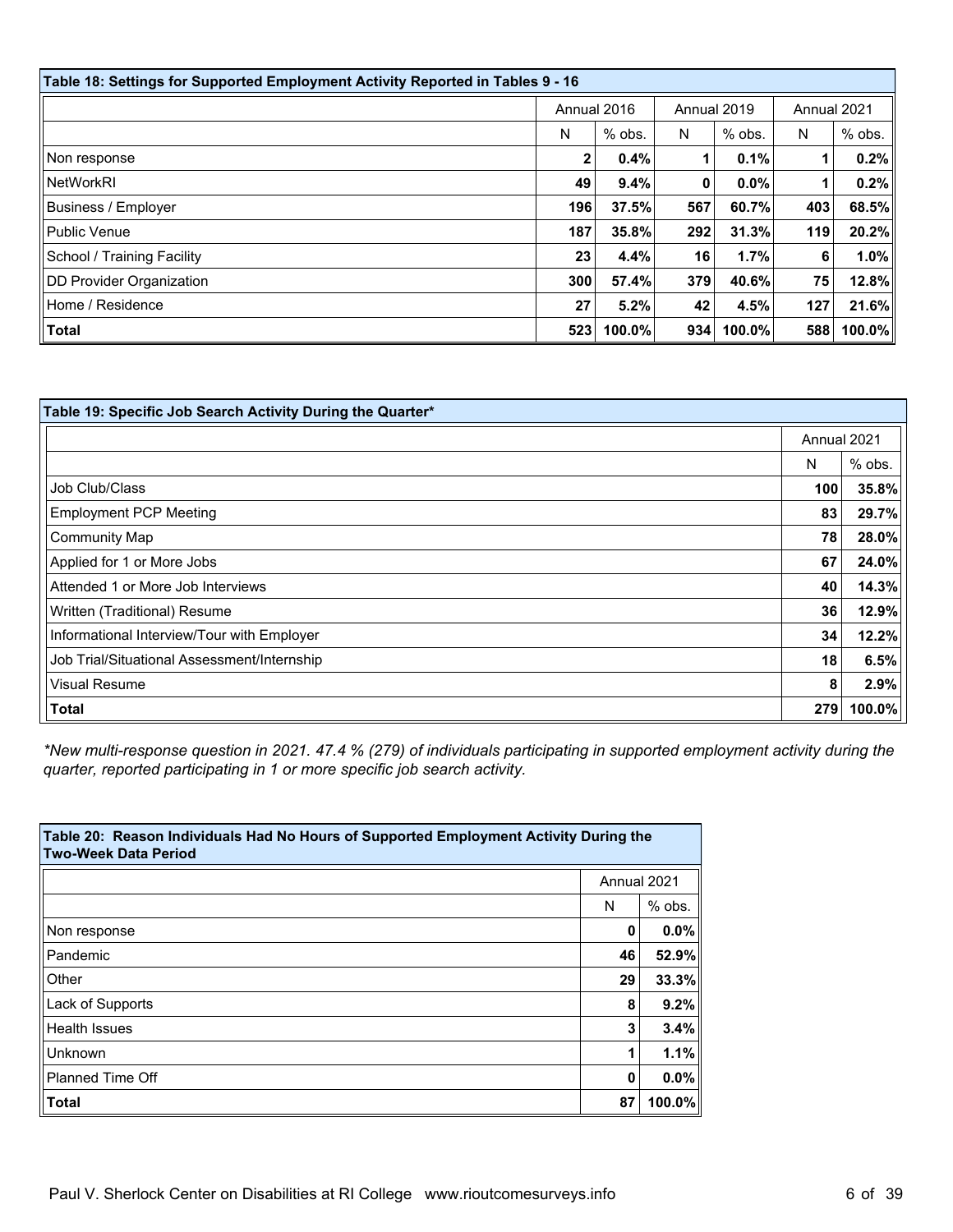| Table 21: Number of Short-Term (<= 30 days)<br><b>Vocational Experiences During the Quarter</b> |               |       |  |  |  |  |
|-------------------------------------------------------------------------------------------------|---------------|-------|--|--|--|--|
| Annual 2021                                                                                     |               |       |  |  |  |  |
|                                                                                                 | $%$ obs.<br>N |       |  |  |  |  |
|                                                                                                 | 8             | 88.9% |  |  |  |  |
|                                                                                                 | 1             | 11.1% |  |  |  |  |
| 100.0%<br>⊺otal<br>9                                                                            |               |       |  |  |  |  |

| Table 22: Number of Long-Term Vocational (>30<br>days) Experiences During the Quarter |               |  |  |  |  |  |
|---------------------------------------------------------------------------------------|---------------|--|--|--|--|--|
| Annual 2021                                                                           |               |  |  |  |  |  |
|                                                                                       | $%$ obs.<br>N |  |  |  |  |  |
|                                                                                       | 81.8%<br>27   |  |  |  |  |  |
|                                                                                       | 18.2%<br>6    |  |  |  |  |  |
| 100.0%<br>Total<br>33                                                                 |               |  |  |  |  |  |

| Table 23: Number of Individuals Referred to Supported Employment During the Quarter |     |          |     |          |                 |          |  |
|-------------------------------------------------------------------------------------|-----|----------|-----|----------|-----------------|----------|--|
| Annual 2016<br>Annual 2019<br>Annual 2021                                           |     |          |     |          |                 |          |  |
|                                                                                     | N   | $%$ obs. | N   | $%$ obs. | N               | $%$ obs. |  |
| I Referred to SE Services                                                           | 307 | 10.4%    | 188 | 6.3%     | 26 <sub>1</sub> | $1.1\%$  |  |

| Table 24: Referral Source for those Referred to Supported Employment Services During the Quarter |             |          |             |          |             |          |  |
|--------------------------------------------------------------------------------------------------|-------------|----------|-------------|----------|-------------|----------|--|
|                                                                                                  | Annual 2016 |          | Annual 2019 |          | Annual 2021 |          |  |
|                                                                                                  | N           | $%$ obs. | N           | $%$ obs. | N           | $%$ obs. |  |
| Adult Service Provider                                                                           | 175         | 57.0%    | 92          | 48.7%    | 19          | 73.1%    |  |
| <b>BHDDH</b>                                                                                     | 54          | 17.6%    | 31          | 16.4%    |             | 3.8%     |  |
| Self/Family                                                                                      | 22          | 7.2%     | 44          | 23.3%    | 4           | 15.4%    |  |
| <b>ORS</b>                                                                                       | 46          | 15.0%    | 12          | 6.3%     |             | 3.8%     |  |
| School                                                                                           | 8           | 2.6%     | 3           | $1.6\%$  | 0           | 0.0%     |  |
| Other                                                                                            | 2           | 0.7%     | 6           | 3.2%     | 0           | $0.0\%$  |  |
| Total                                                                                            | 307         | 100.0%   | 189         | 100.0%   | 26          | 100.0%   |  |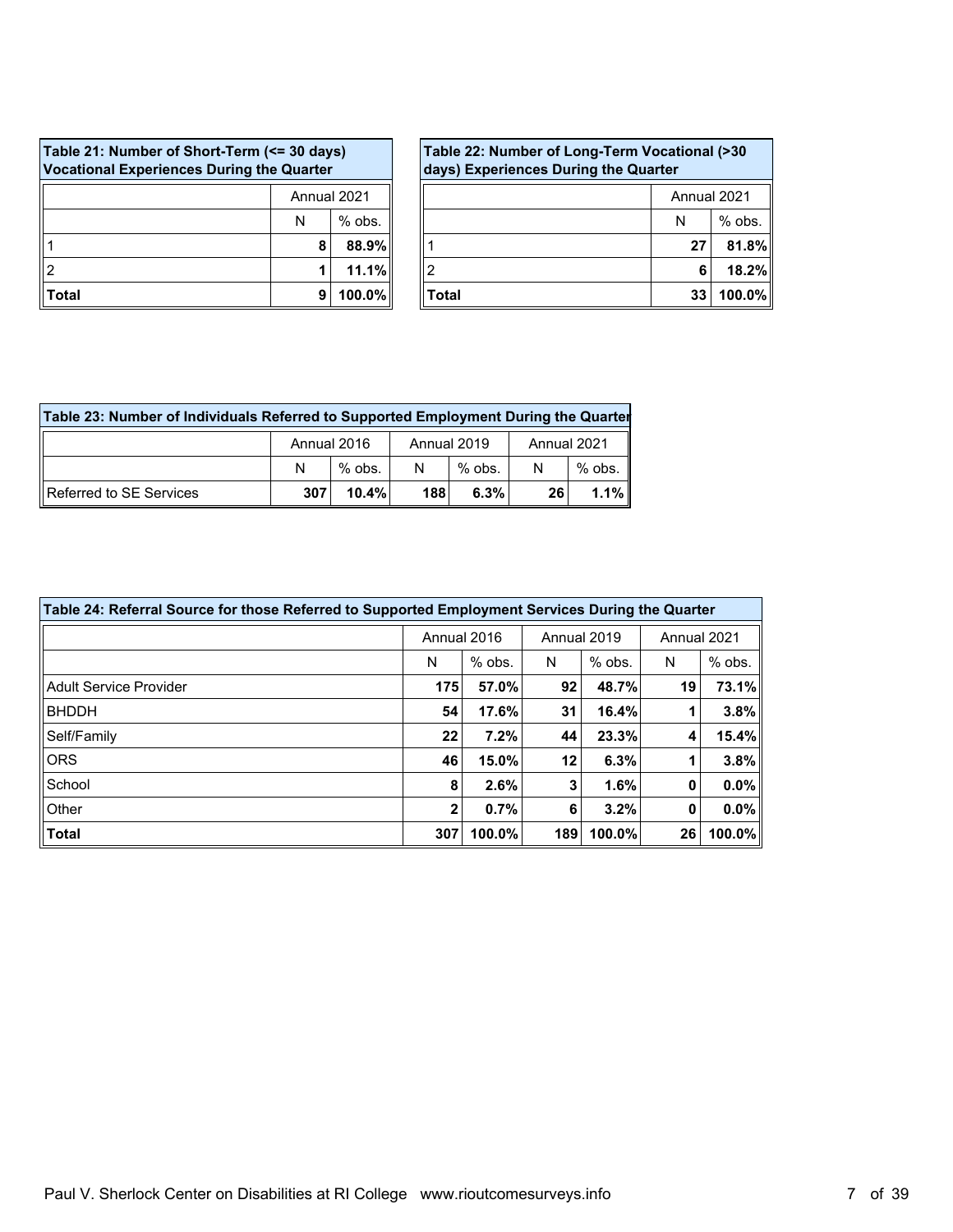# ACTIVITY: INDIVIDUAL EMPLOYMENT HIRED ONTO THE EMPLOYER'S PAYROLL (Tables 25 - 47)

r

| Table 25: Individuals Starting a Job During the Quarter |     |                                           |     |          |     |          |  |  |  |  |
|---------------------------------------------------------|-----|-------------------------------------------|-----|----------|-----|----------|--|--|--|--|
|                                                         |     | Annual 2016<br>Annual 2019<br>Annual 2021 |     |          |     |          |  |  |  |  |
|                                                         | N   | $%$ obs.                                  | N   | $%$ obs. | N   | $%$ obs. |  |  |  |  |
| Non response                                            | 5   | 1.2%                                      | 0   | $0.0\%$  | 0   | $0.0\%$  |  |  |  |  |
| Yes                                                     | 53  | 13.2%                                     | 45  | 7.6%     | 52  | 12.9%    |  |  |  |  |
| No                                                      | 343 | 85.5%                                     | 545 | 92.4%    | 350 | 87.1%    |  |  |  |  |
| <b>Total</b>                                            | 401 | 100.0%                                    | 590 | 100.0%   | 402 | 100.0%   |  |  |  |  |

| Table 27: Individuals Ending a Job During the Quarter |             |                            |     |          |     |          |  |  |  |  |
|-------------------------------------------------------|-------------|----------------------------|-----|----------|-----|----------|--|--|--|--|
|                                                       | Annual 2016 | Annual 2019<br>Annual 2021 |     |          |     |          |  |  |  |  |
|                                                       | N           | $%$ obs.                   | N   | $%$ obs. | N   | $%$ obs. |  |  |  |  |
| Non response                                          | 6           | 1.5%                       | 0   | 0.0%     | 0   | $0.0\%$  |  |  |  |  |
| Yes                                                   | 8           | 2.0%                       | 14  | 2.4%     | 17  | 4.2%     |  |  |  |  |
| No                                                    | 387         | 96.5%                      | 576 | 97.6%    | 385 | 95.8%    |  |  |  |  |
| <b>Total</b>                                          | 401         | 100.0%                     | 590 | 100.0%   | 402 | 100.0%   |  |  |  |  |

| Table 28: Longevity of Jobs Ending During the Quarter |              |             |              |             |              |           |  |  |  |  |  |
|-------------------------------------------------------|--------------|-------------|--------------|-------------|--------------|-----------|--|--|--|--|--|
|                                                       |              | Annual 2016 |              | Annual 2019 | Annual 2021  |           |  |  |  |  |  |
|                                                       | N            | $%$ obs.    | N            | $%$ obs.    | N            | $%$ obs.  |  |  |  |  |  |
| Less than 1 month                                     | 1            | 2.9%        |              | 3.0%        |              | 5.9%      |  |  |  |  |  |
| 1 month or more & less than 3 months                  | 4            | 11.8%       | $\mathbf{2}$ | 6.1%        | $\mathbf{2}$ | 11.8%     |  |  |  |  |  |
| 3 months or more & less than 6 mos                    | 6            | 17.6%       | 6            | 18.2%       |              | 5.9%      |  |  |  |  |  |
| 6 months or more & less than 12 mos                   | 3            | 8.8%        | 11           | 33.3%       | 3            | 17.6%     |  |  |  |  |  |
| 1 yr or more & less than 2 yrs                        | $\mathbf{2}$ | 5.9%        | 4            | 12.1%       | 3            | 17.6%     |  |  |  |  |  |
| 2 yrs or more & less than 5 yrs                       | 9            | 26.5%       | 7            | 21.2%       | 3            | 17.6%     |  |  |  |  |  |
| 5 yrs or more & less than 10 yrs                      | 4            | 11.8%       | 0            | 0.0%        | 4            | 23.5%     |  |  |  |  |  |
| 10 yrs or more                                        | 5            | 14.7%       | $\mathbf{2}$ | 6.1%        | 0            | $0.0\%$   |  |  |  |  |  |
| <b>Total</b>                                          | 34           | 100.0%      | 33           | 100.0%      | 17           | $100.0\%$ |  |  |  |  |  |

| Table 29: Reason Jobs Ended      |              |             |              |             |              |          |
|----------------------------------|--------------|-------------|--------------|-------------|--------------|----------|
|                                  |              | Annual 2016 |              | Annual 2019 | Annual 2021  |          |
|                                  | N            | $%$ obs.    | N            | $%$ obs.    | N            | $%$ obs. |
| Hired into a New Job             | $\mathbf{2}$ | $5.9\%$     | $\mathbf{2}$ | 6.1%        |              | $5.9\%$  |
| Chose to Leave Job / Not a Match | 8            | 23.5%       | 13           | 39.4%       | 4            | 23.5%    |
| Chose to Leave Job / Pandemic    | 0            | $0.0\%$     | 0            | $0.0\%$     | 3            | 17.6%    |
| Laid Off / general reason        | 18           | 52.9%       | 11           | 33.3%       | 3            | 17.6%    |
| Laid Off / Pandemic              | 0            | $0.0\%$     | 0            | 0.0%        | $\mathbf{2}$ | 11.8%    |
| <b>Employer Closed/Relocated</b> | 4            | 11.8%       |              | $3.0\%$     | 0            | $0.0\%$  |
| Individual Moved                 | 0            | $0.0\%$     | 0            | $0.0\%$     |              | 5.9%     |
| <b>Health Issues</b>             | $\mathbf{2}$ | $5.9\%$     | 0            | $0.0\%$     | 0            | $0.0\%$  |
| Other                            | 0            | $0.0\%$     | 6            | 18.2%       | 3            | 17.6%    |
| Total                            | 34           | 100.0%      | 33           | 100.0%      | 17           | 100.0%   |

| Table 26: Method Used to Obtain New Jobs |                            |       |    |       |  |  |  |  |  |
|------------------------------------------|----------------------------|-------|----|-------|--|--|--|--|--|
|                                          | Annual 2019<br>Annual 2021 |       |    |       |  |  |  |  |  |
|                                          | $%$ cit.<br>$%$ cit.<br>N  |       |    |       |  |  |  |  |  |
| <b>Existing Job</b>                      | 40                         | 51.3% | 38 | 48.7% |  |  |  |  |  |
| Customized Job                           | 17                         | 54.8% | 14 | 45.2% |  |  |  |  |  |
| Total                                    | 52.3%<br>47.7%<br>52<br>57 |       |    |       |  |  |  |  |  |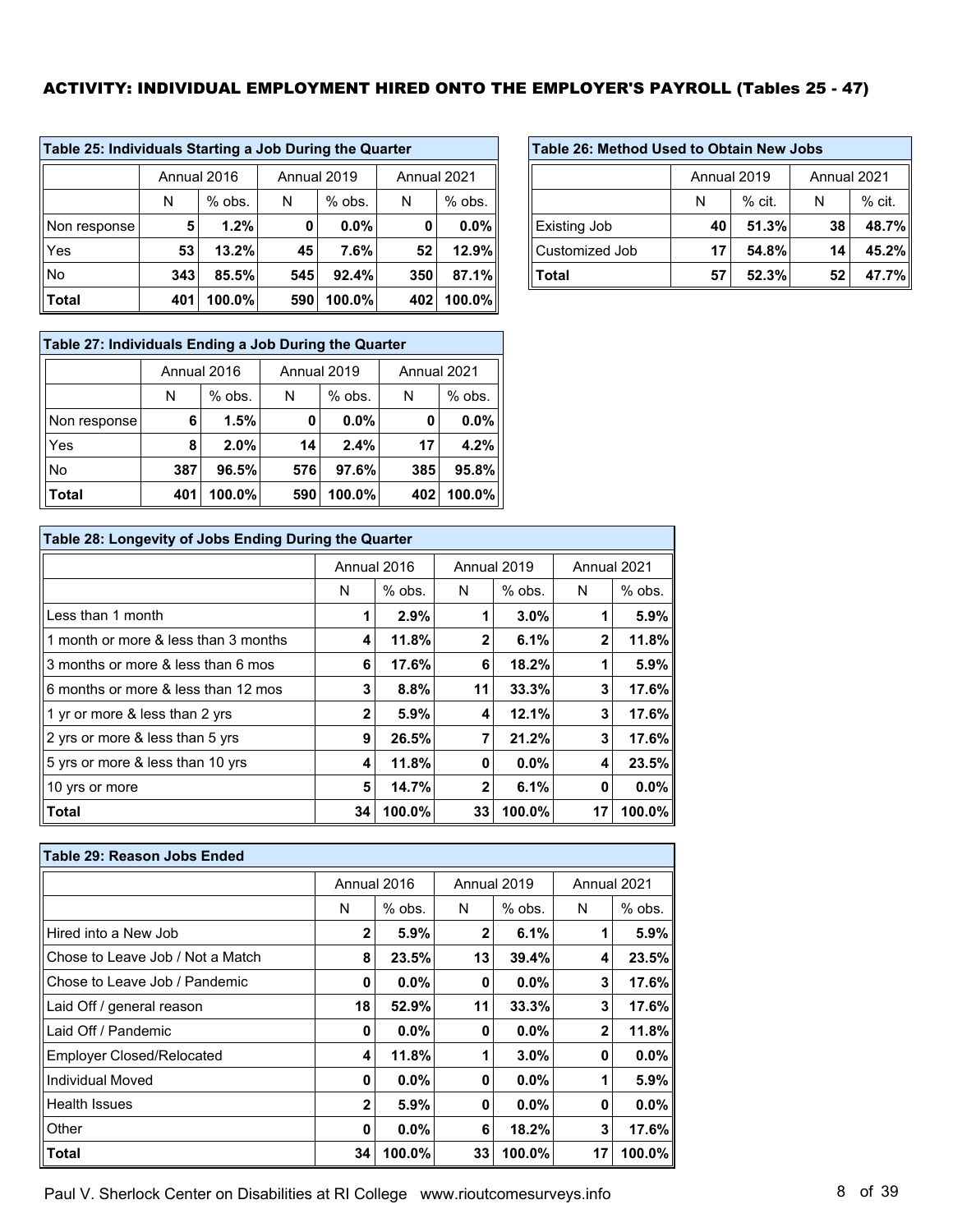#### *Tables 30 - 47 represent individuals employed during the two-week data period (N=396).*

| Table 30: Individual Employment Job Title                      |                |                         |                         |
|----------------------------------------------------------------|----------------|-------------------------|-------------------------|
|                                                                | Annual<br>2016 | Annual<br>2019          | Annual<br>2021          |
| Non response                                                   | 0              | 4                       | 6                       |
| <b>Activity Aide Recreation Worker</b>                         | 1              | 4                       | 1                       |
| <b>Amusement and Recreation Attendant</b>                      | 2              | 3                       | 3                       |
| <b>Animal Caretaker</b>                                        | 3              | 5                       | $\mathbf 2$             |
| <b>Animal Groomer</b>                                          | 1              | $\bf{0}$                | $\bf{0}$                |
| <b>Artist Crafts</b>                                           | 0              | 1                       | $\bf{0}$                |
| Attendant - Coat Fitting or Locker Room                        | 0              | $\bf{0}$                | $\mathbf 2$             |
| Automotive Cleaner of Vehicles and Equipment                   | 0              | 1                       | $\bf{0}$                |
| Automotive Technicians Repair Oil Change Exhaust Tire Repairer | 1              | 1                       | $\overline{\mathbf{2}}$ |
| Baggage Porter and Bellhop                                     | 0              | $\overline{2}$          | $\overline{2}$          |
| Bagger and or Carriage Retrieval                               | 57             | 61                      | 61                      |
| <b>Bus Monitor Aide</b>                                        | $\mathbf{2}$   | 3                       | $\mathbf 0$             |
| <b>Cashier All Industries</b>                                  | 5              | 9                       | 10                      |
| <b>Child Care Worker</b>                                       | 13             | 12                      | $\mathbf 2$             |
| <b>Cooks Chef Baker</b>                                        | 3              | 6                       | $\mathbf 2$             |
| <b>Construction Carpentry</b>                                  | 0              | 1                       | $\mathbf 0$             |
| <b>Construction Worker and Laborer</b>                         | 0              | $\overline{2}$          | $\bf{0}$                |
| <b>Cosmetology Hairstylist Assistant</b>                       | 1              | 0                       | $\mathbf 2$             |
| <b>Couriers Messenger</b>                                      | 1              | $\overline{\mathbf{2}}$ | 3                       |
| Data Entry Keyer                                               | 8              | 9                       | 3                       |
| Delivery All Types                                             | 19             | 11                      | 8                       |
| Dining Room and Cafeteria Attendant                            | 21             | 29                      | 13                      |
| Direct Support Professional or Assistant                       | 0              | $\overline{2}$          | $\mathbf 0$             |
| <b>Dishwasher</b>                                              | 28             | 45                      | 26                      |
| <b>Driver Delivery Service</b>                                 | 4              | $\mathbf{2}$            | ${\bf 3}$               |
| Engine and Other Machine Assembly                              | 1              | 0                       | 1                       |
| Entertainer All Types Musician DJ                              | 1              | 0                       | $\mathbf 0$             |
| Farm Worker                                                    | 0              | 1                       | 0                       |
| <b>Fitness Instructor or Assistant</b>                         | 0              | 1                       | 1                       |
| Food Preparation and or Serving Worker                         | 32             | 60                      | 43                      |
| <b>Furniture Finishing Assembly Caning</b>                     | 0              | 1                       | 1                       |
| <b>Greeter All Types</b>                                       | 10             | 8                       | 4                       |
| <b>Helper All Trades</b>                                       | 0              | 0                       | $\mathbf 2$             |
| Home Health Aide                                               | 0              | 1                       | 0                       |
| Host/Hostess                                                   | 0              | $\mathbf{0}$            | $\mathbf{1}$            |

*Table 30 continued on next page.*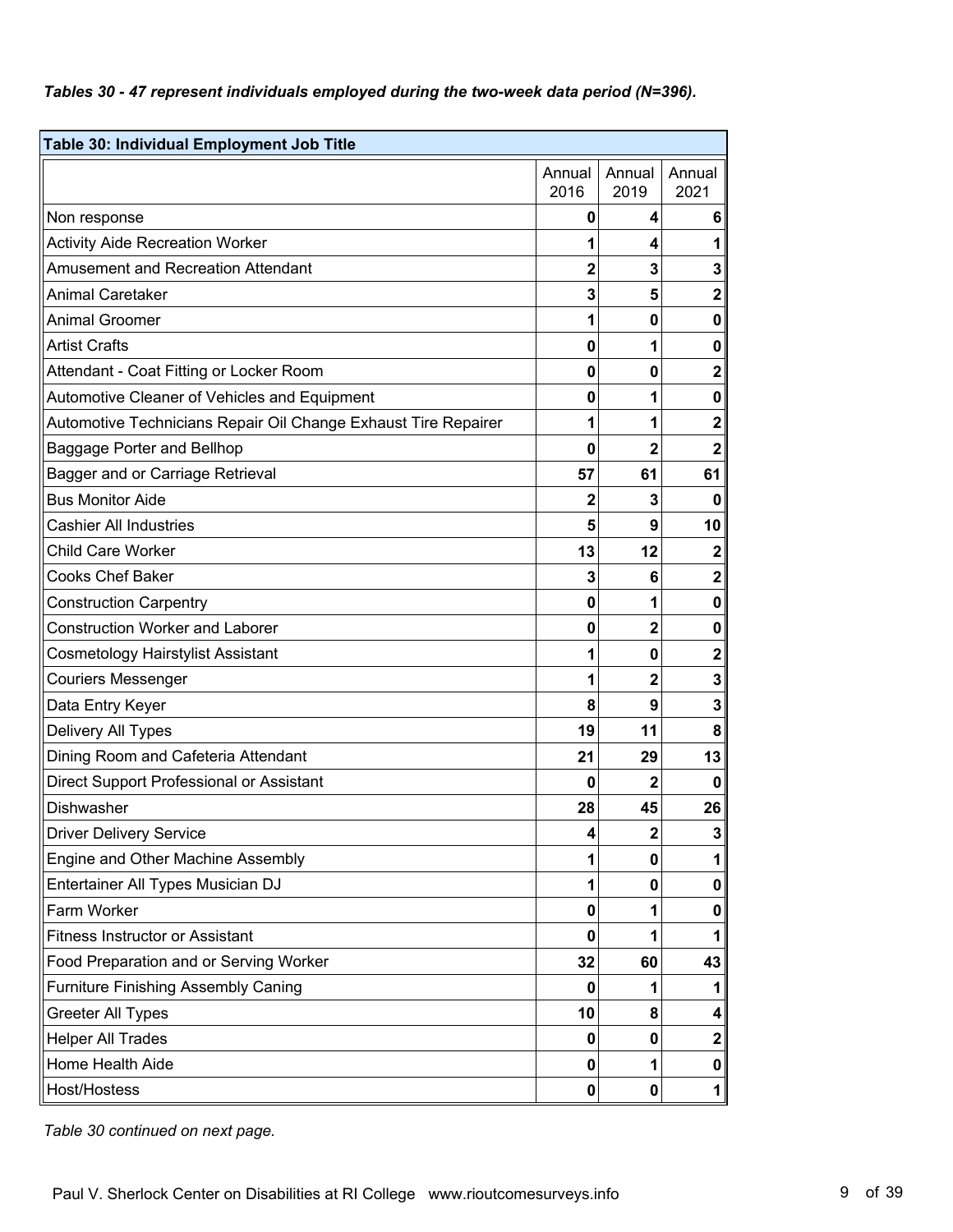| Table 30 (cont.): Individual Employment Job Title |                |                |                |
|---------------------------------------------------|----------------|----------------|----------------|
|                                                   | Annual<br>2016 | Annual<br>2019 | Annual<br>2021 |
| Janitors Cleaner Housekeeping                     | 76             | 92             | 57             |
| Laborer Freight Stock and Material Mover          | 4              | 7              | 6              |
| Landscaping and Grounds Keeping Worker            | 6              | 12             | 7              |
| Laundry and or Dry Cleaning Worker                | 2              | 7              | 4              |
| <b>Library Assistant Clerical</b>                 | 1              | 0              | 1              |
| <b>Mail Clerk Handler</b>                         | 0              | 0              | 1              |
| Maintenance and Repair Workers                    | 5              | 8              | 13             |
| Nursery Worker Greenhouse                         | 0              | 2              | 3              |
| Office and Administrative Support All types       | 16             | 26             | 15             |
| Office Machine Operator Except Computer           |                | 0              | 0              |
| Order Filler Wholesale Retail                     | 1              | 3              | $\mathbf 2$    |
| Parking Lot Attendant Valet                       | $\overline{2}$ | 1              | $\mathbf 0$    |
| Peer Support Professional                         | 1              | 0              | $\mathbf 2$    |
| Polisher of Metal All Types                       | 0              |                | 0              |
| <b>Production Packager Hand Assembly</b>          | 5              | 22             | 10             |
| Refuse and Recyclable Material Collector          | 6              | 2              | 0              |
| Salesperson - All Types and Door to Door          | 4              | 2              | 1              |
| <b>Security Guard</b>                             | $\overline{2}$ | 3              | 1              |
| Social Media Specialist                           | 0              |                | 0              |
| <b>Stock Clerk Sales Floor Stockroom</b>          | 48             | 102            | 66             |
| <b>Teacher Assistant</b>                          | 2              | 5              | $\mathbf 2$    |
| <b>Teacher Education All Types</b>                | 0              | 0              | 1              |
| Usher Lobby Attendant Ticket Taker                | 3              | 1              |                |
| Waiter and Waitress Nonfood Prep                  | 1              | $\overline{2}$ | 1              |
| Other                                             | 1              | 4              | 4              |
| <b>Totals:</b>                                    | 401            | 586            | 396            |

| Table 31: Individual Employment Employer Type |             |          |     |             |             |           |  |  |  |  |
|-----------------------------------------------|-------------|----------|-----|-------------|-------------|-----------|--|--|--|--|
|                                               | Annual 2016 |          |     | Annual 2019 | Annual 2021 |           |  |  |  |  |
|                                               | N           | $%$ obs. | N   | $%$ obs.    | N           | $%$ obs.  |  |  |  |  |
| <b>For-Profit Business</b>                    | 309         | 77.1%    | 469 | 80.0%       | 331         | 83.6%     |  |  |  |  |
| <b>Non-Profit Business</b>                    | 60          | 15.0%    | 80  | 13.7%       | 38          | 9.6%      |  |  |  |  |
| Community DD Agency                           | 8           | 2.0%     | 6   | 1.0%        | 2           | 0.5%      |  |  |  |  |
| Government Agency                             | 24          | 6.0%     | 31  | 5.3%        | 25          | 6.3%      |  |  |  |  |
| <b>Total</b>                                  | 401         | 100.0%   | 586 | 100.0%      | 396         | $100.0\%$ |  |  |  |  |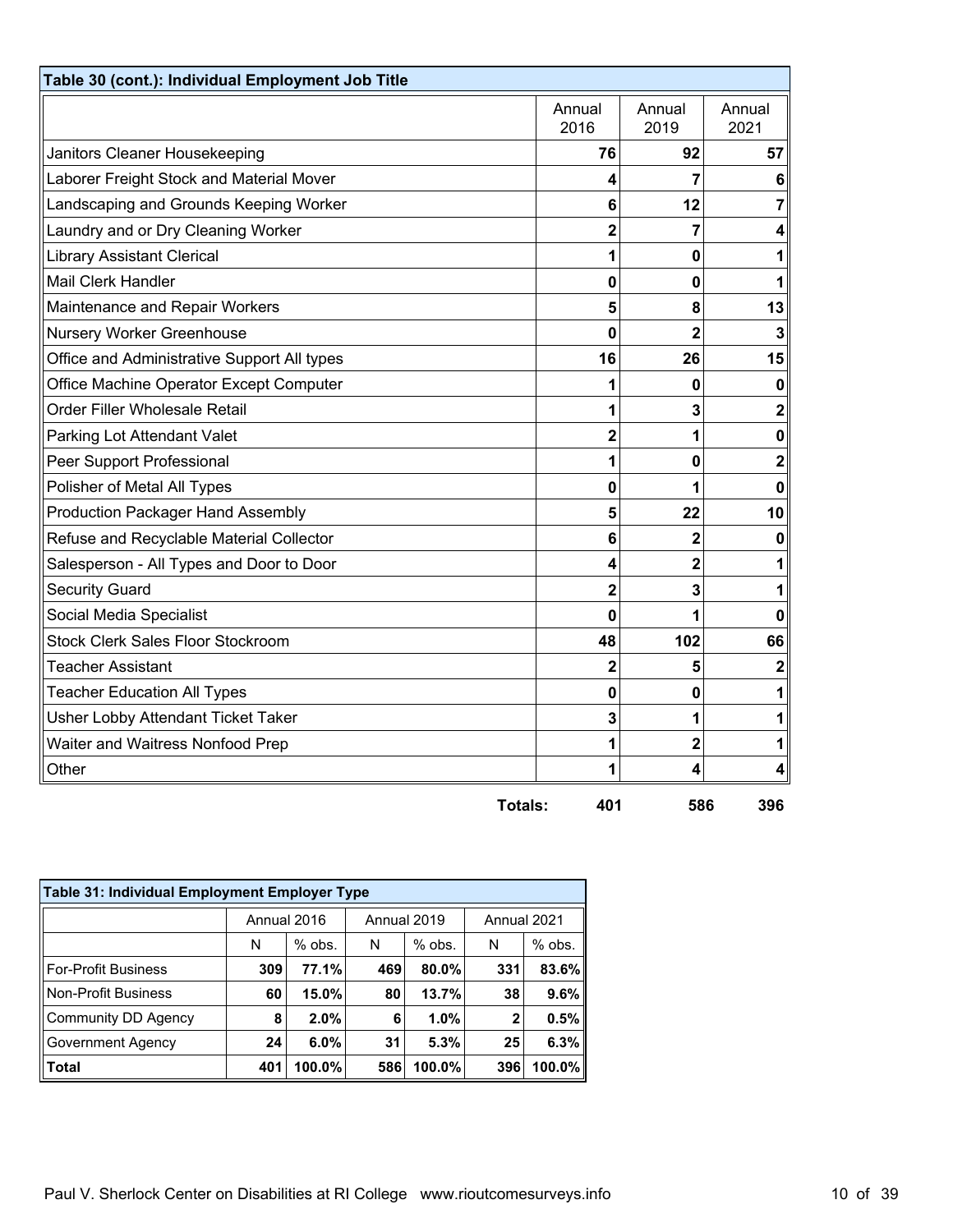| Table 32: Individual Employment Industry                                           |              |          |             |         |             |             |  |
|------------------------------------------------------------------------------------|--------------|----------|-------------|---------|-------------|-------------|--|
|                                                                                    | Annual 2016  |          | Annual 2019 |         |             | Annual 2021 |  |
|                                                                                    | N            | $%$ obs. | N           | % obs.  | N           | $%$ obs.    |  |
| <b>Accommodation and Food Services</b>                                             | 83           | 20.7%    | 158         | 27.0%   | 102         | 25.8%       |  |
| Administrative and Support and Waste Management and<br><b>Remediation Services</b> | 24           | 6.0%     | 18          | 3.1%    | 10          | 2.5%        |  |
| Agriculture/Forestry/Fishing/Hunting                                               | 7            | 1.7%     | 10          | 1.7%    | 7           | 1.8%        |  |
| Arts/Entertainment/Recreation                                                      | 15           | 3.7%     | 18          | 3.1%    | 13          | 3.3%        |  |
| Construction                                                                       | 2            | 0.5%     | 3           | 0.5%    | 1           | 0.3%        |  |
| <b>Educational Services</b>                                                        | 19           | 4.7%     | 34          | 5.8%    | 17          | 4.3%        |  |
| Finance and Insurance                                                              | 10           | 2.5%     | 8           | 1.4%    | 9           | 2.3%        |  |
| <b>Health Care and Social Assistance</b>                                           | 39           | 9.7%     | 67          | 11.4%   | 42          | 10.6%       |  |
| Information                                                                        | 5            | 1.2%     | 2           | 0.3%    | 1           | 0.3%        |  |
| Manufacturing                                                                      | 8            | 2.0%     | 21          | 3.6%    | 12          | 3.0%        |  |
| Other Services (Except Public Administration)                                      | 39           | 9.7%     | 20          | 3.4%    | 12          | 3.0%        |  |
| Professional/Scientific/Technical Services                                         | 3            | 0.7%     | 0           | $0.0\%$ | 0           | 0.0%        |  |
| <b>Public Administration</b>                                                       | 6            | 1.5%     | 2           | 0.3%    | 8           | 2.0%        |  |
| Real Estate and Rental and Leasing                                                 | 0            | 0.0%     | 1           | 0.2%    | 1           | 0.3%        |  |
| <b>Retail Trade</b>                                                                | 134          | 33.4%    | 198         | 33.8%   | 147         | 37.1%       |  |
| Transportation and Warehousing                                                     | 7            | 1.7%     | 15          | 2.6%    | 9           | 2.3%        |  |
| <b>Utilities</b>                                                                   | $\bf{0}$     | 0.0%     | 0           | 0.0%    | 1           | 0.3%        |  |
| <b>Wholesale Trade</b>                                                             | $\mathbf{0}$ | 0.0%     | 11          | 1.9%    | 2           | 0.5%        |  |
| Professional /Scientific /Technical Services                                       | $\mathbf{0}$ | 0.0%     | 0           | 0.0%    | $\mathbf 2$ | 0.5%        |  |
|                                                                                    | 0            | 0.0%     | 0           | 0.0%    | 0           | 0.0%        |  |
| <b>Total</b>                                                                       | 401          | 100.0%   | 586         | 100.0%  | 396         | 100.0%      |  |

| <b>Table 33: Individual Employment Tenure</b> |     |             |     |             |             |        |  |  |  |  |
|-----------------------------------------------|-----|-------------|-----|-------------|-------------|--------|--|--|--|--|
|                                               |     | Annual 2016 |     | Annual 2019 | Annual 2021 |        |  |  |  |  |
|                                               | N   | $%$ obs.    | N   | $%$ obs.    | N           | % obs. |  |  |  |  |
| Non response                                  | 0   | $0.0\%$     | 0   | $0.0\%$     | 3           | 0.8%   |  |  |  |  |
| less than 1 month                             | 3   | 0.7%        | 6   | $1.0\%$     | 15          | 3.8%   |  |  |  |  |
| 1 month or more & less than 3 months          | 17  | 4.2%        | 23  | $3.9\%$     | 25          | 6.3%   |  |  |  |  |
| 3 months or more & less than 6 months         | 35  | 8.7%        | 24  | 4.1%        | 14          | 3.5%   |  |  |  |  |
| 6 months or more & less than 12 months        | 42  | 10.5%       | 71  | 12.1%       | 36          | 9.1%   |  |  |  |  |
| 1 yr or more & less than 2 yrs                | 66  | 16.5%       | 112 | 19.1%       | 60          | 15.2%  |  |  |  |  |
| 2 yrs or more & less than 5 yrs               | 83  | 20.7%       | 166 | 28.3%       | 118         | 29.8%  |  |  |  |  |
| 5 yrs or more & less than 10 yrs              | 72  | 18.0%       | 75  | 12.8%       | 74          | 18.7%  |  |  |  |  |
| 10 yrs or more                                | 83  | 20.7%       | 109 | 18.6%       | 51          | 12.9%  |  |  |  |  |
| Total                                         | 401 | 100.0%      | 586 | 100.0%      | 396         | 100.0% |  |  |  |  |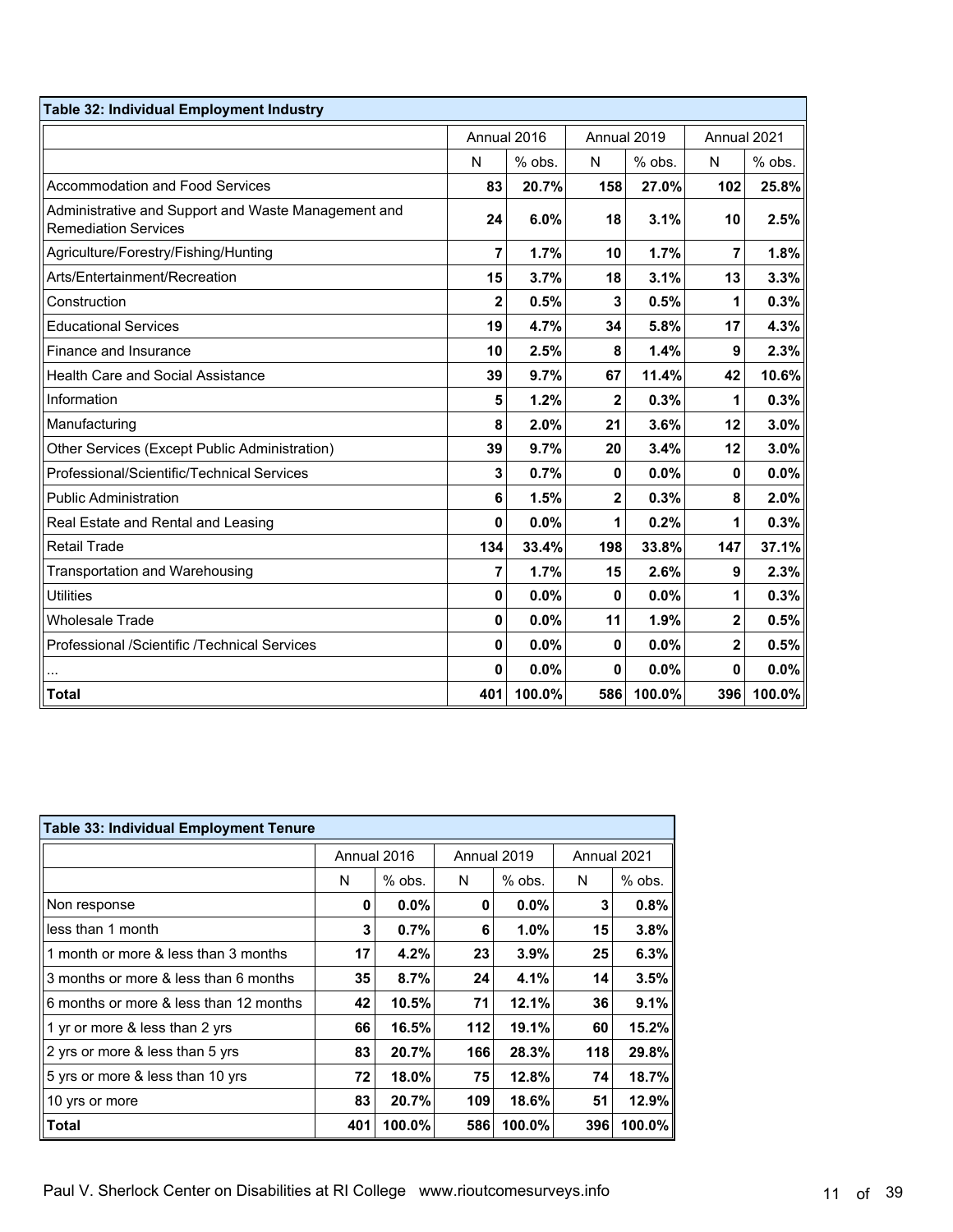| Table 34: Individual Employment Average Weekly Hours* |                |             |              |             |                |          |  |  |  |  |
|-------------------------------------------------------|----------------|-------------|--------------|-------------|----------------|----------|--|--|--|--|
|                                                       |                | Annual 2016 |              | Annual 2019 | Annual 2021    |          |  |  |  |  |
|                                                       | N              | $%$ obs.    | N            | $%$ obs.    | N              | $%$ obs. |  |  |  |  |
| Less than $0.00$                                      | 0              | $0.0\%$     | 0            | $0.0\%$     | 0              | $0.0\%$  |  |  |  |  |
| From 0.00 to 1.00                                     | 0              | 0.0%        | $\mathbf{2}$ | 0.4%        | 0              | $0.0\%$  |  |  |  |  |
| From 1.00 to 2.00                                     | 20             | 5.2%        | 16           | 2.9%        | 10             | 2.8%     |  |  |  |  |
| From 2.00 to 5.00                                     | 109            | 28.1%       | 123          | 22.1%       | 61             | 17.1%    |  |  |  |  |
| From 5.00 to 10.00                                    | 106            | 27.3%       | 135          | 24.2%       | 79             | 22.2%    |  |  |  |  |
| From 10.00 to 20.00                                   | 106            | 27.3%       | 194          | 34.8%       | 143            | 40.2%    |  |  |  |  |
| From 20.00 to 30.00                                   | 40             | 10.3%       | 68           | 12.2%       | 45             | 12.6%    |  |  |  |  |
| From 30.00 to 40.00                                   | 4              | 1.0%        | 15           | 2.7%        | 16             | 4.5%     |  |  |  |  |
| From 40.00 to 50.00                                   | $\overline{2}$ | 0.5%        | 1            | 0.2%        | $\overline{2}$ | 0.6%     |  |  |  |  |
| 50.00 and more                                        | 1              | 0.3%        | 3            | 0.5%        | 0              | $0.0\%$  |  |  |  |  |
| Total                                                 | 388            | 100.0%      | 557          | 100.0%      | 356            | 100.0%   |  |  |  |  |

| Table 35: Individual Employment Mean Hours* |      |                |                |                |  |  |  |  |  |
|---------------------------------------------|------|----------------|----------------|----------------|--|--|--|--|--|
|                                             |      | Annual<br>2016 | Annual<br>2019 | Annual<br>2021 |  |  |  |  |  |
|                                             | Mean | 8.97           | 11.21          | 11.99          |  |  |  |  |  |
| Individual Employment Hours                 | Min  | 1.00           | 0.50           | 1.00           |  |  |  |  |  |
|                                             | Max  | 65.00          | 60.00          | 42.50          |  |  |  |  |  |

*\*Individuals reporting 0 hours during the two-week data period are excluded from Tables 34 - 35. See Table 36 for reasons for no hours.*

| Table 36: Reason Individuals had No Employment Hours During<br><b>Two-Week Data Period</b> |             |          |  |  |  |  |  |
|--------------------------------------------------------------------------------------------|-------------|----------|--|--|--|--|--|
|                                                                                            | Annual 2021 |          |  |  |  |  |  |
|                                                                                            | N           | $%$ obs. |  |  |  |  |  |
| Non response                                                                               | 1           | 2.5%     |  |  |  |  |  |
| Furlough                                                                                   | 17          | 42.5%    |  |  |  |  |  |
| Personal Leave - Pandemic                                                                  | 11          | 27.5%    |  |  |  |  |  |
| <b>Planned Time Off</b>                                                                    | 2           | 5.0%     |  |  |  |  |  |
| <b>Health Issues</b>                                                                       | 0           | $0.0\%$  |  |  |  |  |  |
| Sick Leave                                                                                 | 1           | 2.5%     |  |  |  |  |  |
| Lack of Job Supports                                                                       | 0           | $0.0\%$  |  |  |  |  |  |
| Other                                                                                      | 8           | 20.0%    |  |  |  |  |  |
| Unknown                                                                                    | 0           | $0.0\%$  |  |  |  |  |  |
| Total                                                                                      | 40          | 100.0%   |  |  |  |  |  |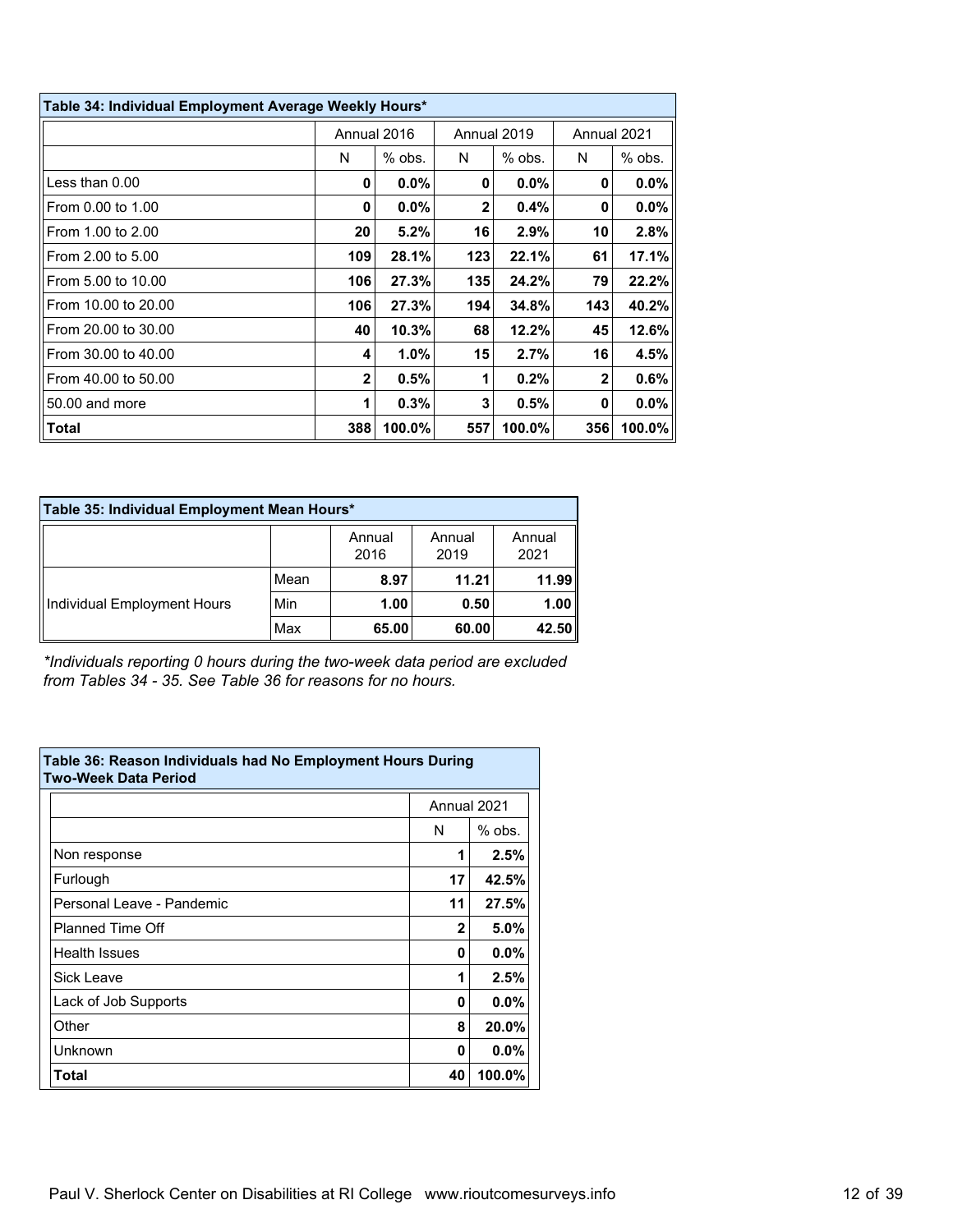| Table 37: Individual Employment Average Weekly Earnings* |             |        |                |        |                |         |  |  |
|----------------------------------------------------------|-------------|--------|----------------|--------|----------------|---------|--|--|
|                                                          | Annual 2016 |        | Annual 2019    |        | Annual 2021    |         |  |  |
|                                                          | N           | % obs. | N              | % obs. | N              | % obs.  |  |  |
| Less than 0.50                                           | 0           | 0.0%   | $\bf{0}$       | 0.0%   | $\bf{0}$       | 0.0%    |  |  |
| From 0.50 to 1.00                                        | 0           | 0.0%   | 0              | 0.0%   | 0              | $0.0\%$ |  |  |
| From 1.00 to 9.60                                        | 0           | 0.0%   | $\overline{2}$ | 0.4%   | 0              | 0.0%    |  |  |
| From 9.60 to 10.00                                       | 6           | 1.5%   | $\mathbf{0}$   | 0.0%   | $\mathbf{0}$   | $0.0\%$ |  |  |
| From 10.00 to 50.00                                      | 137         | 35.3%  | 136            | 24.3%  | 62             | 17.4%   |  |  |
| From 50.00 to 75.00                                      | 49          | 12.6%  | 57             | 10.2%  | 40             | 11.2%   |  |  |
| From 75.00 to 100.00                                     | 48          | 12.4%  | 73             | 13.1%  | 32             | 9.0%    |  |  |
| From 100.00 to 125.00                                    | 34          | 8.8%   | 44             | 7.9%   | 40             | 11.2%   |  |  |
| From 125.00 to 150.00                                    | 27          | 7.0%   | 57             | 10.2%  | 30             | 8.4%    |  |  |
| From 150.00 to 175.00                                    | 29          | 7.5%   | 53             | 9.5%   | 36             | 10.1%   |  |  |
| From 175.00 to 200.00                                    | 23          | 5.9%   | 24             | 4.3%   | 23             | 6.5%    |  |  |
| From 200.00 to 225.00                                    | 13          | 3.4%   | 43             | 7.7%   | 25             | 7.0%    |  |  |
| From 225.00 to 250.00                                    | 6           | 1.5%   | 22             | 3.9%   | 23             | 6.5%    |  |  |
| From 250.00 to 275.00                                    | 4           | 1.0%   | 17             | 3.0%   | $\overline{7}$ | 2.0%    |  |  |
| From 275.00 to 300.00                                    | 3           | 0.8%   | 8              | 1.4%   | 10             | 2.8%    |  |  |
| From 300.00 to 500.00                                    | 8           | 2.1%   | 18             | 3.2%   | 25             | 7.0%    |  |  |
| 500,00 and more                                          | 1           | 0.3%   | 5              | 0.9%   | 3              | 0.8%    |  |  |
| Total                                                    | 388         | 100.0% | 559            | 100.0% | 356            | 100.0%  |  |  |

| Table 38: Individual Employment Mean Earnings* |      |        |                         |                |
|------------------------------------------------|------|--------|-------------------------|----------------|
|                                                |      |        | Annual 2016 Annual 2019 | Annual<br>2021 |
|                                                | Mean | 97.07  | 126.70                  | 148.52         |
| Individual Employment Earnings                 | Min  | 9.60   | 5.25                    | 11.50          |
|                                                | Max  | 665.60 | 765.00                  | 699.30         |

*\*40 Individuals reporting 0 earnings during the two-week data period were excluded from Tables 37 and 38.*

| Table 39: Individual Employment Hourly Wage* |             |           |             |           |             |          |  |  |  |
|----------------------------------------------|-------------|-----------|-------------|-----------|-------------|----------|--|--|--|
|                                              | Annual 2016 |           | Annual 2019 |           | Annual 2021 |          |  |  |  |
|                                              | N           | $%$ obs.  | N           | % obs.    | N           | $%$ obs. |  |  |  |
| ll Above Minimum                             | 140         | 34.9%     | 246         | 41.8%     | 189         | 47.7%    |  |  |  |
| ll Minimum                                   | 255         | 63.6%     | 331         | 56.3%     | 207         | 52.3%    |  |  |  |
| Below Minimum                                | 6           | 1.5%      | 11          | 1.9%      | 0           | $0.0\%$  |  |  |  |
| Total                                        | 401         | $100.0\%$ | 588         | $100.0\%$ | 396         | 100.0%   |  |  |  |

*\*Minimum wage: 2016 = 9.60, 2019 = 10.50, 2021 = 11.50*

| Table 40: Individual Employment Mean Wage* |      |       |       |                                     |  |  |  |  |
|--------------------------------------------|------|-------|-------|-------------------------------------|--|--|--|--|
|                                            |      |       |       | Annual 2016 Annual 2019 Annual 2021 |  |  |  |  |
|                                            | Mean | 10.23 | 11.13 | 12.23                               |  |  |  |  |
| Individual Employment Hourly Wage          | Min  | 2.35  | 8.60  | 11.50                               |  |  |  |  |
|                                            | Max  | 17.00 | 30.00 | 19.98                               |  |  |  |  |

*\*Individuals reporting 0 earnings during the two-week data period were excluded from Table 40.*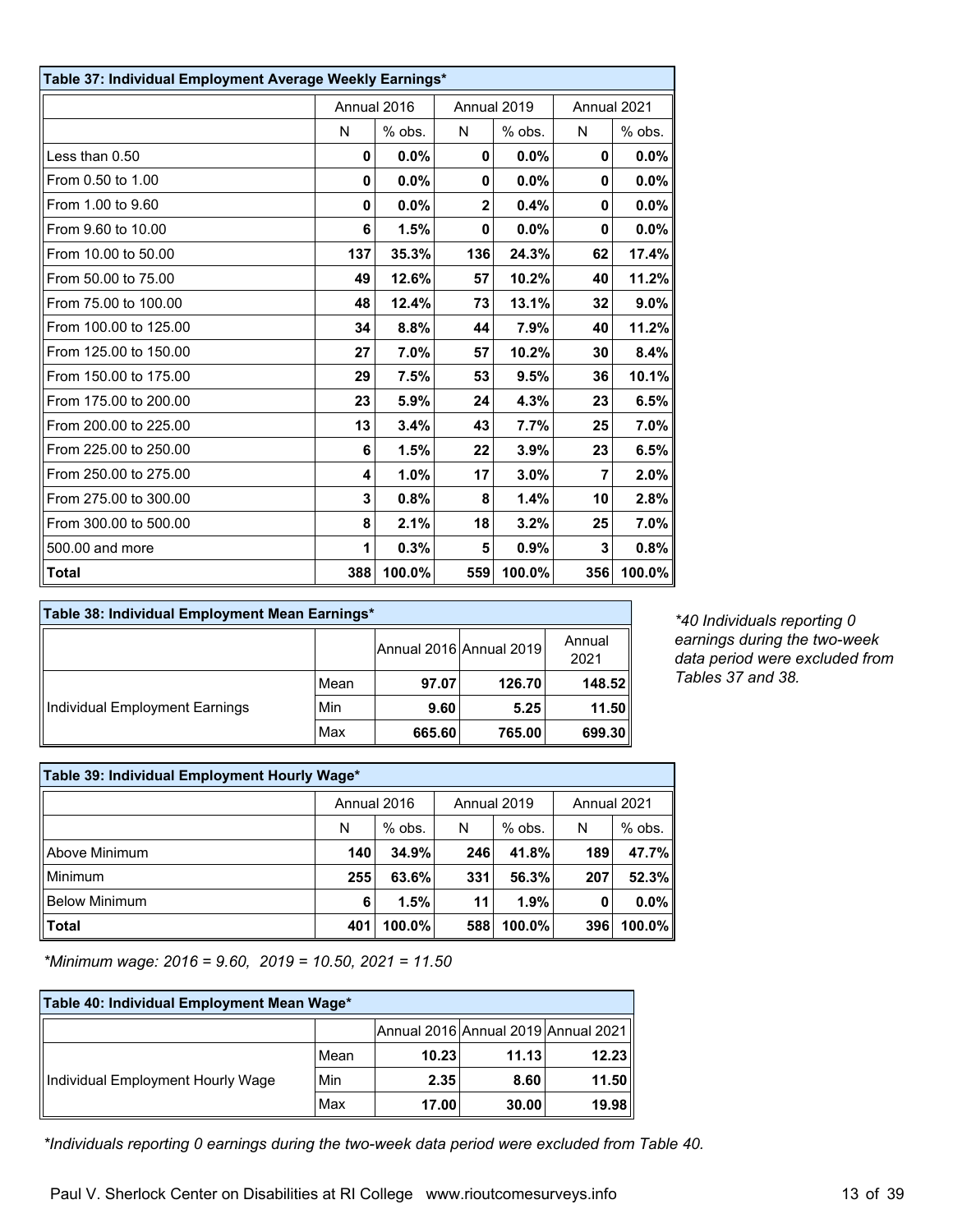| Table 41: Individual Employment Onsite Support |             |          |             |          |             |           |  |  |  |
|------------------------------------------------|-------------|----------|-------------|----------|-------------|-----------|--|--|--|
|                                                | Annual 2016 |          | Annual 2019 |          | Annual 2021 |           |  |  |  |
|                                                | N           | $%$ obs. | N           | $%$ obs. | N           | % obs.    |  |  |  |
| Daily (100% of the time)                       | 120         | 41.0%    | 171         | 41.8%    | 81          | 32.0%     |  |  |  |
| Daily (some)                                   | 40          | 13.7%    | 56          | 13.7%    | 41          | 16.2%     |  |  |  |
| Weekly (at least once per week)                | 91          | 31.1%    | 97          | 23.7%    | 79          | 31.2%     |  |  |  |
| Monthly (at least once per month)              | 42          | 14.3%    | 85          | 20.8%    | 52          | 20.6%     |  |  |  |
| Total                                          | 293         | 100.0%   | 409         | 100.0%   | 253         | $100.0\%$ |  |  |  |

| <b>Table 42: Individual Employment Method of Onsite</b><br><b>Support</b> |             |          |  |  |  |  |
|---------------------------------------------------------------------------|-------------|----------|--|--|--|--|
|                                                                           | Annual 2021 |          |  |  |  |  |
|                                                                           | N           | $%$ obs. |  |  |  |  |
| In-Person Only                                                            | 160         | 63.2%    |  |  |  |  |
| Remote Only                                                               | 5           | 2.0%     |  |  |  |  |
| Combination of In-Person and Remote                                       | 88          | 34.8%    |  |  |  |  |
| Total                                                                     | 253         | 100.0%   |  |  |  |  |

| Table 43: Individual Employment Offsite Support |             |           |             |           |             |          |  |  |  |
|-------------------------------------------------|-------------|-----------|-------------|-----------|-------------|----------|--|--|--|
|                                                 | Annual 2016 |           | Annual 2019 |           | Annual 2021 |          |  |  |  |
|                                                 | N           | $%$ obs.  | N           | $%$ obs.  | N           | $%$ obs. |  |  |  |
| Daily (100% of the time)                        | 47          | 15.3%     | 54          | 12.9%     | 25          | 9.3%     |  |  |  |
| Daily (some)                                    | 63          | 20.5%     | 92          | 21.9%     | 43          | 16.0%    |  |  |  |
| Weekly (at least once per week)                 | 94          | 30.6%     | 140         | 33.3%     | 113         | 42.0%    |  |  |  |
| Monthly (at least once per month)               | 103         | 33.6%     | 134         | 31.9%     | 88          | 32.7%    |  |  |  |
| Total                                           | 307         | $100.0\%$ | 420         | $100.0\%$ | 269         | 100.0%   |  |  |  |

| Table 44: Individual Employment Method Offsite Support |             |          |  |  |  |  |
|--------------------------------------------------------|-------------|----------|--|--|--|--|
|                                                        | Annual 2021 |          |  |  |  |  |
|                                                        | N           | $%$ obs. |  |  |  |  |
| In-Person Only                                         | 136         | 50.6%    |  |  |  |  |
| Remote Only                                            | 29          | 10.8%    |  |  |  |  |
| Combination of In-Person and Remote                    | 104         | 38.7%    |  |  |  |  |
| Total                                                  | 269         | 100.0%   |  |  |  |  |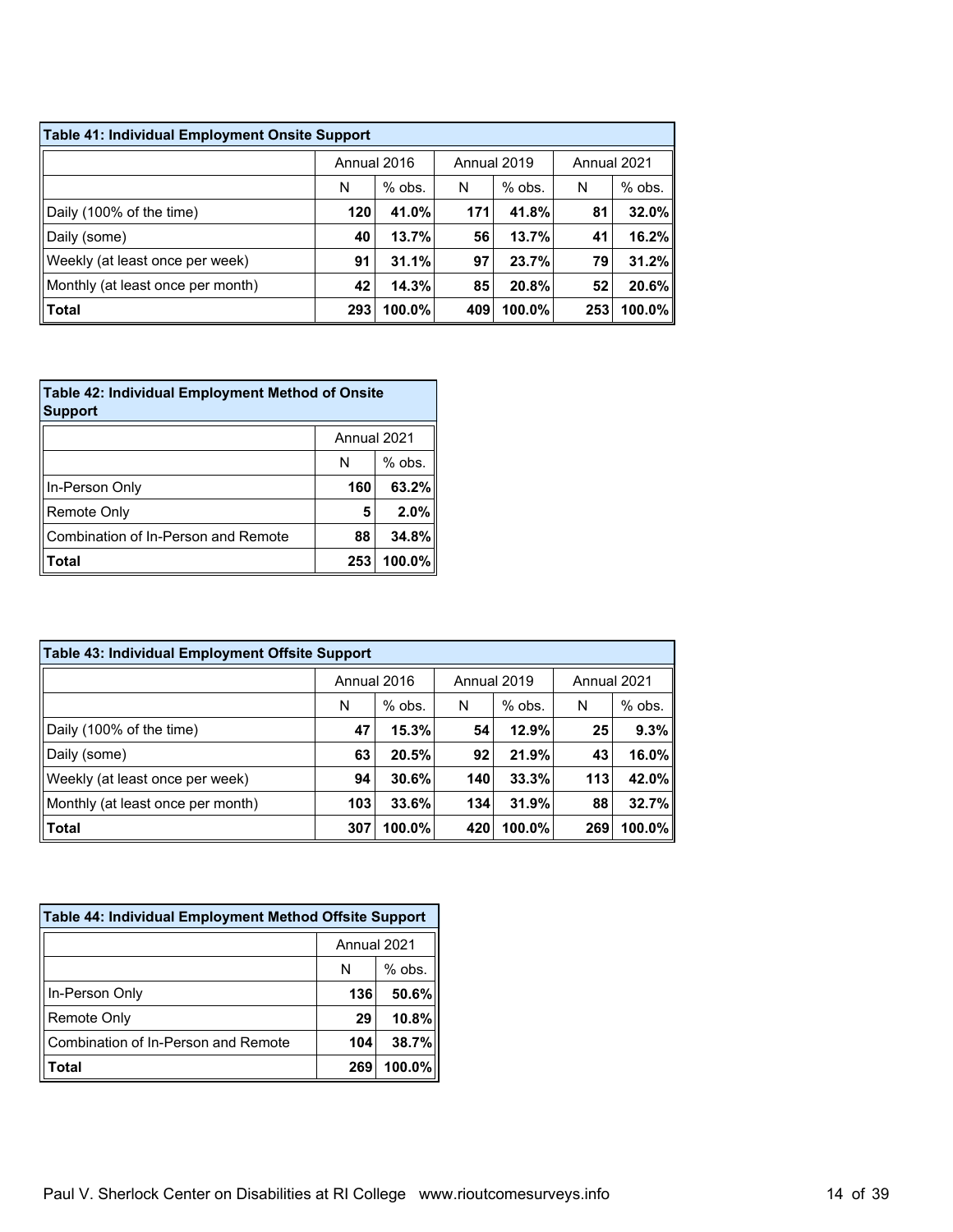| Table 45: Individual Employment Consultation |             |          |             |           |             |           |  |  |  |
|----------------------------------------------|-------------|----------|-------------|-----------|-------------|-----------|--|--|--|
|                                              | Annual 2016 |          | Annual 2019 |           | Annual 2021 |           |  |  |  |
|                                              | N           | $%$ obs. | N           | $%$ obs.  | N           | $%$ obs.  |  |  |  |
| Face to Face                                 | 286         | 84.6%    | 441         | 88.0%     | 240         | 79.2%     |  |  |  |
| <b>Phone or Email</b>                        | 217         | 64.2%    | 287         | 57.3%     | 197         | 65.0%     |  |  |  |
| Virtual                                      | 0           | $0.0\%$  | 0           | $0.0\%$   | 20          | 6.6%      |  |  |  |
| Total                                        | 338         | 100.0%   | 501         | $100.0\%$ | 303         | $100.0\%$ |  |  |  |

| Table 46: Individual Employment Benefits Received* |             |          |             |           |             |          |  |  |  |
|----------------------------------------------------|-------------|----------|-------------|-----------|-------------|----------|--|--|--|
|                                                    | Annual 2016 |          | Annual 2019 |           | Annual 2021 |          |  |  |  |
|                                                    | N           | $%$ obs. | N           | $%$ obs.  | N           | $%$ obs. |  |  |  |
| Employer-Offered Health Insurance                  | 5           | 6.9%     | 20          | 16.4%     | 17          | 8.6%     |  |  |  |
| Sick Leave                                         | 45          | 62.5%    | 94          | 77.0%     | 136         | 69.0%    |  |  |  |
| Personal Days                                      | 42          | 58.3%    | 54          | 44.3%     | 109         | 55.3%    |  |  |  |
| <b>Vacation Days</b>                               | 67          | 93.1%    | 106         | 86.9%     | 164         | 83.2%    |  |  |  |
| Retirement Plan                                    | 15          | 20.8%    | 23          | 18.9%     | 26          | 13.2%    |  |  |  |
| <b>Total</b>                                       | 72          | 100.0%   | 122         | $100.0\%$ | 197         | 100.0%   |  |  |  |

*\*Multi-response question.*

| <b>Table 47: Individual Employment Transportation</b> |              |             |              |             |             |          |  |  |
|-------------------------------------------------------|--------------|-------------|--------------|-------------|-------------|----------|--|--|
|                                                       |              | Annual 2016 |              | Annual 2019 | Annual 2021 |          |  |  |
|                                                       | N            | $%$ obs.    | N            | $%$ obs.    | N           | $%$ obs. |  |  |
| On Own                                                | 36           | $7.7\%$     | 69           | 11.7%       | 57          | 14.4%    |  |  |
| <b>Public Bus</b>                                     | 41           | 8.8%        | 57           | 9.6%        | 41          | 10.4%    |  |  |
| RIDE Bus - ADA PARA Transit                           | 70           | 15.1%       | 133          | 22.5%       | 74          | 18.7%    |  |  |
| On Demand Service                                     | 6            | 1.3%        | 13           | 2.2%        | 8           | 2.0%     |  |  |
| Private Ambulance                                     | 0            | $0.0\%$     | 0            | $0.0\%$     | 0           | $0.0\%$  |  |  |
| Agency/Staff Provided                                 | 271          | 58.3%       | 265          | 44.8%       | 150         | 37.9%    |  |  |
| Family Member/Relative/Friend/Neighbor                | 39           | 8.4%        | 48           | 8.1%        | 62          | 15.7%    |  |  |
| Co-worker/Carpool                                     | $\mathbf{2}$ | 0.4%        | $\mathbf{2}$ | 0.3%        |             | 0.3%     |  |  |
| Not applicable                                        | 0            | $0.0\%$     | $\mathbf{2}$ | 0.3%        | 1           | 0.3%     |  |  |
| Total                                                 | 465          | 100.0%      | 592          | 100.0%      | 396         | 100.0%   |  |  |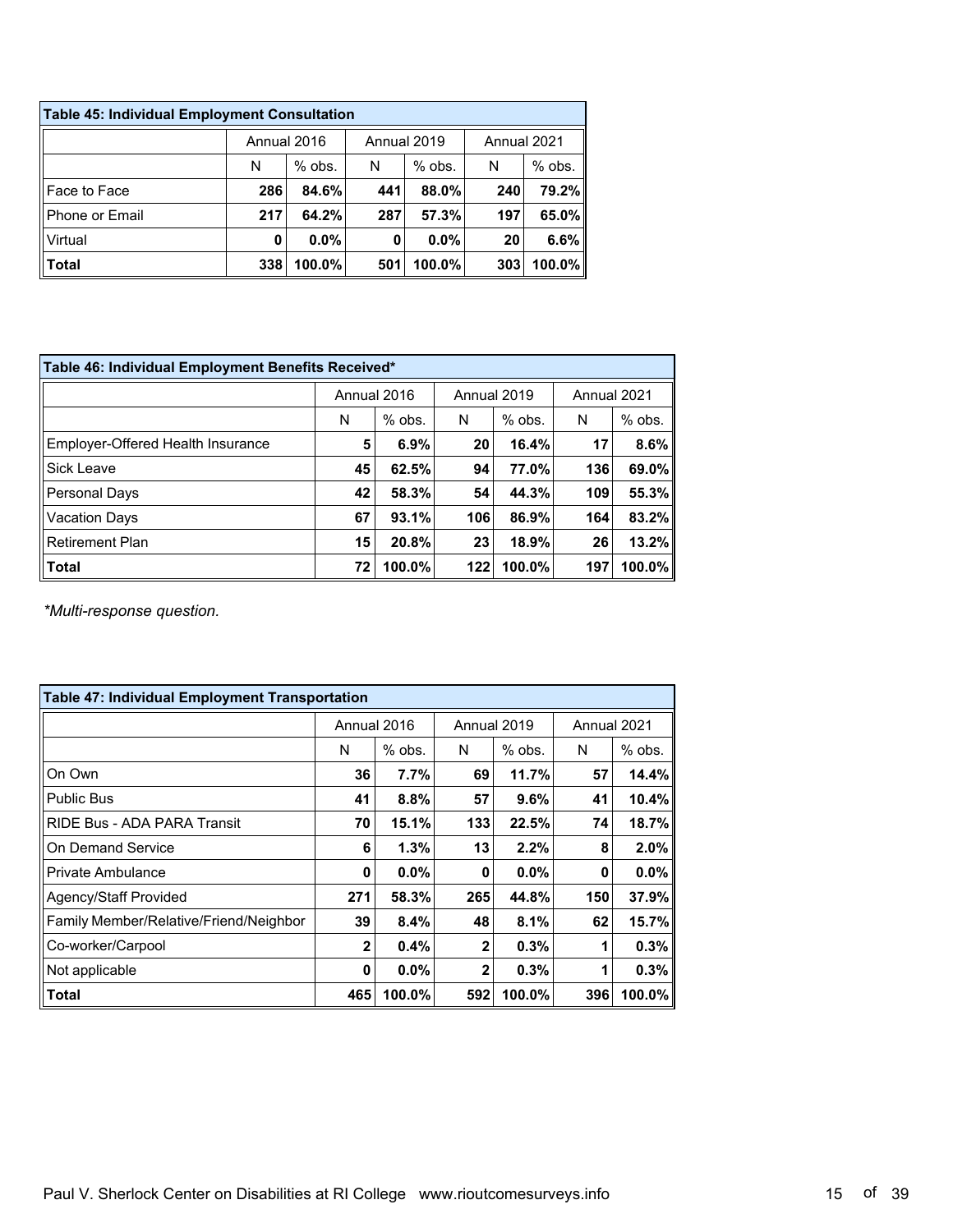### ACTIVITY: SELF-EMPLOYMENT (TABLES 48 - 56)

| Table 48: Self-Employment Job Title        |                |                                     |    |  |  |  |  |
|--------------------------------------------|----------------|-------------------------------------|----|--|--|--|--|
|                                            |                | Annual 2016 Annual 2019 Annual 2021 |    |  |  |  |  |
| Non response                               |                | 0                                   | 0  |  |  |  |  |
| <b>Animal Caretaker</b>                    |                | 0                                   | 0  |  |  |  |  |
| <b>Animal Groomer</b>                      | 0              | 1                                   | 0  |  |  |  |  |
| <b>Artist Crafts</b>                       | 24             | 11                                  | 12 |  |  |  |  |
| Artist Fine Arts Multimedia Graphic Design | 2              | 4                                   | 3  |  |  |  |  |
| <b>Cashier All Industries</b>              | 5              | 0                                   | 0  |  |  |  |  |
| <b>Construction Carpentry</b>              |                | 0                                   | 0  |  |  |  |  |
| <b>Construction Worker and Laborer</b>     | 0              | 1                                   | 0  |  |  |  |  |
| Delivery All Types                         | 1              | 0                                   | 0  |  |  |  |  |
| Data Entry Keyer                           | 0              | 1                                   | 0  |  |  |  |  |
| Entertainer All Types Musician DJ          | 0              | 1                                   | 0  |  |  |  |  |
| Farm Worker                                | 0              | $\bf{0}$                            |    |  |  |  |  |
| Janitors Cleaner Housekeeping              | 3              | $\mathbf 2$                         | 0  |  |  |  |  |
| Office and Administrative Support All Type | $\mathbf{2}$   | $\mathbf 0$                         | 0  |  |  |  |  |
| Photographer                               | 0              | 0                                   |    |  |  |  |  |
| Refuse and Recyclable Material Collector   | 20             | 1                                   | 0  |  |  |  |  |
| Stock Clerk Sales Floor Stockroom          |                | $\bf{0}$                            | 0  |  |  |  |  |
| <b>Tailors Dressmaker and Custom Sewer</b> | 0              | 0                                   |    |  |  |  |  |
| Vending Machine or Box Servicer            |                | 1                                   |    |  |  |  |  |
| <b>Writer Author</b>                       | $\overline{2}$ | 0                                   | 0  |  |  |  |  |
| Other                                      |                | 1                                   | 0  |  |  |  |  |
| <b>Total</b>                               | 65             | 24                                  | 19 |  |  |  |  |

| Table 49: Self-Employment Tenure       |             |          |    |             |             |          |  |  |
|----------------------------------------|-------------|----------|----|-------------|-------------|----------|--|--|
|                                        | Annual 2016 |          |    | Annual 2019 | Annual 2021 |          |  |  |
|                                        | N           | $%$ obs. | N  | $%$ obs.    | N           | $%$ obs. |  |  |
| less than 1 month                      |             | 1.5%     |    | $4.2\%$     | 0           | $0.0\%$  |  |  |
| 1 month or more & less than 3 months   | 2           | 3.1%     | 2  | 8.3%        | 0           | $0.0\%$  |  |  |
| 3 months or more & less than 6 months  |             | 3.1%     |    | 4.2%        |             | 5.3%     |  |  |
| 6 months or more & less than 12 months | 3           | 4.6%     |    | 4.2%        | 0           | $0.0\%$  |  |  |
| 1 yr or more & less than 2 yrs         | 6           | 9.2%     | 5  | 20.8%       | 5           | 26.3%    |  |  |
| 2 yrs or more & less than 5 yrs        | 22          | 33.8%    |    | 29.2%       | 6           | 31.6%    |  |  |
| 5 yrs or more & less than 10 yrs       | 24          | 36.9%    |    | 29.2%       | 6           | 31.6%    |  |  |
| 10 yrs or more                         | 5           | 7.7%     | 0  | $0.0\%$     |             | 5.3%     |  |  |
| Total                                  | 65          | 100.0%   | 24 | 100.0%      | 19          | 100.0%   |  |  |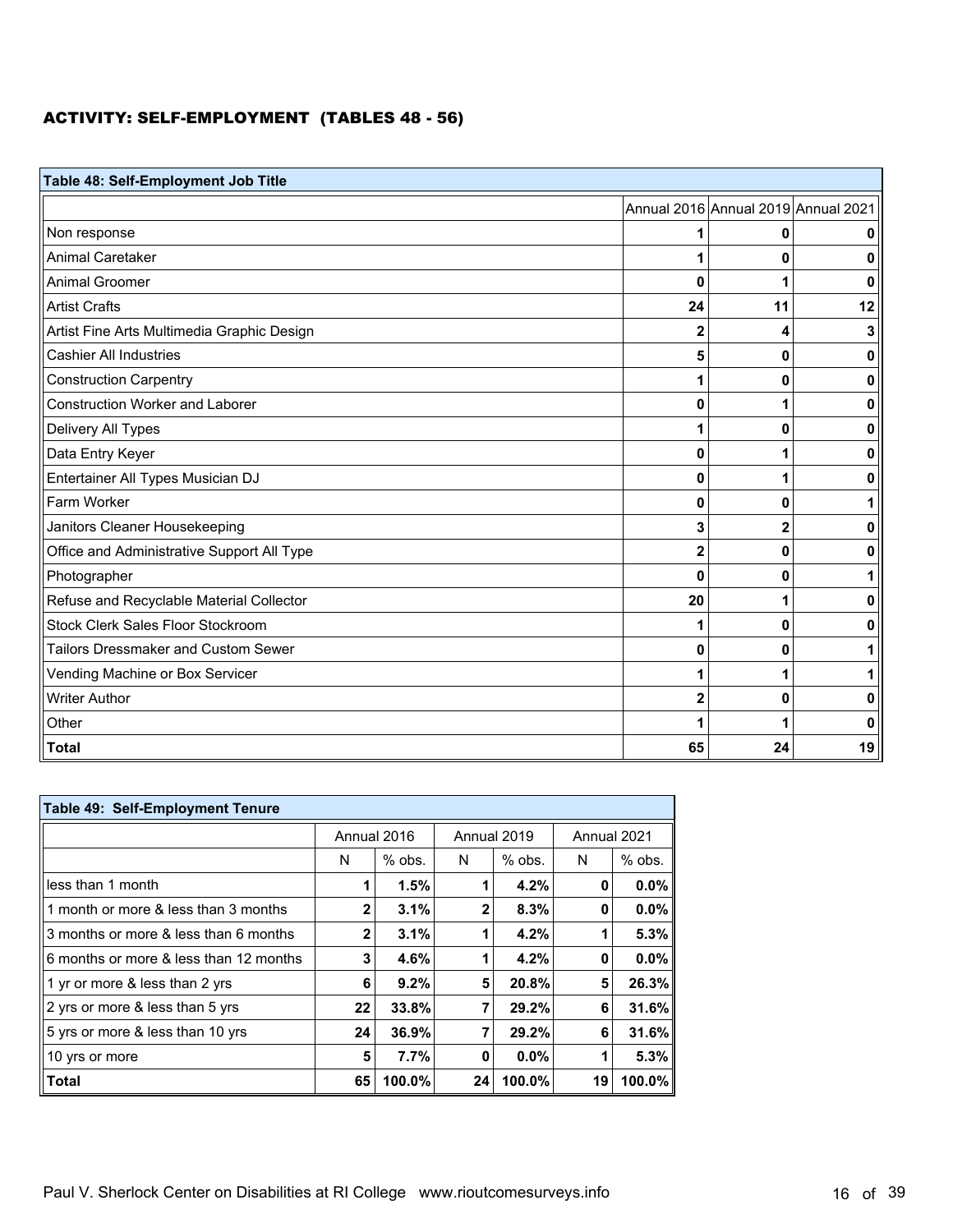| Table 50: Self-Employment Average Weekly Hours* |              |          |    |             |              |           |  |
|-------------------------------------------------|--------------|----------|----|-------------|--------------|-----------|--|
|                                                 | Annual 2016  |          |    | Annual 2019 | Annual 2021  |           |  |
|                                                 | N            | $%$ obs. | N  | $%$ obs.    | N            | $%$ obs.  |  |
| Less than 0.50                                  | 0            | 0.0%     | 0  | 0.0%        | 0            | $0.0\%$   |  |
| From 0.50 to 5.00                               | 23           | 35.9%    | 6  | 30.0%       | 4            | 57.1%     |  |
| From 5.00 to 10.00                              | 24           | 37.5%    | 8  | 40.0%       | $\mathbf{2}$ | 28.6%     |  |
| From 10.00 to 20.00                             | 14           | 21.9%    | 5  | 25.0%       |              | 14.3%     |  |
| From 20.00 to 30.00                             | $\mathbf{2}$ | 3.1%     | 0  | 0.0%        | 0            | $0.0\%$   |  |
| From 30.00 to 40.00                             |              | 1.6%     | 0  | 0.0%        | 0            | $0.0\%$   |  |
| From 40.00 to 50.00                             | 0            | 0.0%     | 1  | 5.0%        | 0            | $0.0\%$   |  |
| 50.00 and more                                  | 0            | 0.0%     | 0  | 0.0%        | 0            | $0.0\%$   |  |
| <b>Total</b>                                    | 64           | 100.0%   | 20 | 100.0%      | 7            | $100.0\%$ |  |

| Table 51: Self-Employment Mean Hours* |      |                |                |                |  |  |  |
|---------------------------------------|------|----------------|----------------|----------------|--|--|--|
|                                       |      | Annual<br>2016 | Annual<br>2019 | Annual<br>2021 |  |  |  |
| Self-Employment Hours                 | Mean | 7.62           | 8.19           | 5.64           |  |  |  |
|                                       | Min  | 0.50           | 0.50           | 3.00           |  |  |  |
|                                       | Max  | 30.00          | 40.00          | 12.50          |  |  |  |

*\*Individuals reporting 0 hours during the two-week data period were excluded from Tables 49 - 50. See Table 51 for reason no hours.*

| Table 52: Reason Individuals had no Self-Employment Hours During the Two-Week Data Period |             |         |  |  |  |
|-------------------------------------------------------------------------------------------|-------------|---------|--|--|--|
|                                                                                           | Annual 2021 |         |  |  |  |
|                                                                                           | N           | % obs.  |  |  |  |
| Non response                                                                              | 0           | $0.0\%$ |  |  |  |
| Personal Leave - Pandemic                                                                 | 11          | 91.7%   |  |  |  |
| l Planned Time Off                                                                        | 0           | $0.0\%$ |  |  |  |
| Health Issues                                                                             |             | 8.3%    |  |  |  |
| Lack of Job Supports                                                                      | 0           | $0.0\%$ |  |  |  |
| Other                                                                                     | 0           | 0.0%    |  |  |  |
| Unknown                                                                                   | 0           | 0.0%    |  |  |  |
| <b>Total</b>                                                                              | 12          | 100.0%  |  |  |  |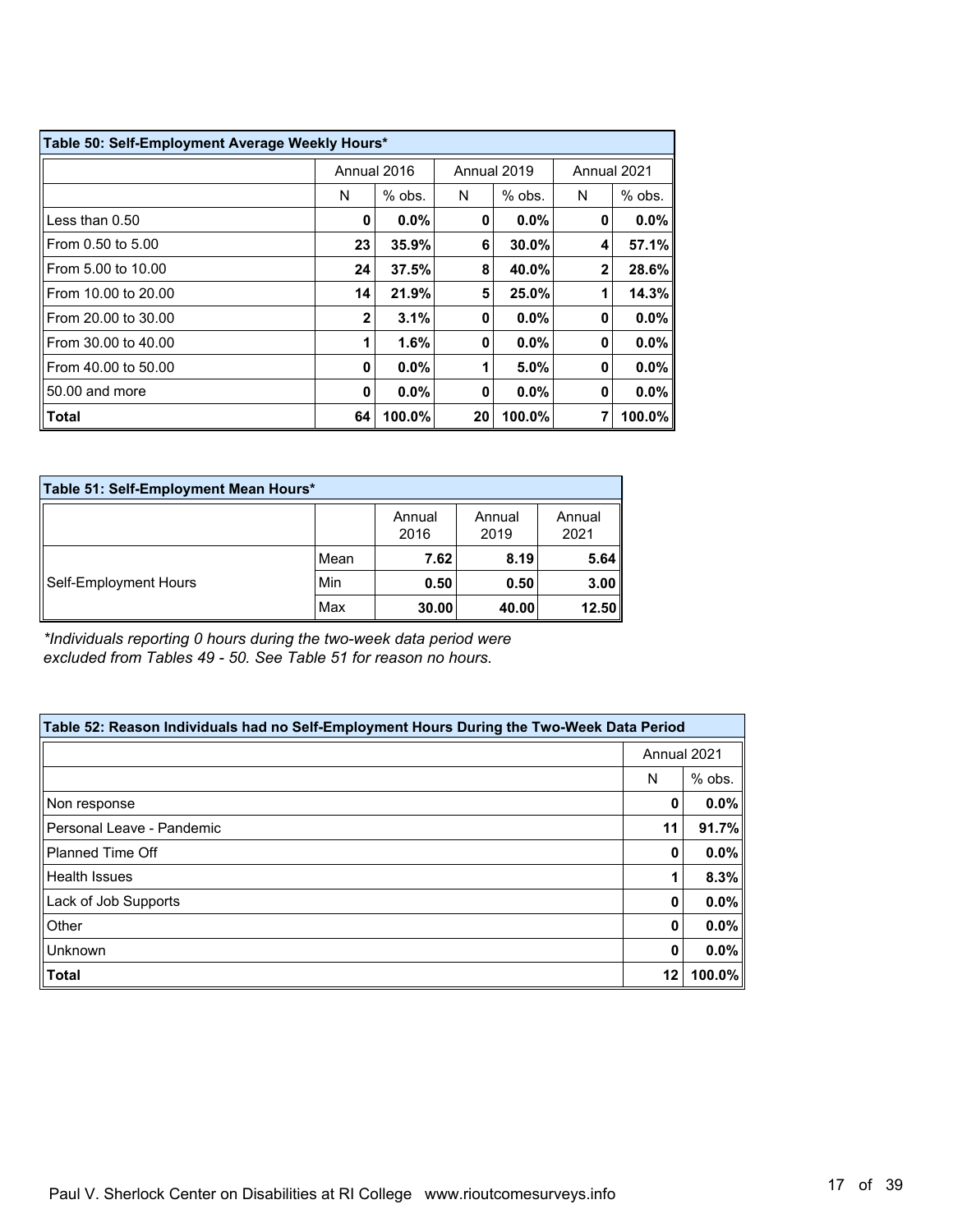| Table 53: Self-Employment Average Weekly Earnings* |                |                |                |  |  |  |
|----------------------------------------------------|----------------|----------------|----------------|--|--|--|
|                                                    | Annual<br>2016 | Annual<br>2019 | Annual<br>2021 |  |  |  |
| Less than 10.00                                    | 6              |                | 0              |  |  |  |
| From 10.00 to 20.00                                | 7              | $\mathbf{2}$   | 0              |  |  |  |
| From 20.00 to 30.00                                | 12             | 4              | 0              |  |  |  |
| From 30.00 to 40.00                                | 11             | $\mathbf{2}$   | 0              |  |  |  |
| From 40.00 to 50.00                                | 7              | $\mathbf{0}$   | 0              |  |  |  |
| From 50.00 to 60.00                                | 8              |                | $\mathbf{0}$   |  |  |  |
| From 60.00 to 70.00                                | 4              |                | 0              |  |  |  |
| From 70.00 to 80.00                                | 0              | 0              | 0              |  |  |  |
| From 80.00 to 90.00                                | $\overline{2}$ | $\mathbf{0}$   | 0              |  |  |  |
| From 90.00 to 100.00                               | 1              | 0              | 0              |  |  |  |
| From 100.00 to 150.00                              | 1              | $\mathbf{0}$   | 0              |  |  |  |
| From 150.00 to 200.00                              | 1              | $\Omega$       | 1              |  |  |  |
| 200.00 and more                                    | 1              | 0              | $\mathbf{2}$   |  |  |  |
| Total                                              | 61             | 11             | 3              |  |  |  |

| Table 54: Self- Employment Mean Earnings* |      |                |                |                |  |  |  |
|-------------------------------------------|------|----------------|----------------|----------------|--|--|--|
|                                           |      | Annual<br>2016 | Annual<br>2019 | Annual<br>2021 |  |  |  |
| Self-Employment Earnings                  | Mean | 43.30          | 28.55          | 526.67         |  |  |  |
|                                           | Min  | 5.00           | 9.00           | 180.00         |  |  |  |
|                                           | Max  | 300.00         | 66.00          | 800.00         |  |  |  |

*\*Individuals reporting 0 earnings during the two-week data period were excluded from Tables 53 - 54.*

| <b>Table 55: Self-Employment Onsite Support</b> |               |        |  |  |  |
|-------------------------------------------------|---------------|--------|--|--|--|
|                                                 | Annual 2021   |        |  |  |  |
|                                                 | $%$ obs.<br>N |        |  |  |  |
| Daily (some)                                    | 9             | 50.0%  |  |  |  |
| Weekly (at least once per<br>week)              | 6             | 33.3%  |  |  |  |
| Daily (100% of the time)                        | 3             | 16.7%  |  |  |  |
| None                                            | 0             | 0.0%   |  |  |  |
| Monthly (at least once per<br>month)            | 0             | 0.0%   |  |  |  |
| Total                                           | 18            | 100.0% |  |  |  |

| Table 56: Self-Employment Method of<br><b>Onsite Support</b> |              |          |  |  |  |
|--------------------------------------------------------------|--------------|----------|--|--|--|
|                                                              | Annual 2021  |          |  |  |  |
|                                                              | N            | $%$ obs. |  |  |  |
| In-Person Only                                               | 16           | 88.9%    |  |  |  |
| Remote Only                                                  | 0            | 0.0%     |  |  |  |
| Combination of<br>In-Person and<br>Remote                    | $\mathbf{2}$ | 11.1%    |  |  |  |
| Total                                                        | 18           | 100.0%   |  |  |  |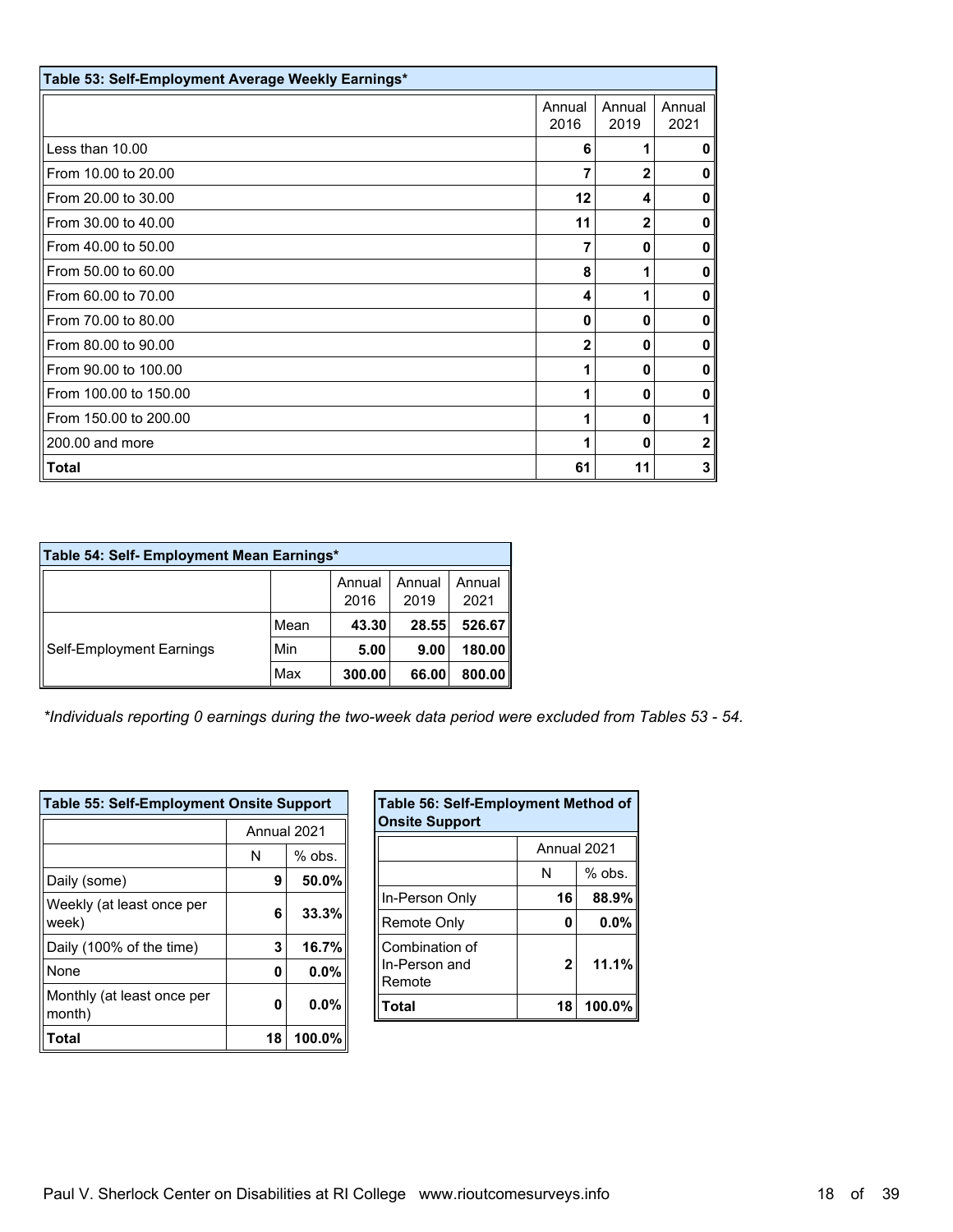### ACTIVITY: PROVIDER PAID INDIVIDUAL EMPLOYMENT (TABLES 57 - 74)

| Table 57: Provider Paid Employment Job Title |                |                |                |  |  |
|----------------------------------------------|----------------|----------------|----------------|--|--|
|                                              | Annual<br>2016 | Annual<br>2019 | Annual<br>2021 |  |  |
| <b>Animal Caretaker</b>                      | 1              | 1              | 0              |  |  |
| <b>Animal Groomer</b>                        | 1              | 0              | 0              |  |  |
| <b>Artist Crafts</b>                         | 0              | 0              | 1              |  |  |
| <b>Cashier All Industries</b>                | 0              | $\overline{2}$ | 0              |  |  |
| Cooks Chef Baker                             | $\mathbf{2}$   | $\bf{0}$       | 0              |  |  |
| <b>Couriers Messenger</b>                    | $\overline{2}$ | 7              | 4              |  |  |
| Data Entry Keyer                             | 4              | 1              | $\pmb{0}$      |  |  |
| Delivery All Types                           | $\overline{2}$ | 0              | 3              |  |  |
| Dining Room and Cafeteria Attendant          | 5              | $\overline{2}$ | 0              |  |  |
| Direct Support Professional or Assistant     | $\overline{2}$ | $\mathbf{0}$   | 0              |  |  |
| Dishwasher                                   | 0              | $\mathbf{2}$   | 0              |  |  |
| <b>Floral Designer and Assistant</b>         | 0              | 1              | $\mathbf 0$    |  |  |
| Food Preparation and or Serving Worker       | 8              | 6              | $\overline{2}$ |  |  |
| <b>Greeter All Types</b>                     | $\overline{2}$ | $\mathbf 0$    | 1              |  |  |
| Janitors Cleaner Housekeeping                | 63             | 51             | 32             |  |  |
| Laborer Freight Stock and Material Mover     | 1              | 0              | $\mathbf 0$    |  |  |
| Landscaping and Grounds Keeping Worker       | $\overline{2}$ | 3              | 1              |  |  |
| Laundry and or Dry Cleaning Worker           | 1              | 0              | 0              |  |  |
| Maintenance and Repair Workers               | $\overline{2}$ | $\mathbf{0}$   | 1              |  |  |
| Office and Administrative Support All types  | 30             | 19             | 8              |  |  |
| Office Machine Operator Except Computer      | 3              | 1              | 1              |  |  |
| Order Filler Wholesale Retail                | 0              | $\mathbf{2}$   | 0              |  |  |
| <b>Personal Care Attendant</b>               | 1              | $\mathbf{0}$   | 0              |  |  |
| <b>Production Packager Hand Assembly</b>     | 7              | 0              | 0              |  |  |
| Refuse and Recyclable Material Collector     | 10             | $\overline{7}$ | $\mathbf{1}$   |  |  |
| Social Media Specialist                      | 1              | 0              | 0              |  |  |
| Stock Clerk Sales Floor Stockroom            | 17             | 5              | 0              |  |  |
| Other                                        | 0              | 0              | 1              |  |  |
| Total                                        | 167            | 110            | 56             |  |  |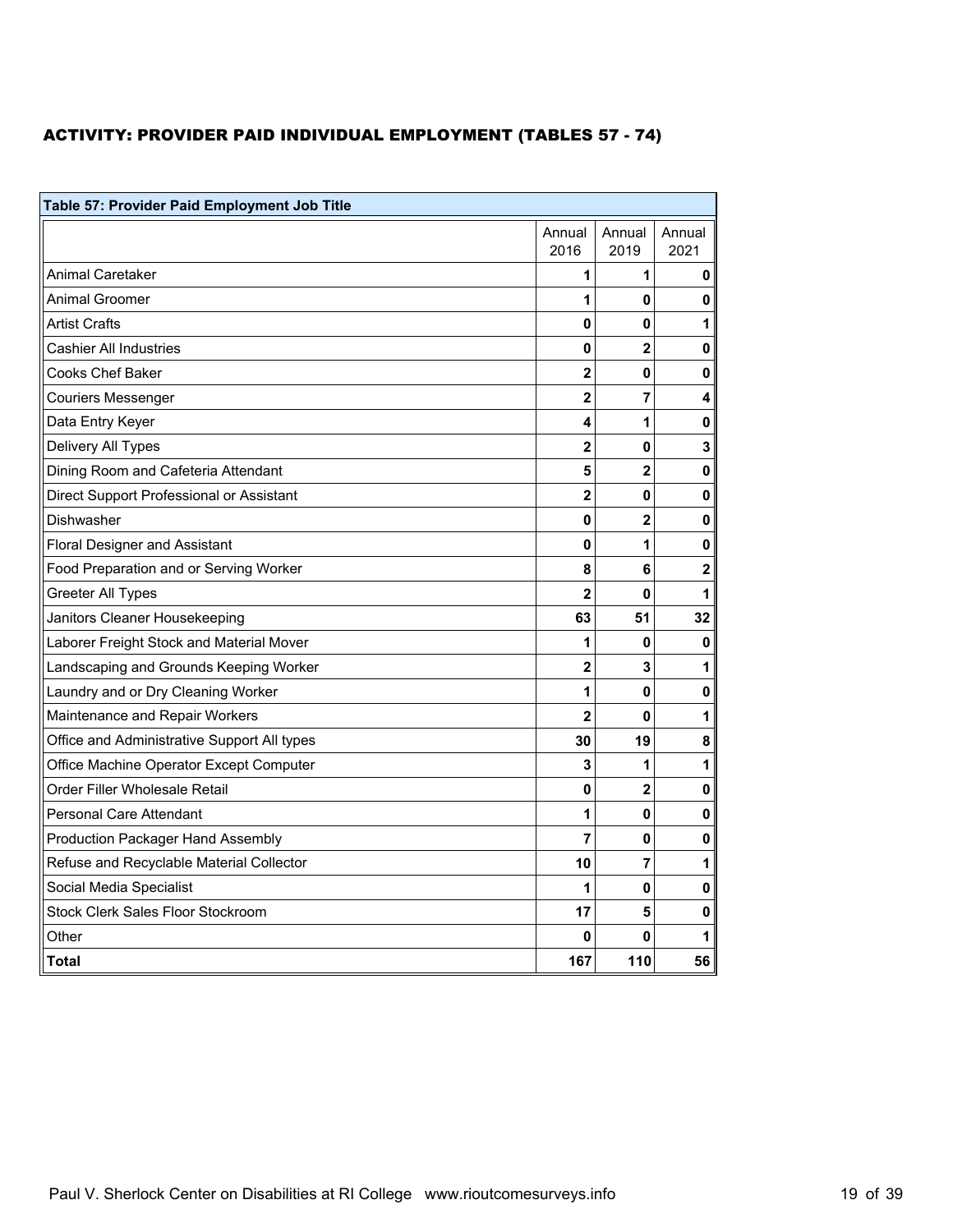| Table 58: Provider Paid Individual Employment Industry                             |                |             |     |             |              |             |
|------------------------------------------------------------------------------------|----------------|-------------|-----|-------------|--------------|-------------|
|                                                                                    |                | Annual 2016 |     | Annual 2019 |              | Annual 2021 |
|                                                                                    | N              | $%$ obs.    | N   | $%$ obs.    | N            | % obs.      |
| Non response                                                                       | $\overline{2}$ | 1.2%        | 0   | 0.0%        | $\mathbf{0}$ | 0.0%        |
| <b>Accommodation and Food Services</b>                                             | 17             | 10.2%       | 13  | 11.8%       | 3            | 5.4%        |
| Administrative and Support and Waste Management and<br><b>Remediation Services</b> | 40             | 24.1%       | 24  | 21.8%       | 20           | 35.7%       |
| Agriculture/Forestry/Fishing/Hunting                                               | 1              | 0.6%        | 4   | 3.6%        | 0            | 0.0%        |
| Arts/Entertainment/Recreation                                                      | 4              | 2.4%        | 0   | 0.0%        | $\mathbf 0$  | 0.0%        |
| <b>Educational Services</b>                                                        | 4              | 2.4%        | 2   | 1.8%        | 2            | 3.6%        |
| Finance and Insurance                                                              |                | 0.6%        | 0   | 0.0%        | 0            | 0.0%        |
| <b>Health Care and Social Assistance</b>                                           | 52             | 31.3%       | 44  | 40.0%       | 22           | 39.3%       |
| Information                                                                        |                | 0.6%        | 2   | 1.8%        | 1            | 1.8%        |
| Manufacturing                                                                      | 9              | 5.4%        | 0   | 0.0%        | $\mathbf{0}$ | 0.0%        |
| Other Services (Except Public Administration)                                      | 13             | 7.8%        | 6   | 5.5%        | 3            | 5.4%        |
| Professional/Scientific/Technical Services                                         | 0              | 0.0%        | 0   | 0.0%        | 1            | 1.8%        |
| <b>Public Administration</b>                                                       | 1              | 0.6%        | 4   | 3.6%        | $\mathbf 0$  | 0.0%        |
| Real Estate and Rental and Leasing                                                 | 2              | 1.2%        | 0   | 0.0%        | $\mathbf{0}$ | 0.0%        |
| <b>Retail Trade</b>                                                                | 18             | 10.8%       | 7   | 6.4%        | 1            | 1.8%        |
| <b>Transportation and Warehousing</b>                                              |                | 0.6%        | 4   | 3.6%        | 3            | 5.4%        |
| <b>Total</b>                                                                       | 166            | 100.0%      | 110 | 100.0%      | 56           | 100.0%      |

| Table 59: Provider Paid Individual Employment Business type  |              |             |     |             |    |             |  |  |
|--------------------------------------------------------------|--------------|-------------|-----|-------------|----|-------------|--|--|
|                                                              |              | Annual 2016 |     | Annual 2019 |    | Annual 2021 |  |  |
|                                                              | N            | $%$ obs.    | N   | $%$ obs.    | N  | $%$ obs.    |  |  |
| Non response                                                 | $\mathbf{2}$ | 1.2%        | 0   | 0.0%        | 0  | $0.0\%$     |  |  |
| <b>For-Profit Business</b>                                   | 50           | 30.1%       | 18  | 16.4%       | 7  | 12.5%       |  |  |
| <b>Non-Profit Business</b>                                   | 73           | 44.0%       | 54  | 49.1%       | 34 | 60.7%       |  |  |
| <b>Community DD Agency</b>                                   | 28           | 16.9%       | 27  | 24.5%       | 9  | 16.1%       |  |  |
| Government Agency                                            | 13           | 7.8%        | 11  | 10.0%       | 6  | 10.7%       |  |  |
| Business with a mission to<br>hire workers with disabilities | 0            | $0.0\%$     | 0   | $0.0\%$     | 0  | 0.0%        |  |  |
| Total                                                        | 166          | 100.0%      | 110 | 100.0%      | 56 | 100.0%      |  |  |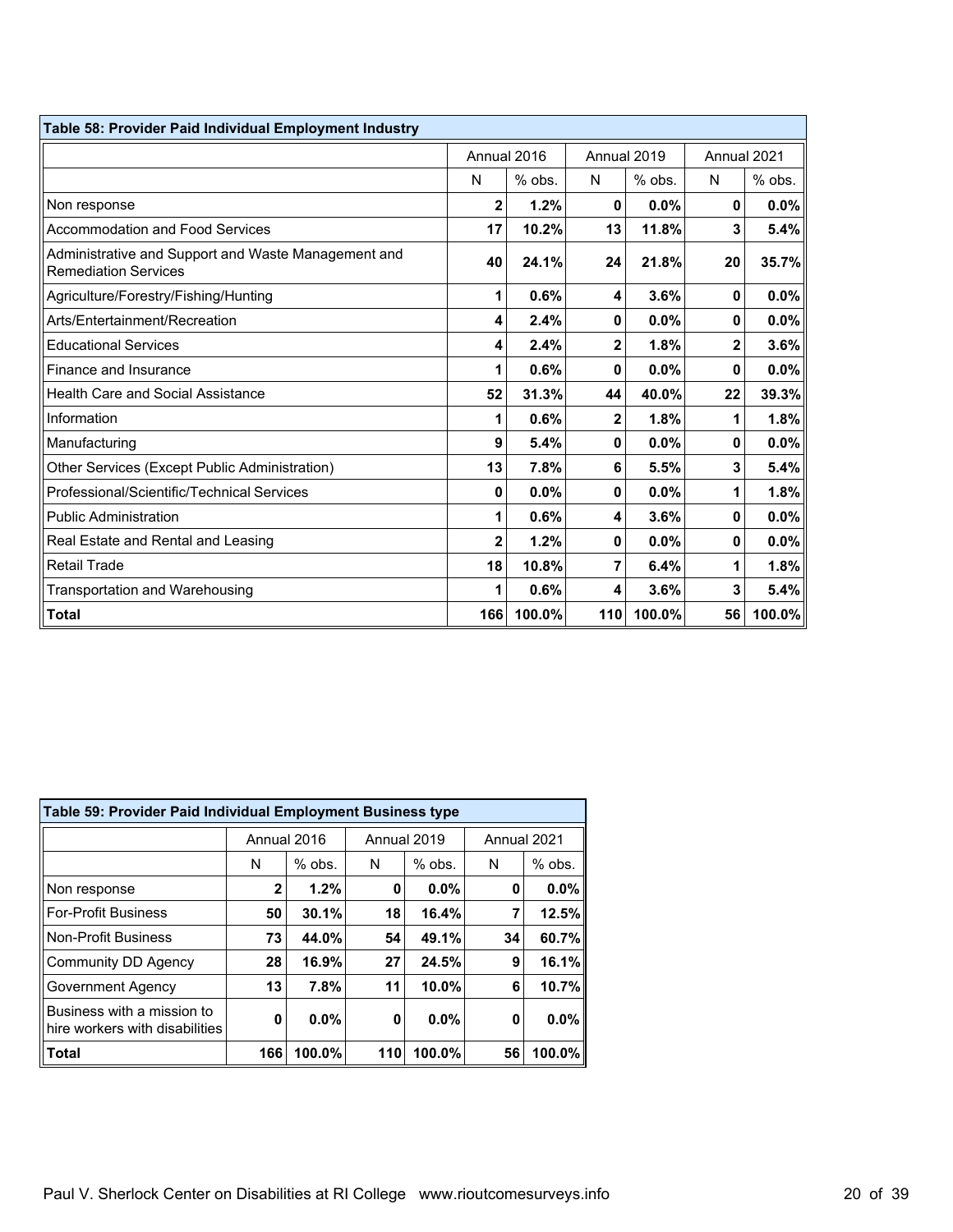| Table 60: Provider Paid Individual Employment Tenure |                            |          |     |             |    |          |
|------------------------------------------------------|----------------------------|----------|-----|-------------|----|----------|
|                                                      | Annual 2016<br>Annual 2019 |          |     | Annual 2021 |    |          |
|                                                      | N                          | $%$ obs. | N   | $%$ obs.    | N  | $%$ obs. |
| Non response                                         | $\mathbf{2}$               | 1.2%     | 0   | $0.0\%$     |    | 1.8%     |
| less than 1 month                                    | 1                          | 0.6%     | 2   | 1.8%        | 0  | $0.0\%$  |
| 1 month or more & less than 3 months                 | 6                          | $3.6\%$  | 6   | 5.5%        | 2  | 3.6%     |
| 3 months or more & less than 6 months                | 8                          | 4.8%     | 7   | 6.4%        | 2  | 3.6%     |
| 6 months or more & less than 12 months               | 19                         | 11.3%    | 8   | 7.3%        | 6  | 10.7%    |
| 1 yr or more & less than 2 yrs                       | 43                         | 25.6%    | 14  | 12.7%       | 6  | 10.7%    |
| 2 yrs or more & less than 5 yrs                      | 41                         | 24.4%    | 30  | 27.3%       | 23 | 41.1%    |
| 5 yrs or more & less than 10 yrs                     | 30                         | 17.9%    | 20  | 18.2%       | 10 | 17.9%    |
| 10 yrs or more                                       | 18                         | 10.7%    | 23  | 20.9%       | 6  | 10.7%    |
| Total                                                | 168                        | 100.0%   | 110 | 100.0%      | 56 | 100.0%   |

| Table 61: Provider Paid Individual Employment Average Weekly Hours* |     |             |                |             |                |           |
|---------------------------------------------------------------------|-----|-------------|----------------|-------------|----------------|-----------|
|                                                                     |     | Annual 2016 |                | Annual 2019 | Annual 2021    |           |
|                                                                     | N   | $%$ obs.    | N              | $%$ obs.    | N              | % obs.    |
| Less than 0.50                                                      | 0   | $0.0\%$     | 1              | 0.9%        | 0              | $0.0\%$   |
| From 0.50 to 1.00                                                   | 0   | $0.0\%$     | 1              | 0.9%        | 1              | 2.0%      |
| From 1.00 to 2.00                                                   | 8   | 5.1%        | 18             | 16.5%       | 7              | 14.3%     |
| From 2.00 to 5.00                                                   | 63  | 40.1%       | 39             | 35.8%       | 17             | 34.7%     |
| From 5.00 to 6.00                                                   | 8   | 5.1%        | 13             | 11.9%       | 1              | 2.0%      |
| From 6.00 to 7.00                                                   | 7   | 4.5%        | 8              | 7.3%        | 4              | 8.2%      |
| From 7.00 to 8.00                                                   | 1   | $0.6\%$     | 3              | 2.8%        | $\overline{2}$ | 4.1%      |
| From 8.00 to 9.00                                                   | 14  | 8.9%        | $\overline{2}$ | 1.8%        | 5              | 10.2%     |
| From 9.00 to 10.00                                                  | 5   | 3.2%        | 3              | 2.8%        | 0              | $0.0\%$   |
| From 10.00 to 20.00                                                 | 32  | 20.4%       | 17             | 15.6%       | 8              | 16.3%     |
| From 20.00 to 30.00                                                 | 18  | 11.5%       | 3              | 2.8%        | 4              | 8.2%      |
| 30.00 and more                                                      | 1   | $0.6\%$     | 1              | 0.9%        | 0              | $0.0\%$   |
| Total                                                               | 157 | 100.0%      | 109            | 100.0%      | 49             | $100.0\%$ |

| Table 62: Provider Paid Individual Employment Mean Hours* |      |                |                |                |  |
|-----------------------------------------------------------|------|----------------|----------------|----------------|--|
|                                                           |      | Annual<br>2016 | Annual<br>2021 | Annual<br>2019 |  |
|                                                           | Mean | 8.04           | 6.71           | 6.02           |  |
| <b>PPI Employment Hours</b>                               | Min  | 1.00           | 0.50           | 0.13           |  |
|                                                           | Max  | 30.00          | 24.00          | 30.00          |  |

*\*Individuals reporting 0 hours during the two-week data period were excluded from Tables 61 - 62. See Table 63 for reasons no hours.*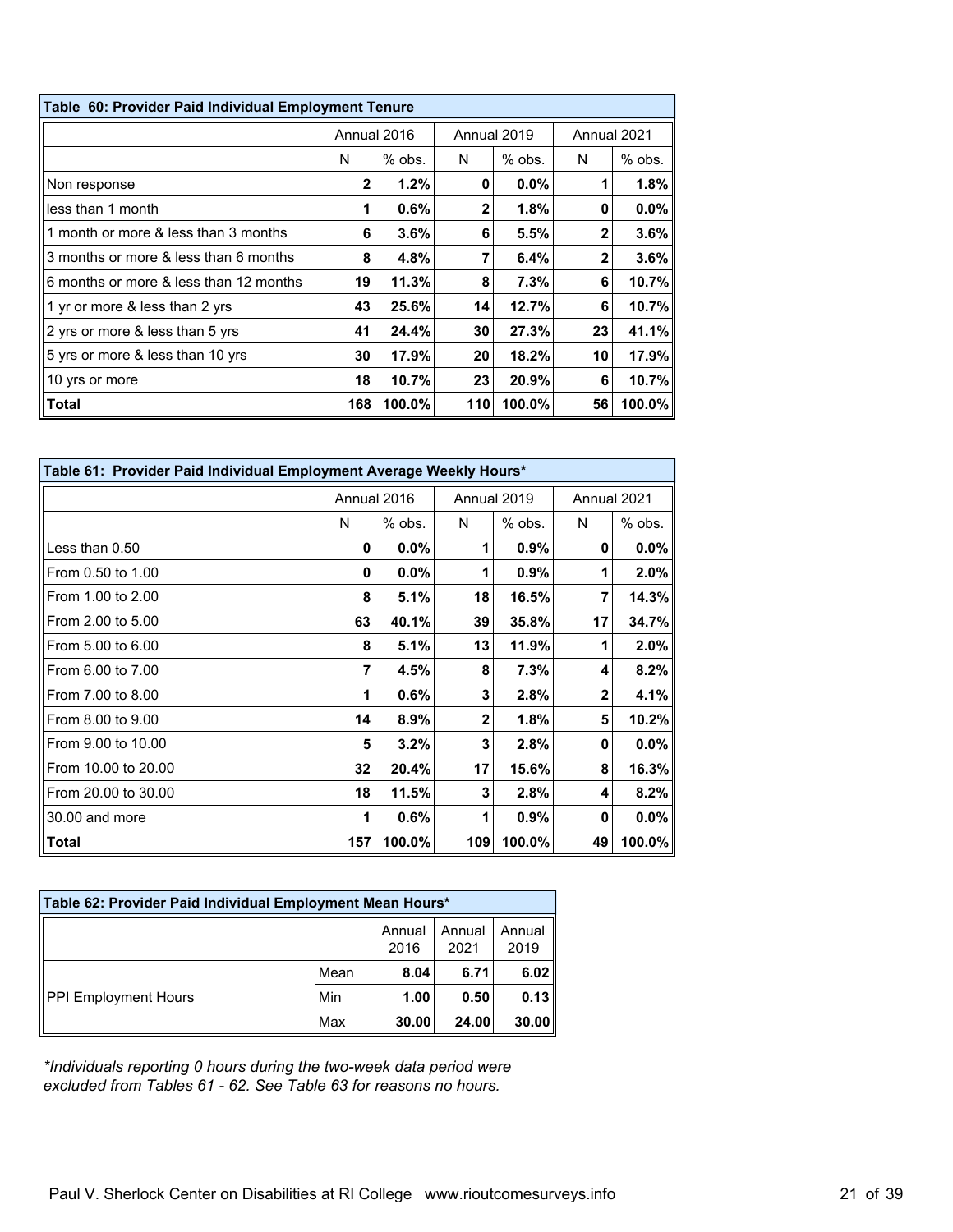| Table 63: Reason Individuals Had No Provider Paid Employment Hours During the<br><b>Two-Week Data Period</b> |             |         |  |  |
|--------------------------------------------------------------------------------------------------------------|-------------|---------|--|--|
|                                                                                                              | Annual 2021 |         |  |  |
|                                                                                                              | N           | % obs.  |  |  |
| Non response                                                                                                 | 0           | $0.0\%$ |  |  |
| Furlough                                                                                                     | 3           | 42.9%   |  |  |
| Personal Leave - Pandemic                                                                                    | 0           | 0.0%    |  |  |
| <b>Planned Time Off</b>                                                                                      | 0           | 0.0%    |  |  |
| Sick Leave                                                                                                   | 0           | 0.0%    |  |  |
| Lack of Job Supports                                                                                         | 1           | 14.3%   |  |  |
| Other                                                                                                        | 3           | 42.9%   |  |  |
| Unknown                                                                                                      | 0           | 0.0%    |  |  |
| Total                                                                                                        | 7           | 100.0%  |  |  |

| Table 64: Provider Paid Individual Employment Average Weekly Earnings |                |             |                |         |                |          |
|-----------------------------------------------------------------------|----------------|-------------|----------------|---------|----------------|----------|
|                                                                       |                | Annual 2016 | Annual 2019    |         | Annual 2021    |          |
|                                                                       | N              | $%$ obs.    | N              | % obs.  | N              | $%$ obs. |
| Less than 0.00                                                        | 0              | 0.0%        | 0              | $0.0\%$ | 0              | $0.0\%$  |
| From 0.00 to 0.25                                                     | 0              | 0.0%        | 0              | $0.0\%$ | 0              | $0.0\%$  |
| From 0.25 to 0.50                                                     | 0              | 0.0%        | 0              | $0.0\%$ | 0              | $0.0\%$  |
| From 0.50 to 1.00                                                     | 0              | $0.0\%$     | 0              | $0.0\%$ | 0              | $0.0\%$  |
| From 1.00 to 5.00                                                     | 1              | 0.6%        | 2              | 1.8%    | 0              | $0.0\%$  |
| From 5.00 to 10.00                                                    | 5              | 3.1%        | 1              | 0.9%    | 1              | $2.0\%$  |
| From 10.00 to 25.00                                                   | 42             | 26.1%       | 32             | 29.4%   | 12             | 24.5%    |
| From 25.00 to 50.00                                                   | 34             | 21.1%       | 24             | 22.0%   | 10             | 20.4%    |
| From 50.00 to 100.00                                                  | 32             | 19.9%       | 29             | 26.6%   | 13             | 26.5%    |
| From 100.00 to 150.00                                                 | 19             | 11.8%       | 9              | 8.3%    | 7              | 14.3%    |
| From 150.00 to 200.00                                                 | 16             | 9.9%        | 7              | 6.4%    | 0              | $0.0\%$  |
| From 200.00 to 250.00                                                 | 8              | 5.0%        | $\overline{2}$ | 1.8%    | 0              | $0.0\%$  |
| From 250,00 to 300,00                                                 | $\overline{2}$ | 1.2%        | 1              | 0.9%    | $\overline{2}$ | 4.1%     |
| From 300.00 to 350.00                                                 | 1              | 0.6%        | $\overline{2}$ | 1.8%    | 0              | $0.0\%$  |
| 350.00 and more                                                       | 1              | 0.6%        | 0              | $0.0\%$ | 4              | 8.2%     |
| $\blacksquare$ Total                                                  | 161            | 100.0%      | 109            | 100.0%  | 49             | 100.0%   |

| Table 65: Provider Paid Individual Employment Mean Earnings* |      |                |                |                |  |  |
|--------------------------------------------------------------|------|----------------|----------------|----------------|--|--|
|                                                              |      | Annual<br>2016 | Annual<br>2019 | Annual<br>2021 |  |  |
| PPI Employment Earnings                                      | Mean | 78.85          | 64.03          | 95.36          |  |  |
|                                                              | Min  | 3.00           | 1.31           | 5.99           |  |  |
|                                                              | Max  | 385.00         | 315.00         | 448.56         |  |  |

*\*Individuals reporting 0 earnings during the two-week data period were excluded from Tables 64 - 65.*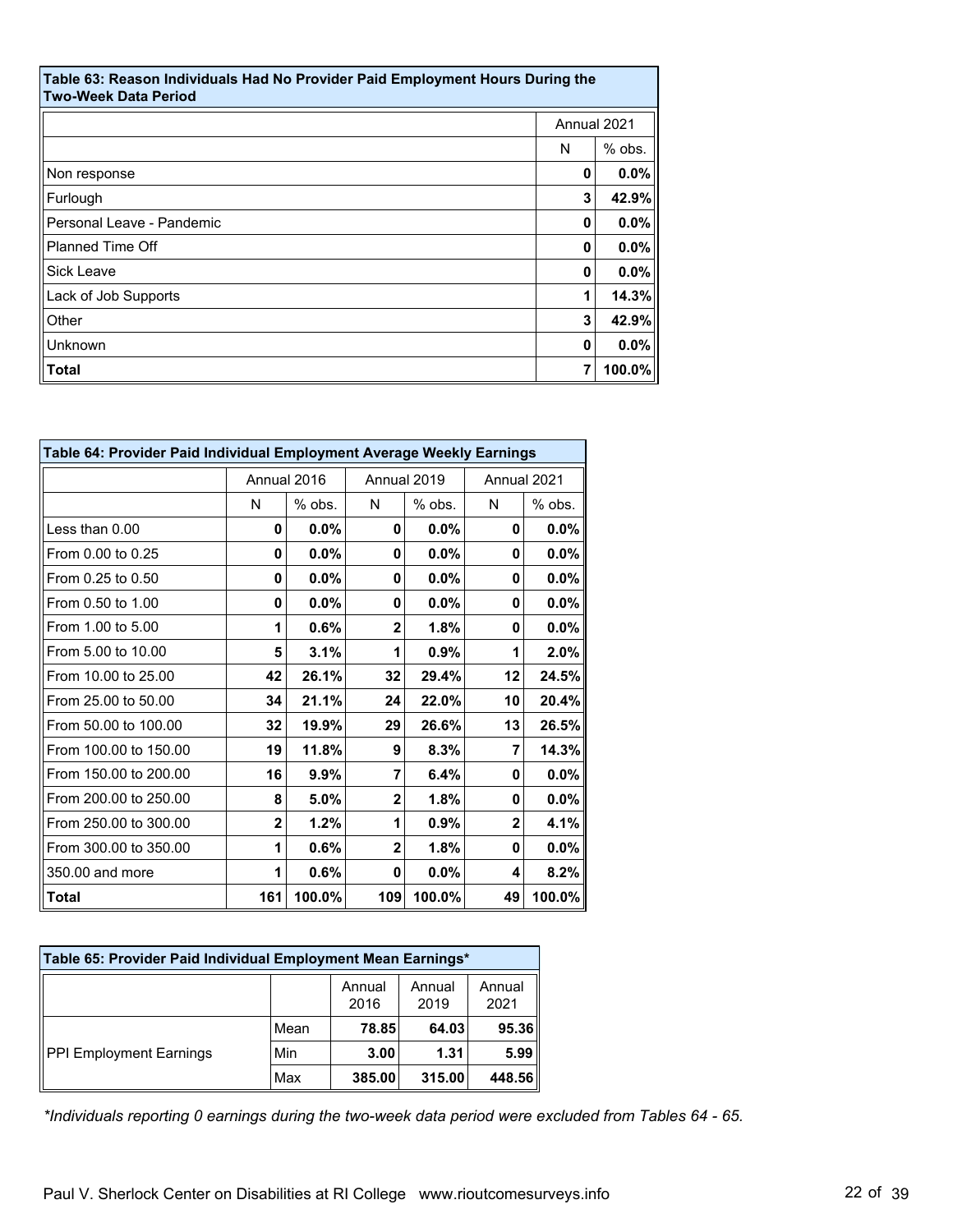| Table 66: Provider Paid Individual Employment Hourly Wage* |             |           |             |           |    |           |             |  |
|------------------------------------------------------------|-------------|-----------|-------------|-----------|----|-----------|-------------|--|
|                                                            | Annual 2016 |           | Annual 2019 |           |    |           | Annual 2021 |  |
|                                                            | N           | $%$ obs.  | N           | $%$ obs.  | N  | $%$ obs.  |             |  |
| Non response                                               | 3           | 1.8%      | 0           | $0.0\%$   | 0  | $0.0\%$   |             |  |
| Above Minimum                                              | 16          | 9.5%      | 8           | 7.3%      | 14 | 25.0%     |             |  |
| Minimum                                                    | 138         | 82.1%     | 101         | 91.8%     | 42 | 75.0%     |             |  |
| <b>Below Minimum</b>                                       | 11          | 6.5%      |             | 0.9%      | 0  | $0.0\%$   |             |  |
| <b>Total</b>                                               | 168         | $100.0\%$ | 110         | $100.0\%$ | 56 | $100.0\%$ |             |  |

*\*Minimum wage: 2016 = 9.60, 2019= 10.50, 2021=11.50*

| Table 67: Provider Paid Individual Employment Mean Hourly Wage* |      |                |                |                |  |  |
|-----------------------------------------------------------------|------|----------------|----------------|----------------|--|--|
|                                                                 |      | Annual<br>2016 | Annual<br>2019 | Annual<br>2021 |  |  |
| Provider Paid Individual Employment<br>Hourly Wage              | Mean | 9.75           | 10.50          | 12.58          |  |  |
|                                                                 | Min  | 5.39           | 2.00           | 11.50          |  |  |
|                                                                 | Max  | 17.49          | 17.70          | 18.69          |  |  |

*\*Individuals reporting 0 earnings during the two-week data period were excluded from Tables 67 - 68.*

| Table 68: Provider Paid Individual Employment Onsite<br><b>Support</b> |    |          |  |  |  |
|------------------------------------------------------------------------|----|----------|--|--|--|
| Annual 2021                                                            |    |          |  |  |  |
|                                                                        | N  | $%$ obs. |  |  |  |
| Daily (100% of the time)                                               | 38 | 74.5%    |  |  |  |
| Daily (some)                                                           | 12 | 23.5%    |  |  |  |
| Weekly (at least once per week)                                        | 1  | 2.0%     |  |  |  |
| Monthly (at least once per month)                                      | 0  | 0.0%     |  |  |  |
| <b>Total</b>                                                           | 51 | 100.0%   |  |  |  |

| Table 69: Provider Paid Individual<br><b>Employment Method of Onsite Support</b> |           |  |  |  |
|----------------------------------------------------------------------------------|-----------|--|--|--|
| Annual 2021                                                                      |           |  |  |  |
| N                                                                                | $%$ obs.  |  |  |  |
| 0                                                                                | $0.0\%$   |  |  |  |
| 50                                                                               | 98.0%     |  |  |  |
| 0                                                                                | $0.0\%$   |  |  |  |
| 1                                                                                | 2.0%      |  |  |  |
| 0                                                                                | $0.0\%$   |  |  |  |
| 51                                                                               | $100.0\%$ |  |  |  |
|                                                                                  |           |  |  |  |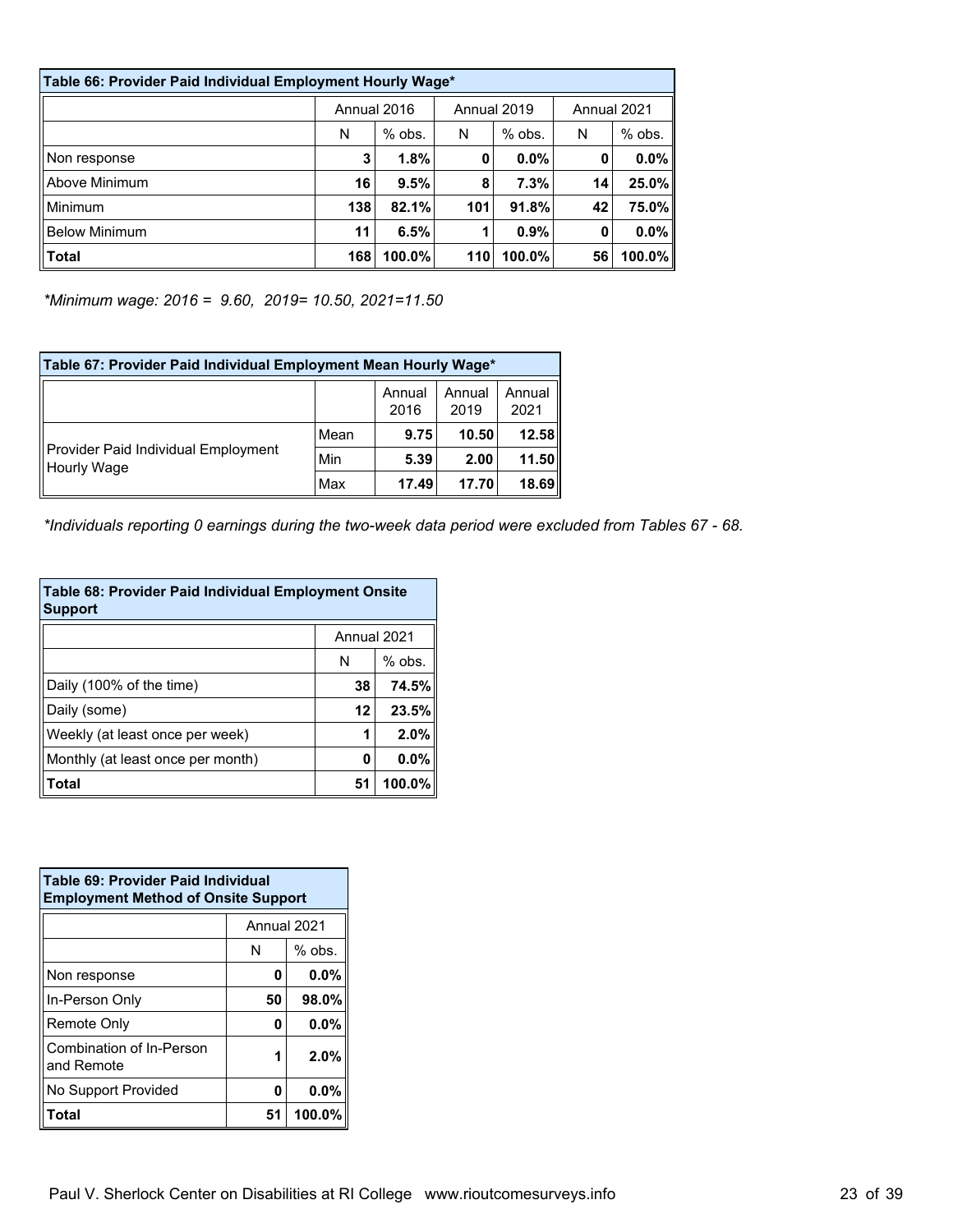| Table 70: Provider Paid Individual Employment Offsite Support |             |          |             |          |             |          |  |
|---------------------------------------------------------------|-------------|----------|-------------|----------|-------------|----------|--|
|                                                               | Annual 2016 |          | Annual 2019 |          | Annual 2021 |          |  |
|                                                               | N           | $%$ obs. | N           | $%$ obs. | N           | $%$ obs. |  |
| None                                                          | 0           |          | 0           | 0.0%     | 0           | $0.0\%$  |  |
| Daily (100% of the time)                                      | 0           |          | 32          | 39.5%    | 20          | 43.5%    |  |
| Daily (some)                                                  | 0           |          | 26          | 32.1%    | 11          | 23.9%    |  |
| Weekly (at least once a week)                                 | 0           |          | 17          | 21.0%    | 12          | 26.1%    |  |
| Monthly (at least once a month)                               | 0           |          | 6           | 7.4%     | 3           | 6.5%     |  |
| Total                                                         | 0           | 100.0%   | 81          | 100.0%   | 46          | 100.0%   |  |

| Table 71: Provider Paid Individual Employment Method of<br><b>Offsite Support</b> |    |          |  |  |
|-----------------------------------------------------------------------------------|----|----------|--|--|
| Annual 2021                                                                       |    |          |  |  |
|                                                                                   | N  | $%$ obs. |  |  |
| Non response                                                                      | 0  | 0.0%     |  |  |
| In-Person Only                                                                    | 45 | 97.8%    |  |  |
| <b>Remote Only</b>                                                                | Ω  | 0.0%     |  |  |
| Combination of In-Person and Remote                                               |    | 2.2%     |  |  |
| Total                                                                             | 46 | 100.0%   |  |  |

| <b>Table 72: Provider Paid Individual Employment</b><br><b>Consultation</b> |             |        |  |  |  |
|-----------------------------------------------------------------------------|-------------|--------|--|--|--|
|                                                                             | Annual 2021 |        |  |  |  |
| $%$ obs.<br>N                                                               |             |        |  |  |  |
| Face to Face                                                                | 45          | 86.5%  |  |  |  |
| <b>Phone or EMail</b>                                                       | 28          | 53.8%  |  |  |  |
| Virtual                                                                     | 0           | 0.0%   |  |  |  |
| <b>Total</b>                                                                | 52          | 100.0% |  |  |  |

*Multi-response question.*

| <b>Table 73: Provider Paid Individual Employment Benefits</b><br>Received |    |          |  |  |  |
|---------------------------------------------------------------------------|----|----------|--|--|--|
| Annual 2021                                                               |    |          |  |  |  |
|                                                                           | N  | $%$ obs. |  |  |  |
| Non response                                                              | 3  | 5.4%     |  |  |  |
| Employer-Offered Health Insurance                                         | 0  | 0.0%     |  |  |  |
| Sick Leave                                                                | 7  | 12.5%    |  |  |  |
| <b>Personal Days</b>                                                      |    | 1.8%     |  |  |  |
| Vacation Days                                                             | 19 | 33.9%    |  |  |  |
| <b>Retirement Plan</b>                                                    |    | 1.8%     |  |  |  |
| No Benefits Offered                                                       | 33 | 58.9%    |  |  |  |
| Total                                                                     | 56 | 100.0%   |  |  |  |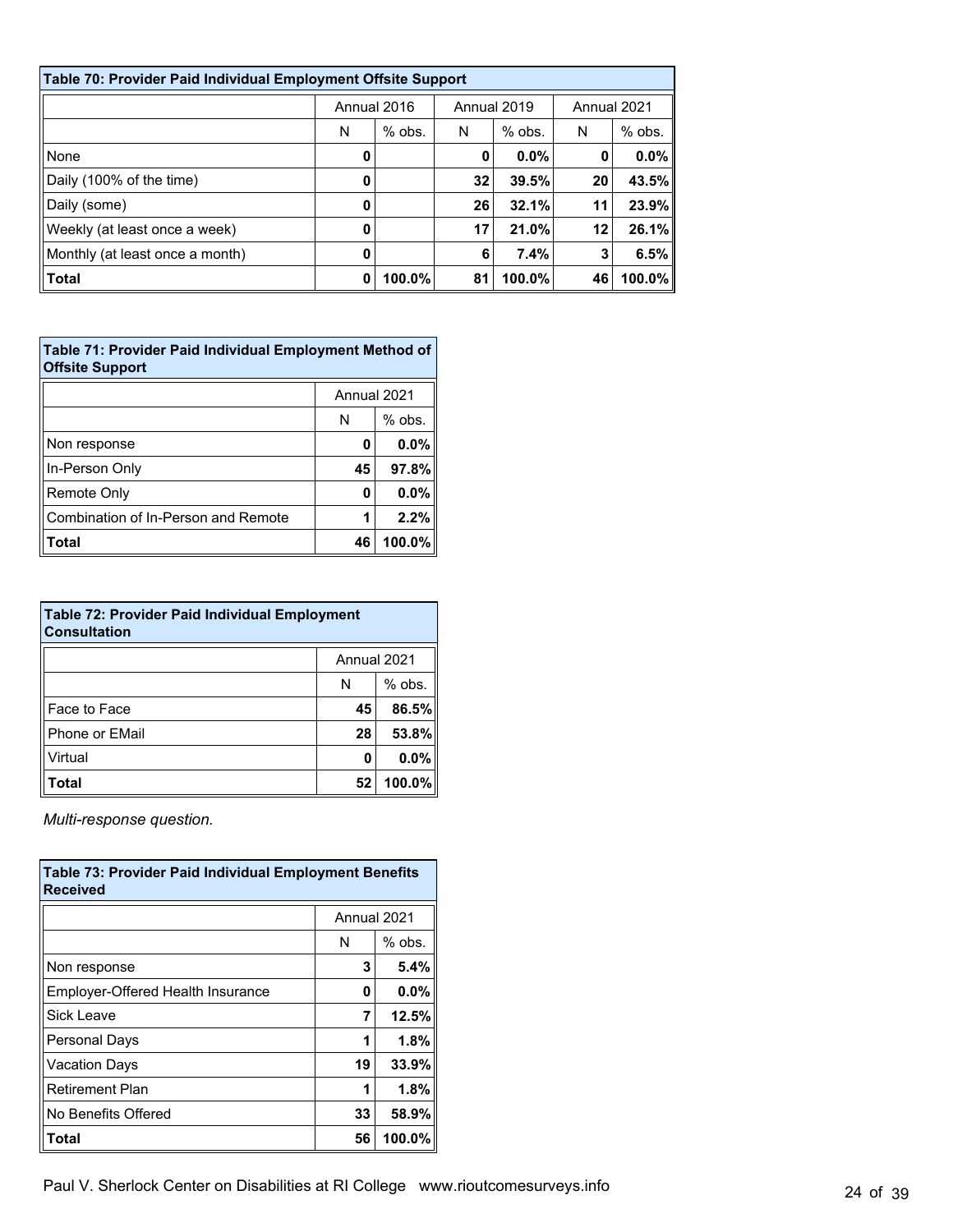# ACTIVITY: PROVIDER PAID GROUP EMPLOYMENT (TABLES 74 - 88)

| Table 74: Provider Paid Group Employment Job Title |                |                |                |  |  |
|----------------------------------------------------|----------------|----------------|----------------|--|--|
|                                                    | Annual<br>2016 | Annual<br>2019 | Annual<br>2021 |  |  |
| <b>Artist Crafts</b>                               | 0              |                | 0              |  |  |
| <b>Floral Designer and Assistant</b>               | 2              | 0              | 0              |  |  |
| Janitors Cleaner Housekeeping                      | 74             | 72             | 50             |  |  |
| Landscaping and Grounds Keeping Worker             | 10             | 20             | 5              |  |  |
| Laundry and or Dry Cleaning Worker                 | 15             | 15             | 0              |  |  |
| Maintenance and Repair Workers                     | 8              | O              | 0              |  |  |
| Nursery Worker Greenhouse                          | 2              | 0              | 5              |  |  |
| Production Packager Hand Assembly                  | 12             | 0              | 0              |  |  |
| Refuse and Recyclable Material Collector           | 13             | 22             | 7              |  |  |
| Salesperson - All Types and Door to Door           |                | 0              | 0              |  |  |
| Stock Clerk Sales Floor Stockroom                  | 24             | 0              | 0              |  |  |
| Other                                              | 3              | Ω              | 0              |  |  |
| Total                                              | 164            | 130            | 67             |  |  |

| Table 75: Provider Paid Group Employment Industry                        |                |                |                |  |  |
|--------------------------------------------------------------------------|----------------|----------------|----------------|--|--|
|                                                                          | Annual<br>2016 | Annual<br>2019 | Annual<br>2021 |  |  |
| Accommodation and Food Services                                          | 2              | 5              |                |  |  |
| Administrative and Support and Waste Management and Remediation Services | 40             | 44             | 31             |  |  |
| Agriculture/Forestry/Fishing/Hunting                                     | 11             | 5              | O              |  |  |
| <b>Educational Services</b>                                              | 8              | 17             | 17             |  |  |
| <b>Health Care and Social Assistance</b>                                 | 12             | 18             | 4              |  |  |
| Management of Companies and Enterprises                                  |                | 0              |                |  |  |
| Manufacturing                                                            | 12             | 3              | 0              |  |  |
| Other Services (Except Public Administration)                            | 35             | 29             | 8              |  |  |
| <b>Public Administration</b>                                             | 3              |                | 5              |  |  |
| Real Estate and Rental and Leasing                                       |                | Ω              | O              |  |  |
| <b>Retail Trade</b>                                                      | 34             | 0              | O              |  |  |
| Utilities                                                                | 5              | 5              | 0              |  |  |
| ∣Total                                                                   | 164            | 130            | 67             |  |  |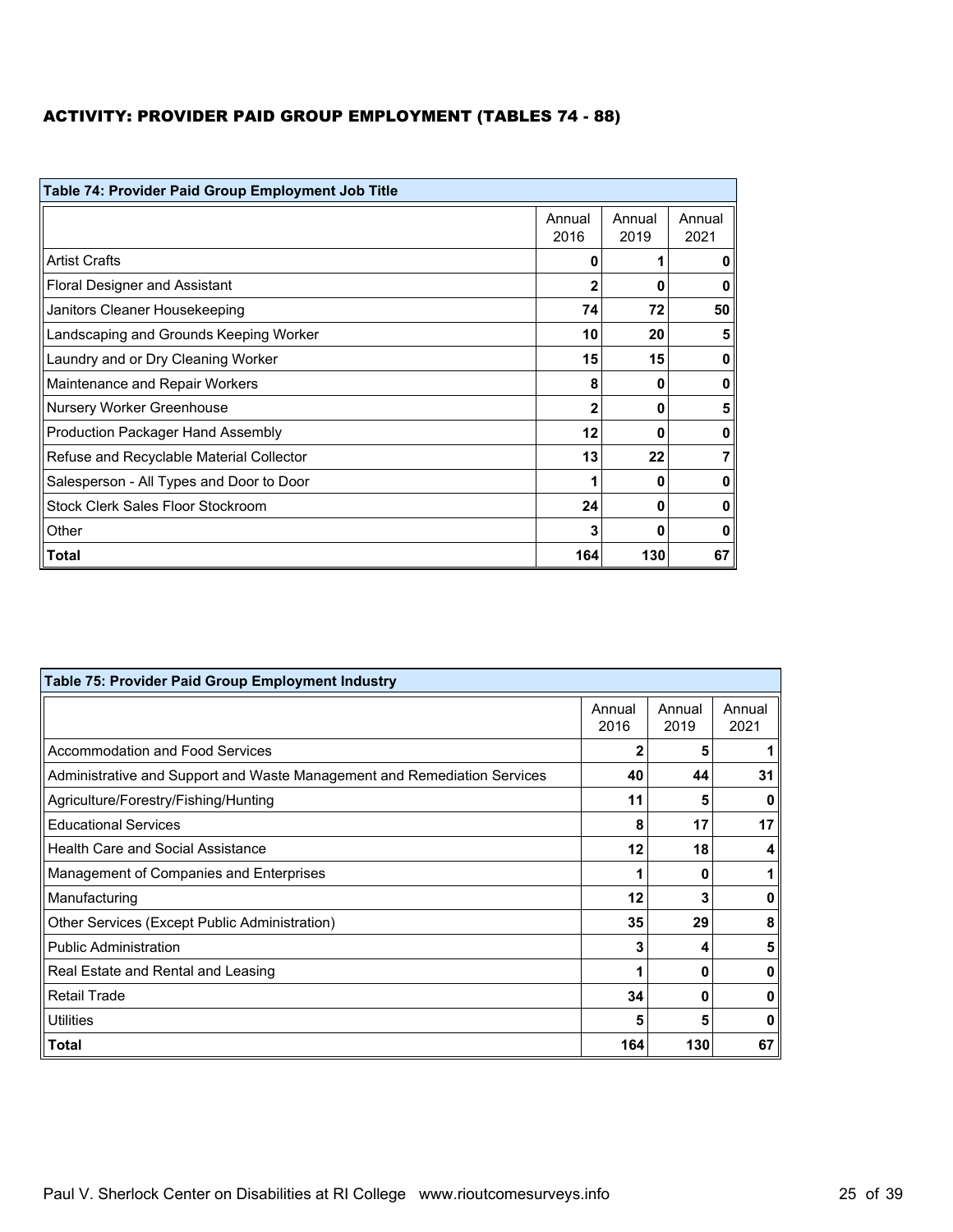| Table 76: Provider Paid Group Employment Business Type  |                |                |                |  |  |  |
|---------------------------------------------------------|----------------|----------------|----------------|--|--|--|
|                                                         | Annual<br>2016 | Annual<br>2019 | Annual<br>2021 |  |  |  |
| For-Profit Business                                     | 33             | 15             |                |  |  |  |
| Non-Profit Business                                     | 67             | 50             | 33             |  |  |  |
| Community DD Agency                                     |                | 12             | 0              |  |  |  |
| Government Agency - Federal/State/City/Town             | 45             | 41             | 34             |  |  |  |
| Business with Mission to Hire Workers with Disabilities | 15             | 12             | 0              |  |  |  |
| Total                                                   | 164            | 130            | 67             |  |  |  |

| Table 77: Provider Paid Group Employment Tenure |              |             |     |             |             |          |
|-------------------------------------------------|--------------|-------------|-----|-------------|-------------|----------|
|                                                 |              | Annual 2016 |     | Annual 2019 | Annual 2021 |          |
|                                                 | N            | $%$ obs.    | N   | $%$ obs.    | N           | $%$ obs. |
| Non response                                    | $\mathbf 2$  | 1.2%        | 0   | $0.0\%$     | 0           | $0.0\%$  |
| less than 1 month                               | 4            | 2.4%        |     | 0.8%        | 0           | $0.0\%$  |
| 1 month or more & less than 3 months            | 4            | 2.4%        | 5   | $3.8\%$     | 0           | $0.0\%$  |
| 3 months or more & less than 6 months           | $\mathbf{2}$ | 1.2%        | 1   | 0.8%        | 3           | 4.5%     |
| 6 months or more & less than 12 months          | 3            | 1.8%        | 12  | 9.2%        | 4           | $6.0\%$  |
| 1 yr or more & less than 2 yrs                  | 15           | 9.1%        | 5   | 3.8%        | 1           | 1.5%     |
| 2 yrs or more & less than 5 yrs                 | 21           | 12.7%       | 15  | 11.5%       | 13          | 19.4%    |
| 5 yrs or more & less than 10 yrs                | 40           | 24.2%       | 39  | 30.0%       | 17          | 25.4%    |
| 10 yrs or more                                  | 74           | 44.8%       | 52  | 40.0%       | 29          | 43.3%    |
| Total                                           | 165          | 100.0%      | 130 | 100.0%      | 67          | 100.0%   |

| Table 78: Provider Paid Group Employment Crew Size |             |          |     |             |             |         |
|----------------------------------------------------|-------------|----------|-----|-------------|-------------|---------|
|                                                    | Annual 2016 |          |     | Annual 2019 | Annual 2021 |         |
|                                                    | N           | $%$ obs. | N   | $%$ obs.    | N           | % obs.  |
| Non response                                       |             | 0.6%     | 0   | $0.0\%$     | 0           | $0.0\%$ |
| $\vert$ 2 to 3                                     | 56          | 33.9%    | 40  | 30.8%       | 22          | 32.8%   |
| $ 4 \text{ to } 6$                                 | 91          | 55.2%    | 61  | 46.9%       | 24          | 35.8%   |
| $\vert$ 7 to 10                                    | 7           | 4.2%     | 25  | 19.2%       |             | 1.5%    |
| $\ln$ ore than 10                                  | 10          | 6.1%     | 4   | 3.1%        | 20          | 29.9%   |
| Total                                              | 165         | 100.0%   | 130 | 100.0%      | 67          | 100.0%  |

| Table 79: Provider Paid Group Employment Average Weekly Hours* |              |                            |     |          |             |          |
|----------------------------------------------------------------|--------------|----------------------------|-----|----------|-------------|----------|
|                                                                |              | Annual 2016<br>Annual 2019 |     |          | Annual 2021 |          |
|                                                                | N            | $%$ obs.                   | N   | $%$ obs. | N           | $%$ obs. |
| Less than $0.50$                                               | 0            | $0.0\%$                    | 0   | 0.0%     | 0           | $0.0\%$  |
| From 0.50 to 5.00                                              | 24           | 15.4%                      | 40  | 31.5%    | 10          | 18.9%    |
| From 5.00 to 10.00                                             | 28           | 17.9%                      | 31  | 24.4%    | 12          | 22.6%    |
| From 10.00 to 20.00                                            | 60           | 38.5%                      | 38  | 29.9%    | 28          | 52.8%    |
| From 20.00 to 30.00                                            | 42           | 26.9%                      | 17  | 13.4%    | 2           | 3.8%     |
| 30.00 and more                                                 | $\mathbf{2}$ | 1.3%                       | 1   | 0.8%     | 1           | 1.9%     |
| <b>Total</b>                                                   | 156          | 100.0%                     | 127 | 100.0%   | 53          | 100.0%   |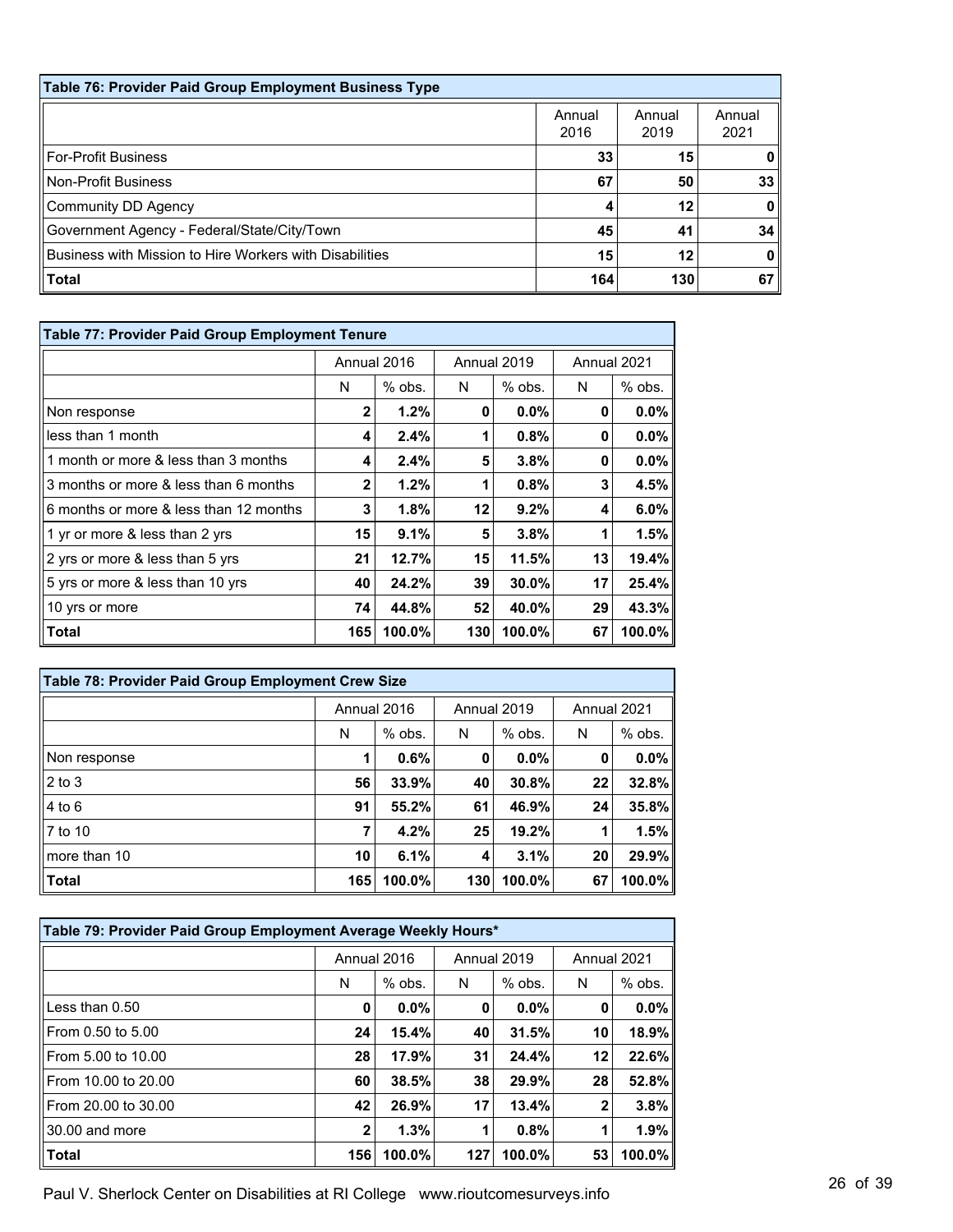| Table 80: Provider Paid Group Employment Mean Hours* |                                                    |       |       |       |  |  |  |
|------------------------------------------------------|----------------------------------------------------|-------|-------|-------|--|--|--|
|                                                      | Annual<br>Annual<br>Annual<br>2021<br>2016<br>2019 |       |       |       |  |  |  |
| PPG Employment Hours                                 | Mean                                               | 13.42 | 9.76  | 11.09 |  |  |  |
|                                                      | Min                                                | 1.00  | 0.50  | 2.00  |  |  |  |
|                                                      | Max                                                | 34.00 | 40.00 | 35.00 |  |  |  |

*\*Individuals reporting 0 hours during the two-week data period were excluded from Tables 79 - 80. See Table 81 for reasons no hours.*

| Table 81: Reason Individuals Had No Provider Paid Group Employment<br><b>Hours During the Two-Week Data</b> |                |  |  |  |
|-------------------------------------------------------------------------------------------------------------|----------------|--|--|--|
|                                                                                                             | Annual<br>2021 |  |  |  |
| Non response                                                                                                |                |  |  |  |
| Furlough                                                                                                    |                |  |  |  |
| Total                                                                                                       |                |  |  |  |

| Table 82: Provider Paid Group Employment Average Weekly Earnings* |             |          |     |             |             |         |
|-------------------------------------------------------------------|-------------|----------|-----|-------------|-------------|---------|
|                                                                   | Annual 2016 |          |     | Annual 2019 | Annual 2021 |         |
|                                                                   | N           | $%$ obs. | N   | % obs.      | N           | % obs.  |
| Less than 1.00                                                    | 0           | $0.0\%$  | 0   | $0.0\%$     | 0           | $0.0\%$ |
| From 1.00 to 5.00                                                 | 0           | 0.0%     | 0   | 0.0%        | 0           | 0.0%    |
| From 5.00 to 10.00                                                | 5           | 3.1%     | 3   | 2.4%        | 0           | $0.0\%$ |
| From 10.00 to 50.00                                               | 36          | 22.4%    | 36  | 28.3%       | 7           | 13.2%   |
| From 50.00 to 100.00                                              | 46          | 28.6%    | 27  | 21.3%       | 6           | 11.3%   |
| From 100.00 to 150.00                                             | 23          | 14.3%    | 9   | 7.1%        | 11          | 20.8%   |
| From 150.00 to 200.00                                             | 32          | 19.9%    | 8   | 6.3%        | 3           | 5.7%    |
| From 200.00 to 250.00                                             | 12          | 7.5%     | 15  | 11.8%       | 9           | 17.0%   |
| From 250.00 to 300.00                                             | 6           | 3.7%     | 15  | 11.8%       | 13          | 24.5%   |
| 300.00 and more                                                   | 1           | 0.6%     | 14  | 11.0%       | 4           | 7.5%    |
| Total                                                             | 161         | 100.0%   | 127 | 100.0%      | 53          | 100.0%  |

| Table 83: Provider Paid Group Employment Mean Earnings* |      |                |                |                |  |  |
|---------------------------------------------------------|------|----------------|----------------|----------------|--|--|
|                                                         |      | Annual<br>2016 | Annual<br>2019 | Annual<br>2021 |  |  |
| <b>PPG Employment Earnings</b>                          | Mean | 107.10         | 140.62         | 175.63         |  |  |
|                                                         | Min  | 5.00           | 5.25           | 23.00          |  |  |
|                                                         | Max  | 358.00         | 420.00         | 604.80         |  |  |

*\*Individuals reporting 0 earnings during the two-week data period were excluded from Tables 82 - 83.*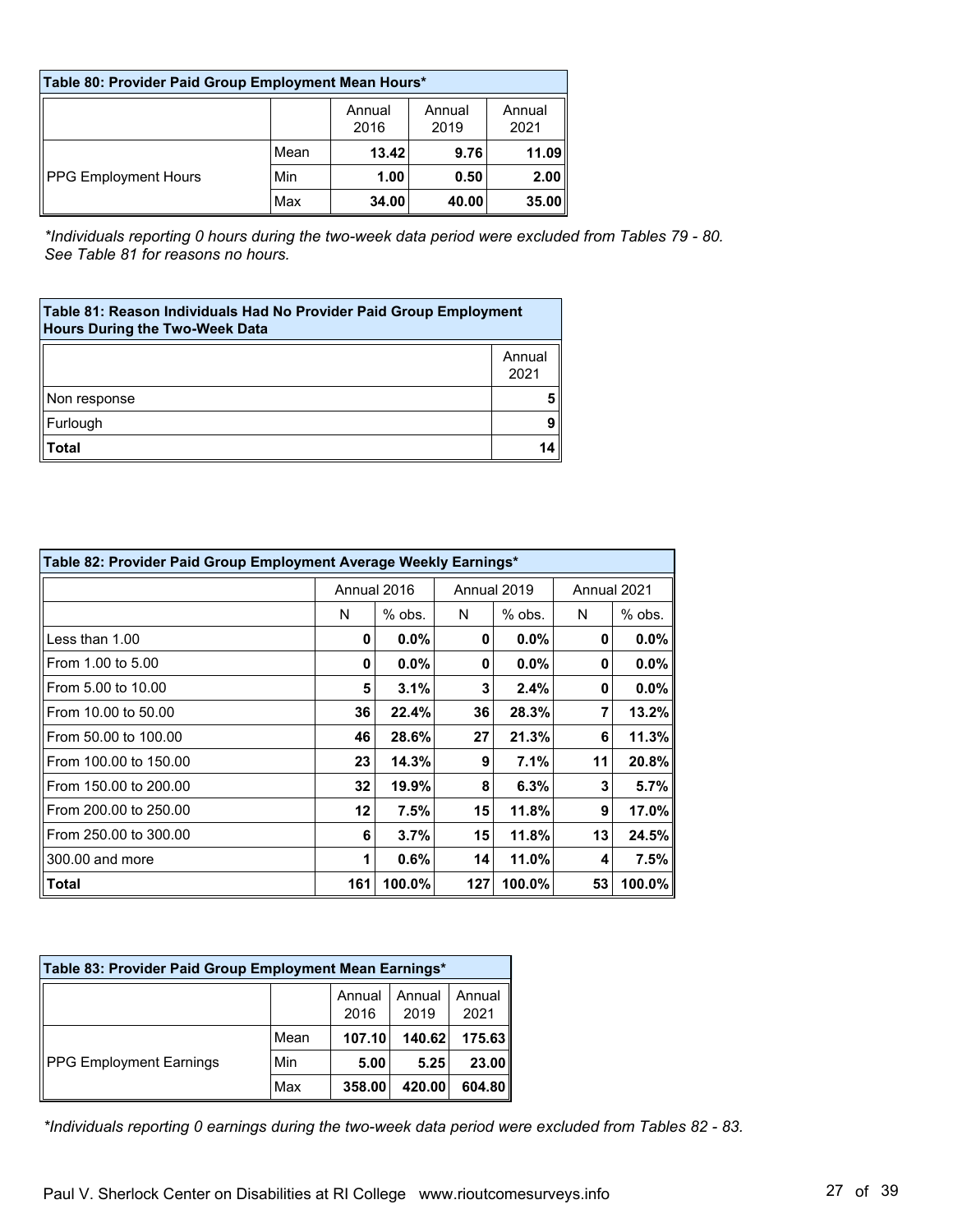| Table 84: Provider Paid Group Employment Hourly Wage* |     |             |             |          |             |          |
|-------------------------------------------------------|-----|-------------|-------------|----------|-------------|----------|
|                                                       |     | Annual 2016 | Annual 2019 |          | Annual 2021 |          |
|                                                       | N   | $%$ obs.    | N           | $%$ obs. | N           | $%$ obs. |
| Non response                                          | 2   | 1.2%        | 0           | $0.0\%$  | 0           | 0.0%     |
| Above Minimum                                         | 27  | 16.4%       | 70          | 53.8%    | 43          | 64.2%    |
| Minimum                                               | 79  | 47.9%       | 60          | 46.2%    | 24          | 35.8%    |
| <b>Below Minimum</b>                                  | 57  | 34.5%       | 0           | $0.0\%$  | 0           | 0.0%     |
| <b>Total</b>                                          | 165 | $100.0\%$   | 130         | 100.0%   | 67          | 100.0%   |

*\*Minimum wage: 2016 = 9.60, 2020 = 11.50, 2021 = 11.50*

| Table 85: Provider Paid Group Employment Mean Hourly Wage* |      |                |                |                |  |
|------------------------------------------------------------|------|----------------|----------------|----------------|--|
|                                                            |      | Annual<br>2016 | Annual<br>2019 | Annual<br>2021 |  |
| Provider Paid Group Employment<br>Hourly Wage              | Mean | 8.41           | 13.27          | 14.65          |  |
|                                                            | Min  | 1.00           | 10.50          | 11.50          |  |
|                                                            | Max  | 15.13          | 22.00          | 17.79          |  |

| Table 86: Provider Paid Group Employment Onsite Supports |                |                |
|----------------------------------------------------------|----------------|----------------|
|                                                          | Annual<br>2021 | Annual<br>2019 |
| Daily (100% of the time)                                 | 46             | 92             |
| Daily (some)                                             | 20             | 34             |
| Weekly (at least once per week)                          | 0              |                |
| Monthly (at least once per month)                        | 0              |                |
| <b>Total</b>                                             | 66             | 128            |

| Table 87: Provider Paid Group Employment Method of Onsite Support Reported in Table 86 |                |  |  |  |
|----------------------------------------------------------------------------------------|----------------|--|--|--|
|                                                                                        | Annual<br>2021 |  |  |  |
| Non response                                                                           |                |  |  |  |
| In-Person Only                                                                         | 64             |  |  |  |
| Combination of In-Person and Remote                                                    |                |  |  |  |
| <b>Total</b>                                                                           | 66             |  |  |  |

| Table 88: Provider Paid Group Employment Transportation |     |                                     |    |  |  |
|---------------------------------------------------------|-----|-------------------------------------|----|--|--|
|                                                         |     | Annual 2016 Annual 2019 Annual 2021 |    |  |  |
| ∩On Own                                                 |     |                                     |    |  |  |
| <b>Public Bus</b>                                       |     |                                     |    |  |  |
| <b>RIDE Bus</b>                                         | 10  |                                     |    |  |  |
| Private Ambulance                                       | 0   |                                     |    |  |  |
| Agency/Staff Provided                                   | 144 |                                     | 65 |  |  |
| Family Member/Relative/Friend/Neighbor                  | 2   |                                     |    |  |  |
| <b>Total</b>                                            | 164 |                                     | 67 |  |  |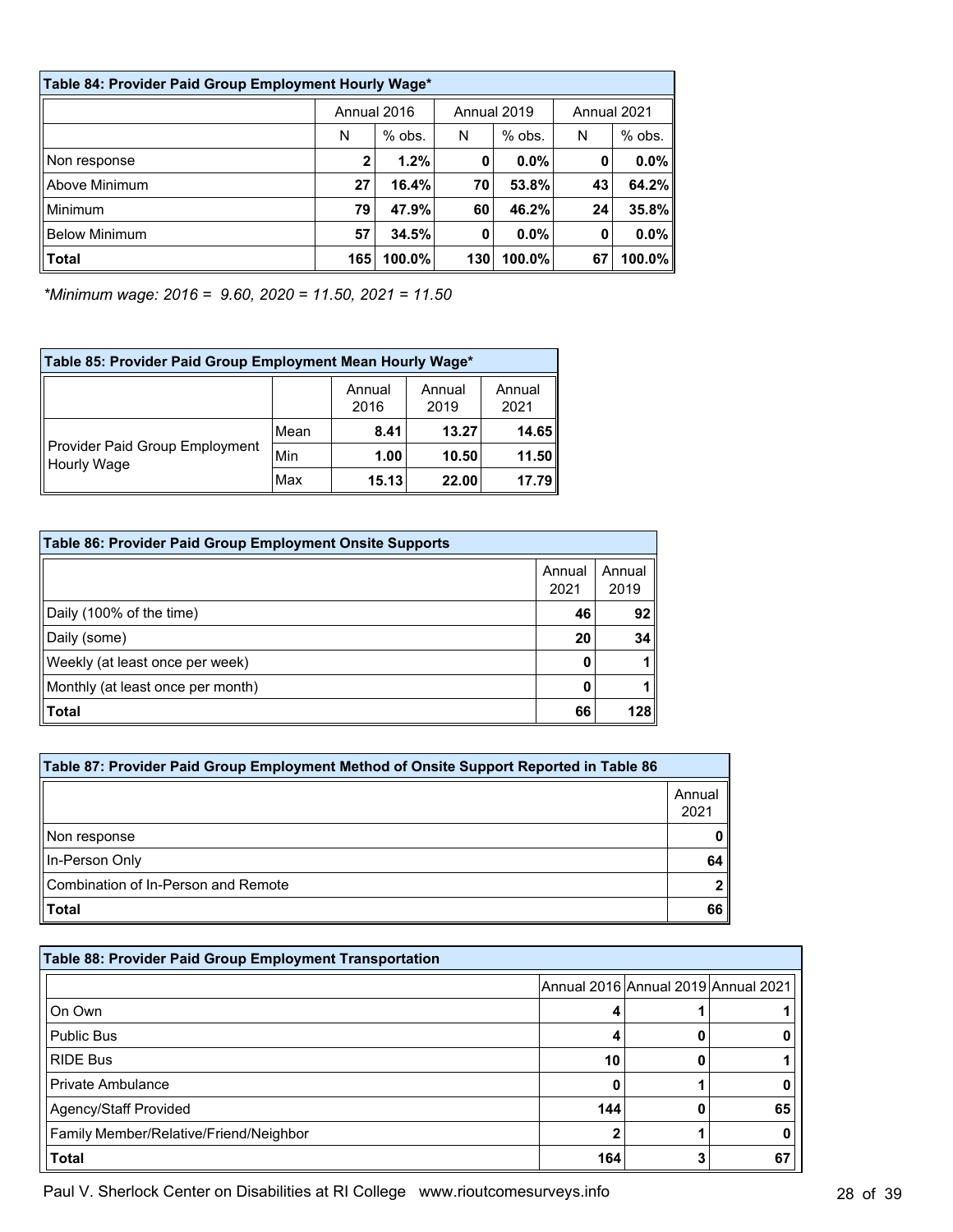#### ACTIVITY: COMMUNITY-BASED NON-WORK (TABLES 89 - 102)

*Frequencies reported in Table 89 represent the number of individuals reporting hours in 1 or more CBNW activity during the two-week data collection period. Tables 90 - 96 represent hours spent in specific activities.*

| Table 89: Average Weekly Hours |                                   |                |               |
|--------------------------------|-----------------------------------|----------------|---------------|
|                                | Community-Based Non-Work<br>Hours |                |               |
|                                | Mean                              | Sum            | Frequ<br>ency |
| Annual 2016                    |                                   | 7.67 11876.00  | 1549          |
| Annual 2019                    |                                   | 13.30 32291.50 | 2428          |
| Annual 2021                    |                                   | 12.90 22422.40 | 1738          |

| <b>Table 90: Soft Employment Skills</b> |      |                                    |               |
|-----------------------------------------|------|------------------------------------|---------------|
|                                         |      | Soft Employment Skills<br>Activity |               |
|                                         | Mean | Sum                                | Frequ<br>ency |
| Annual 2016                             |      | 3.79 2340.00                       | 618           |
| Annual 2019                             |      | 3.73 2180.00                       | 585           |
| Annual 2021                             | 2.97 | 1135.50                            | 382           |

| Table 91: Art and Leisure Activity |                              |               |      |  |
|------------------------------------|------------------------------|---------------|------|--|
|                                    | Art and Leisure Activity     |               |      |  |
|                                    | Frequ<br>Sum<br>Mean<br>ency |               |      |  |
| ll Annual 2016                     | 2.76                         | 4434.00       | 1609 |  |
| ll Annual 2019                     |                              | 7.33 15523.00 | 2119 |  |
| ll Annual 2021                     |                              | 6.78 10813.45 | 1594 |  |

| Table 92: ADL Skills |                              |                            |      |
|----------------------|------------------------------|----------------------------|------|
|                      |                              | <b>ADL Skills Activity</b> |      |
|                      | Frequ<br>Sum<br>Mean<br>ency |                            |      |
| Annual 2016          |                              | 3.94 3743.00               | 951  |
| Annual 2019          |                              | 4.57 5261.00               | 1150 |
| Annual 2021          |                              | 4.43 4208.75               | 951  |

| Table 93: Health and Fitness |                                    |         |      |  |
|------------------------------|------------------------------------|---------|------|--|
|                              | <b>Health and Fitness Activity</b> |         |      |  |
|                              | Frequ<br>Sum<br>Mean<br>ency       |         |      |  |
| ll Annual 2016               | 3.23                               | 3938.00 | 1219 |  |
| ll Annual 2019               | 3.32                               | 4670.50 | 1408 |  |
| Annual 2021                  | 3.55                               | 3461.50 | 976  |  |

|                 | Mean | Sum          | Frequ<br>ency |
|-----------------|------|--------------|---------------|
| Annual 2016     |      | 3.93 1721.00 | 438           |
| Annual 2019     | 3.18 | 1681.00      | 528           |
| Annual 2021     | 3.35 | 542.63       | 162           |
|                 |      |              |               |
| Table 96: Other |      |              |               |

**Table 94: Volunteering**

| <b>Table 95: Adult Education / Training</b> |                                               |                      |     |  |
|---------------------------------------------|-----------------------------------------------|----------------------|-----|--|
|                                             | <b>Adult Education / Training</b><br>Activity |                      |     |  |
|                                             | Mean                                          | Frequ<br>Sum<br>ency |     |  |
| Annual 2016                                 | 3.68                                          | 1028.00              | 279 |  |
| Annual 2019                                 | 3.44                                          | 1017.00              | 296 |  |
| Annual 2021                                 | 2.57                                          | 402.75               | 157 |  |

| Table 96: Other |                       |              |               |  |  |  |
|-----------------|-----------------------|--------------|---------------|--|--|--|
|                 | <b>Other Activity</b> |              |               |  |  |  |
|                 | Mean                  | Sum          | Frequ<br>ency |  |  |  |
| Annual 2019     |                       | 5.05 1733.00 | 343           |  |  |  |
| Annual 2021     |                       | 8.09 1883.83 | 233           |  |  |  |

Volunteer Activity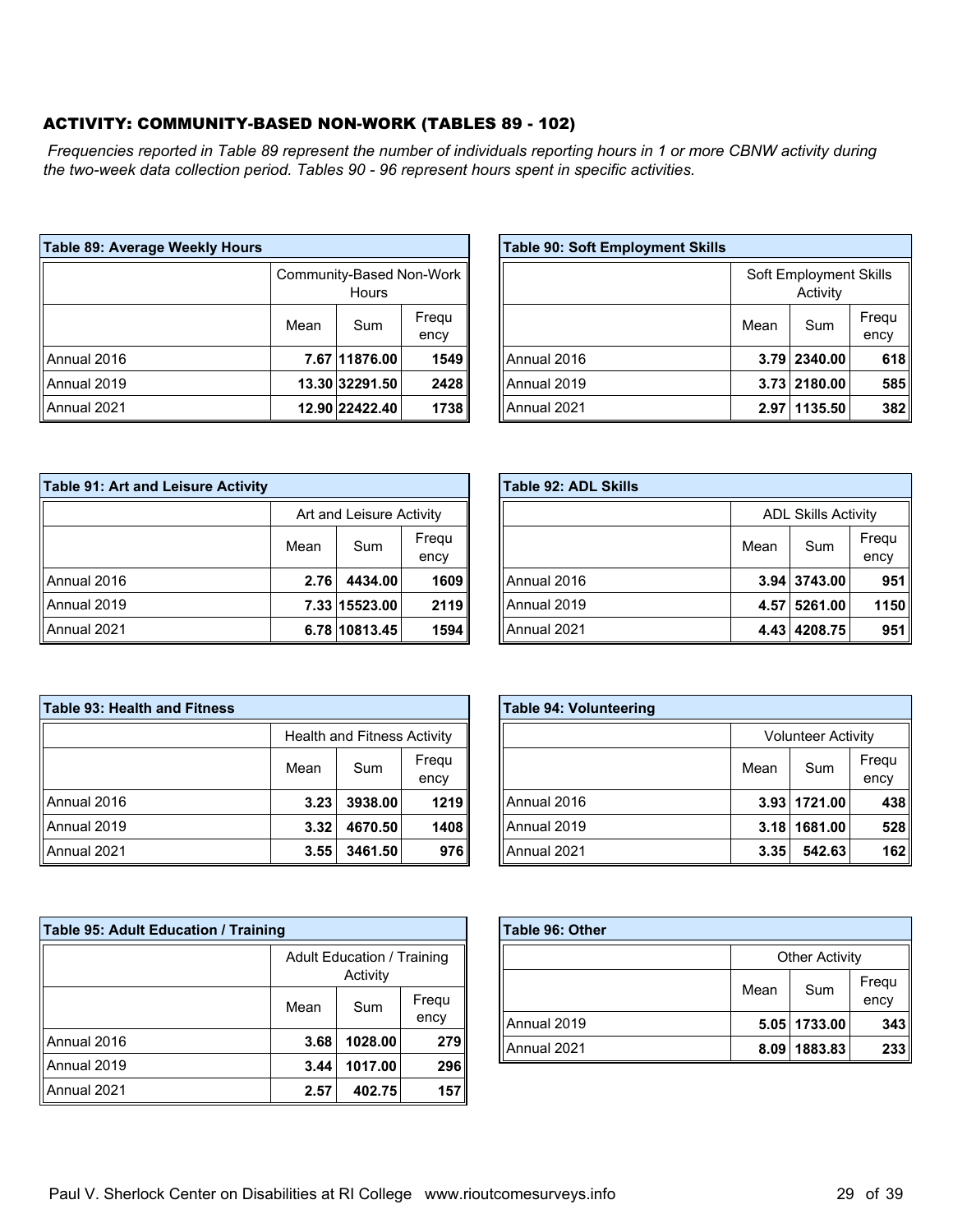| Table 97: Community-Based Non-Work Reason No Hours |             |           |  |  |
|----------------------------------------------------|-------------|-----------|--|--|
|                                                    | Annual 2021 |           |  |  |
|                                                    | N           | $%$ obs.  |  |  |
| Pandemic                                           | 92          | 68.7%     |  |  |
| <b>Health Issues</b>                               | 8           | $6.0\%$   |  |  |
| Lack of Supports                                   | 14          | 10.4%     |  |  |
| Other                                              | 18          | 13.4%     |  |  |
| Unknown                                            | 2           | 1.5%      |  |  |
| <b>Total</b>                                       | 134         | $100.0\%$ |  |  |

| Table 98: Community-Based Non-Work Settings for Activity Reported in Tables 90-96 |             |          |             |           |             |           |  |
|-----------------------------------------------------------------------------------|-------------|----------|-------------|-----------|-------------|-----------|--|
|                                                                                   | Annual 2016 |          | Annual 2019 |           | Annual 2021 |           |  |
|                                                                                   | N           | $%$ obs. | N           | $%$ obs.  | N           | % obs.    |  |
| Non response                                                                      | 11          | 0.7%     |             | $< 0.1\%$ | 13          | 0.7%      |  |
| Virtual                                                                           | 0           | $0.0\%$  | 0           | 0.0%      | 99          | 5.7%      |  |
| <b>Public Venue</b>                                                               | 1490        | 96.2%    | 2283        | 94.0%     | 1686        | $97.0\%$  |  |
| <b>School/Training Facility</b>                                                   | 102         | 6.6%     | 125         | 5.1%      | 1           | $< 0.1\%$ |  |
| Senior Center/Facility                                                            | $\mathbf 0$ | $0.0\%$  | 116         | 4.8%      | 14          | 0.8%      |  |
| Member-Based Organization                                                         | 239         | 15.4%    | 414         | 17.1%     | 164         | 9.4%      |  |
| <b>Business/Employer</b>                                                          | 406         | 26.2%    | 575         | 23.7%     | 0           | $0.0\%$   |  |
| <b>Total</b>                                                                      | 1549        | 100.0%   | 2428        | 100.0%    | 1738        | $100.0\%$ |  |

*\*multi-response question*

| Table 99: Community-Based Non-Work Method of Support |             |          |             |          |             |           |
|------------------------------------------------------|-------------|----------|-------------|----------|-------------|-----------|
|                                                      | Annual 2016 |          | Annual 2019 |          | Annual 2021 |           |
|                                                      | N           | $%$ cit. | N           | $%$ cit. | N           | $%$ cit.  |
| Non response                                         | 1549        | 38.9%    | 2428        | 61.0%    | 3           | $< 0.1\%$ |
| In-Person Only                                       | 0           | $0.0\%$  | 0           | $0.0\%$  | 1609        | 100.0%    |
| Remote Only                                          | 0           | $0.0\%$  | 0           | $0.0\%$  | 18          | 100.0%    |
| Combination of In-Person and Remote                  | $\mathbf 0$ | $0.0\%$  | 0           | $0.0\%$  | 104         | $100.0\%$ |
| No Support Provided                                  | 0           | $0.0\%$  | 0           | $0.0\%$  | 4           | 100.0%    |
| Total                                                | 1549        | 27.1%    | 2428        | 42.5%    | 1738        | 30.4%     |

| Table 100: Community-Based Non-Work Number of People from Program Participating with Individual |             |          |  |  |
|-------------------------------------------------------------------------------------------------|-------------|----------|--|--|
|                                                                                                 | Annual 2021 |          |  |  |
|                                                                                                 | N           | $%$ cit. |  |  |
| Non response                                                                                    |             | 0.2%     |  |  |
| Mostly on my own                                                                                | 759         | 43.7%    |  |  |
| Mostly with 1 or 2 other people                                                                 | 765         | 44.0%    |  |  |
| Mostly with 3 or more people                                                                    | 210         | 12.1%    |  |  |
| $\vert$ Total                                                                                   | 1738        | 100.0%   |  |  |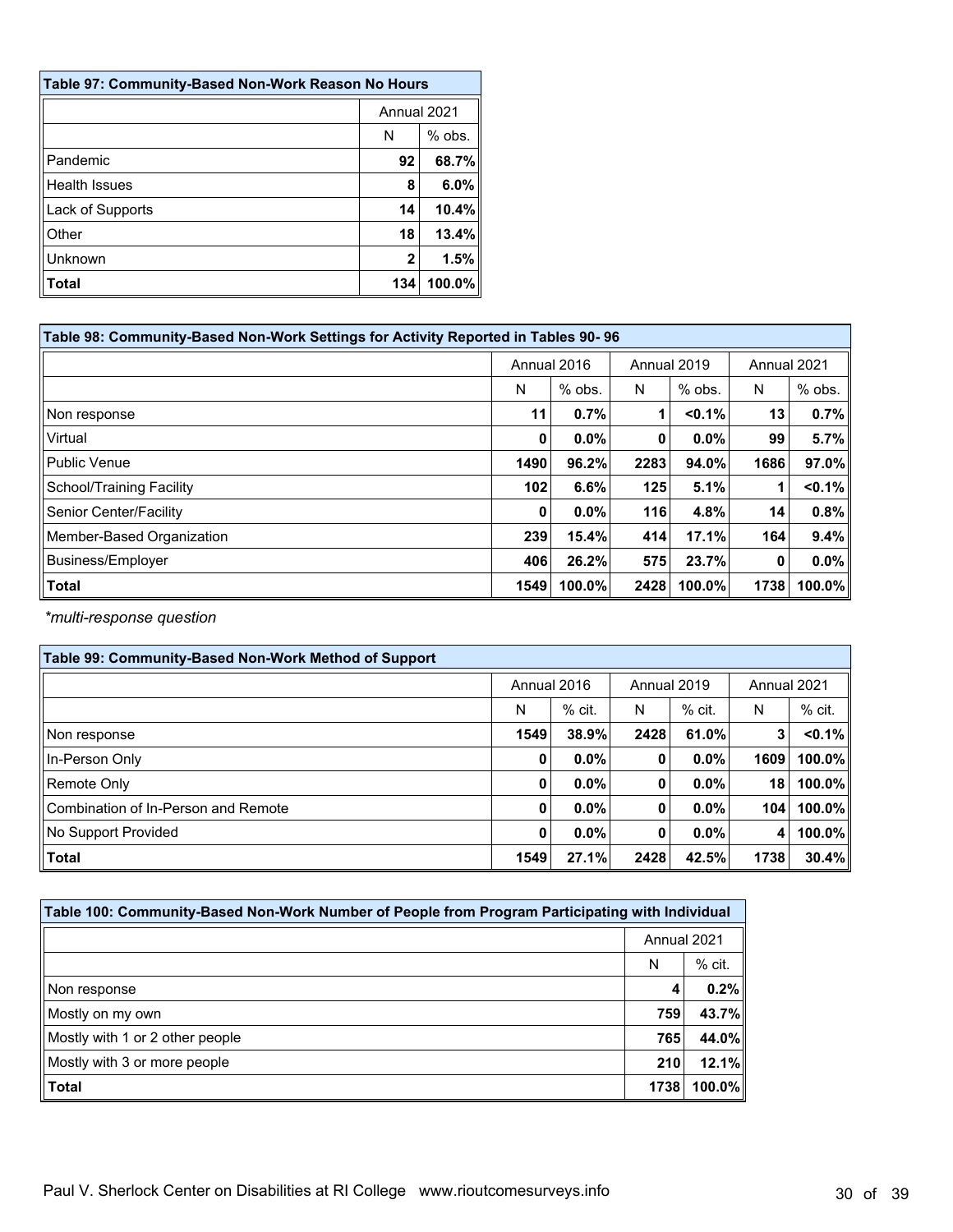| <b>Table 101: Community-Based Non-Work Tenure</b> |      |                            |      |             |      |          |  |
|---------------------------------------------------|------|----------------------------|------|-------------|------|----------|--|
|                                                   |      | Annual 2016<br>Annual 2019 |      | Annual 2021 |      |          |  |
|                                                   | N    | $%$ obs.                   | N    | $%$ obs.    | N    | $%$ obs. |  |
| Non response                                      | 14   | 0.6%                       | 4    | 0.2%        | 2    | 0.1%     |  |
| less than 3 months                                | 37   | 1.6%                       | 24   | 0.9%        | 18   | 1.0%     |  |
| 3 months or more & less than 6 months             | 79   | 3.5%                       | 32   | 1.3%        | 15   | 0.8%     |  |
| 6 months or more & less than 12 months            | 82   | 3.6%                       | 90   | 3.5%        | 59   | 3.2%     |  |
| 1 yr or more & less than 3 yrs                    | 482  | 21.2%                      | 347  | 13.7%       | 209  | 11.2%    |  |
| 3 yrs or more & less than 5 yrs                   | 335  | 14.7%                      | 309  | 12.2%       | 196  | 10.5%    |  |
| 5 yrs or more & less than 10 yrs                  | 469  | 20.6%                      | 590  | 23.2%       | 409  | 21.8%    |  |
| 10 yrs or more & less than 15 yrs                 | 272  | 12.0%                      | 339  | 13.4%       | 282  | 15.1%    |  |
| 15 yrs or more                                    | 504  | 22.2%                      | 804  | 31.7%       | 682  | 36.4%    |  |
| <b>Total</b>                                      | 2274 | 100.0%                     | 2539 | 100.0%      | 1872 | 100.0%   |  |

| Table 102: Referral Source for Individuals New to Community-Based Non-Work Activity During Quarter |    |             |              |          |             |           |  |
|----------------------------------------------------------------------------------------------------|----|-------------|--------------|----------|-------------|-----------|--|
|                                                                                                    |    | Annual 2016 | Annual 2019  |          | Annual 2021 |           |  |
|                                                                                                    | N  | $%$ obs.    | N            | $%$ obs. | N           | $%$ obs.  |  |
| Self                                                                                               | 4  | 10.8%       | 3            | 12.5%    | 2           | 11.1%     |  |
| Family                                                                                             | 5  | 13.5%       | 4            | 16.7%    |             | 5.6%      |  |
| School                                                                                             | 0  | $0.0\%$     | $\mathbf{2}$ | 8.3%     | 1           | 5.6%      |  |
| <b>Adult Service Provider</b>                                                                      | 16 | 43.2%       | 6            | 25.0%    | 3           | 16.7%     |  |
| <b>ORS</b>                                                                                         | 0  | $0.0\%$     | 0            | $0.0\%$  | 0           | $0.0\%$   |  |
| <b>BHDDH</b>                                                                                       | 8  | 21.6%       | 8            | 33.3%    | 8           | 44.4%     |  |
| Other                                                                                              | 4  | 10.8%       |              | 4.2%     | 3           | 16.7%     |  |
| <b>Total</b>                                                                                       | 37 | 100.0%      | 24           | 100.0%   | 18          | $100.0\%$ |  |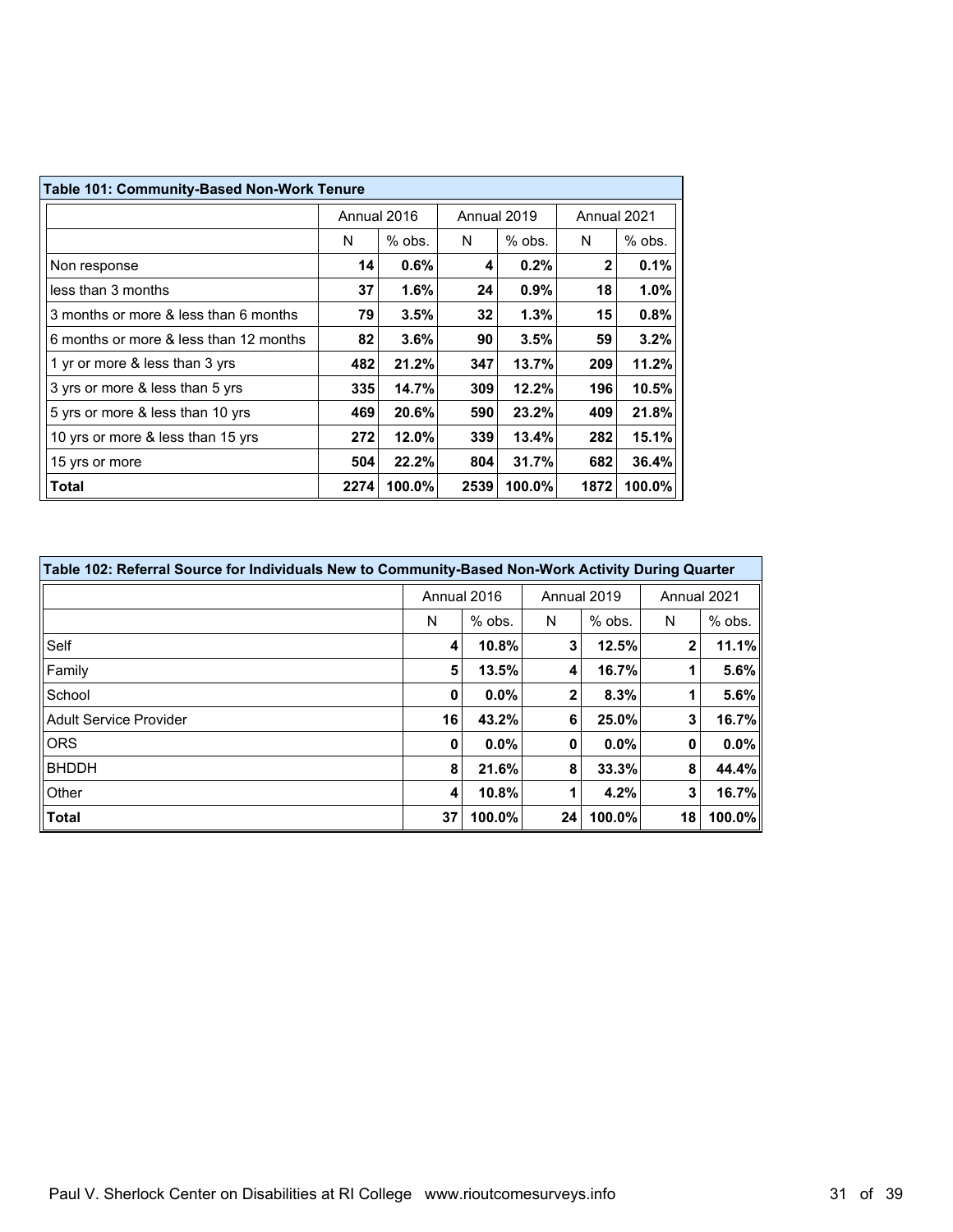#### ACTIVITY: FACILITY-BASED NON-WORK SERVICES (TABLES 103 - 108)

| Table 103: Facility-Based Non-Work Average Weekly Hours* |      |             |      |             |             |           |  |
|----------------------------------------------------------|------|-------------|------|-------------|-------------|-----------|--|
|                                                          |      | Annual 2016 |      | Annual 2019 | Annual 2021 |           |  |
|                                                          | N    | $%$ obs.    | N    | $%$ obs.    | N           | $%$ obs.  |  |
| Less than 0.50                                           | 24   | 1.4%        | 25   | 2.1%        | 111         | 28.1%     |  |
| From 0.50 to 5.00                                        | 149  | 8.8%        | 147  | 12.1%       | 41          | 10.4%     |  |
| From 5.00 to 10.00                                       | 277  | 16.4%       | 223  | 18.4%       | 46          | 11.6%     |  |
| From 10.00 to 20.00                                      | 694  | 41.0%       | 477  | 39.4%       | 104         | 26.3%     |  |
| From 20.00 to 30.00                                      | 473  | 27.9%       | 297  | 24.5%       | 76          | 19.2%     |  |
| From 30.00 to 40.00                                      | 74   | 4.4%        | 43   | 3.5%        | 17          | 4.3%      |  |
| 40.00 and more                                           | 2    | 0.1%        | 0    | 0.0%        | 0           | $0.0\%$   |  |
| <b>Total</b>                                             | 1693 | 100.0%      | 1212 | 100.0%      | 395         | $100.0\%$ |  |

| Table 104: Facility-Based Non-Work Mean Hours* |      |                |                |                |  |  |  |  |
|------------------------------------------------|------|----------------|----------------|----------------|--|--|--|--|
|                                                |      | Annual<br>2016 | Annual<br>2019 | Annual<br>2021 |  |  |  |  |
| Facility-Based Non-work Hours                  | Mean | 15.63          | 14.53          | 14.57          |  |  |  |  |
|                                                | Min  | 0.50           | 0.50           | 0.50           |  |  |  |  |
|                                                | Max  | 40.00          | 39.00          | 30.00          |  |  |  |  |

*\*Individuals reporting 0 hours during the two-week data period were excluded from Tables 103 - 104. See Table 105 for reason no hours.*

| Table 105: Facility-Based Non-Work Reason No Hours |             |          |  |  |  |
|----------------------------------------------------|-------------|----------|--|--|--|
|                                                    | Annual 2021 |          |  |  |  |
|                                                    | N           | $%$ obs. |  |  |  |
| Pandemic                                           | 59          | 53.2%    |  |  |  |
| <b>Health Issues</b>                               | 2           | 1.8%     |  |  |  |
| Lack of Supports                                   | 41          | 36.9%    |  |  |  |
| Other                                              | 9           | 8.1%     |  |  |  |
| Unknown                                            | 0           | 0.0%     |  |  |  |
| <b>Total</b>                                       | 111         | 100.0%   |  |  |  |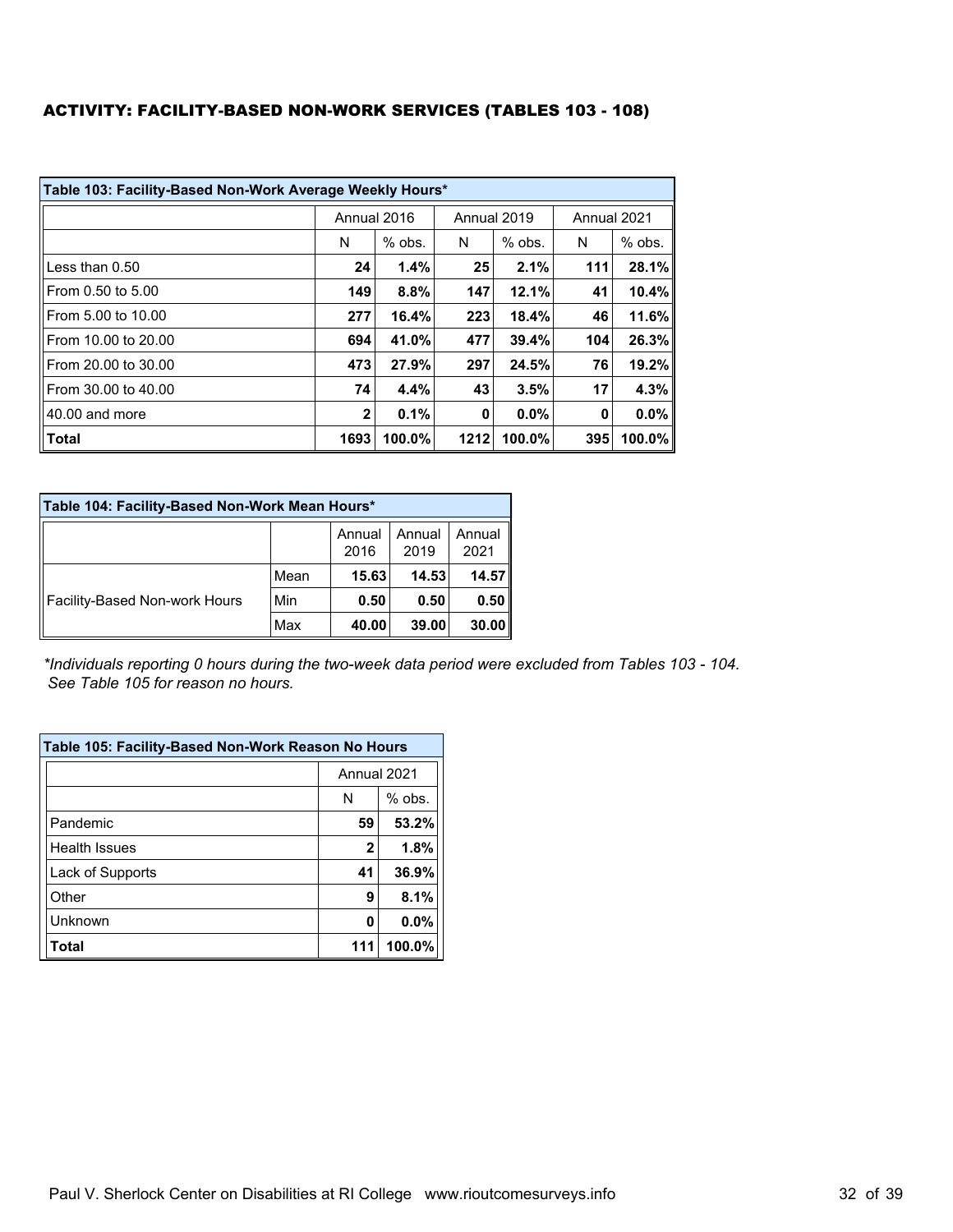| Table 106: Facility-Based Non-Work Tenure |      |             |      |             |             |          |  |
|-------------------------------------------|------|-------------|------|-------------|-------------|----------|--|
|                                           |      | Annual 2016 |      | Annual 2019 | Annual 2021 |          |  |
|                                           | N    | $%$ obs.    | N    | $%$ obs.    | N           | $%$ obs. |  |
| less than 3 months                        | 19   | 1.1%        | 5    | 0.4%        | 22          | 5.6%     |  |
| 3 months or more & less than 6 months     | 16   | 0.9%        | 8    | 0.7%        | 10          | 2.5%     |  |
| 6 months or more & less than 12 months    | 31   | 1.8%        | 30   | 2.5%        | 4           | 1.0%     |  |
| $\vert$ 1 yr or more & less than 3 yrs    | 281  | 16.6%       | 113  | 9.3%        | 30          | 7.6%     |  |
| 3 yrs or more & less than 5 yrs           | 232  | 13.7%       | 89   | 7.3%        | 44          | 11.1%    |  |
| 5 yrs or more & less than 10 yrs          | 379  | 22.4%       | 264  | 21.8%       | 76          | 19.2%    |  |
| 10 yrs or more & less than 15 yrs         | 218  | 12.9%       | 178  | 14.7%       | 71          | 18.0%    |  |
| 15 yrs or more                            | 517  | 30.5%       | 525  | 43.3%       | 138         | 34.9%    |  |
| <b>Total</b>                              | 1693 | 100.0%      | 1212 | 100.0%      | 395         | 100.0%   |  |

| Table 107: Facility-Based Non-Work Status if Tenure is less than 3 Months |             |          |             |          |    |             |  |  |
|---------------------------------------------------------------------------|-------------|----------|-------------|----------|----|-------------|--|--|
|                                                                           | Annual 2016 |          | Annual 2019 |          |    | Annual 2021 |  |  |
|                                                                           | N           | $%$ obs. | N           | $%$ obs. | N  | $%$ obs.    |  |  |
| Non response                                                              | 0           | $0.0\%$  | 0           | $0.0\%$  | 4  | 18.2%       |  |  |
| New to FBNW Services                                                      | 12          | 63.2%    | 4           | 80.0%    | 5  | 22.7%       |  |  |
| Returning to FBNW Services                                                | 7           | 36.8%    | 0           | $0.0\%$  | 13 | 59.1%       |  |  |
| Change of Provider                                                        | 0           | $0.0\%$  |             | 20.0%    | 0  | $0.0\%$     |  |  |
| Total                                                                     | 19          | 100.0%   | 5           | 100.0%   | 22 | $100.0\%$   |  |  |

| Table 108: Reason for Returning to Facility-Based Non-Work |                |             |             |          |  |
|------------------------------------------------------------|----------------|-------------|-------------|----------|--|
|                                                            |                | Annual 2016 | Annual 2021 |          |  |
|                                                            | N              | % obs.      | N           | $%$ obs. |  |
| Non response                                               | 1              | 14.3%       | 0           | $0.0\%$  |  |
| Agency unable to provide community<br>supports - non-work  | 0              | $0.0\%$     | 0           | $0.0\%$  |  |
| Agency unable to provide community<br>supports - work      | 0              | $0.0\%$     | 0           | $0.0\%$  |  |
| Change in Behaviors                                        | $\overline{2}$ | 28.6%       | 0           | $0.0\%$  |  |
| Change in Health                                           | $\overline{2}$ | 28.6%       | 0           | $0.0\%$  |  |
| Lack of Transportation                                     | 0              | 0.0%        | O           | $0.0\%$  |  |
| Loss/Change to Community-Based Job                         | $\overline{2}$ | 28.6%       | 0           | $0.0\%$  |  |
| Other                                                      | 0              | $0.0\%$     | 1           | $7.7\%$  |  |
| <b>Pandemic Related</b>                                    | 0              | $0.0\%$     | 12          | 92.3%    |  |
| Total                                                      | 7              | 100.0%      | 13          | 100.0%   |  |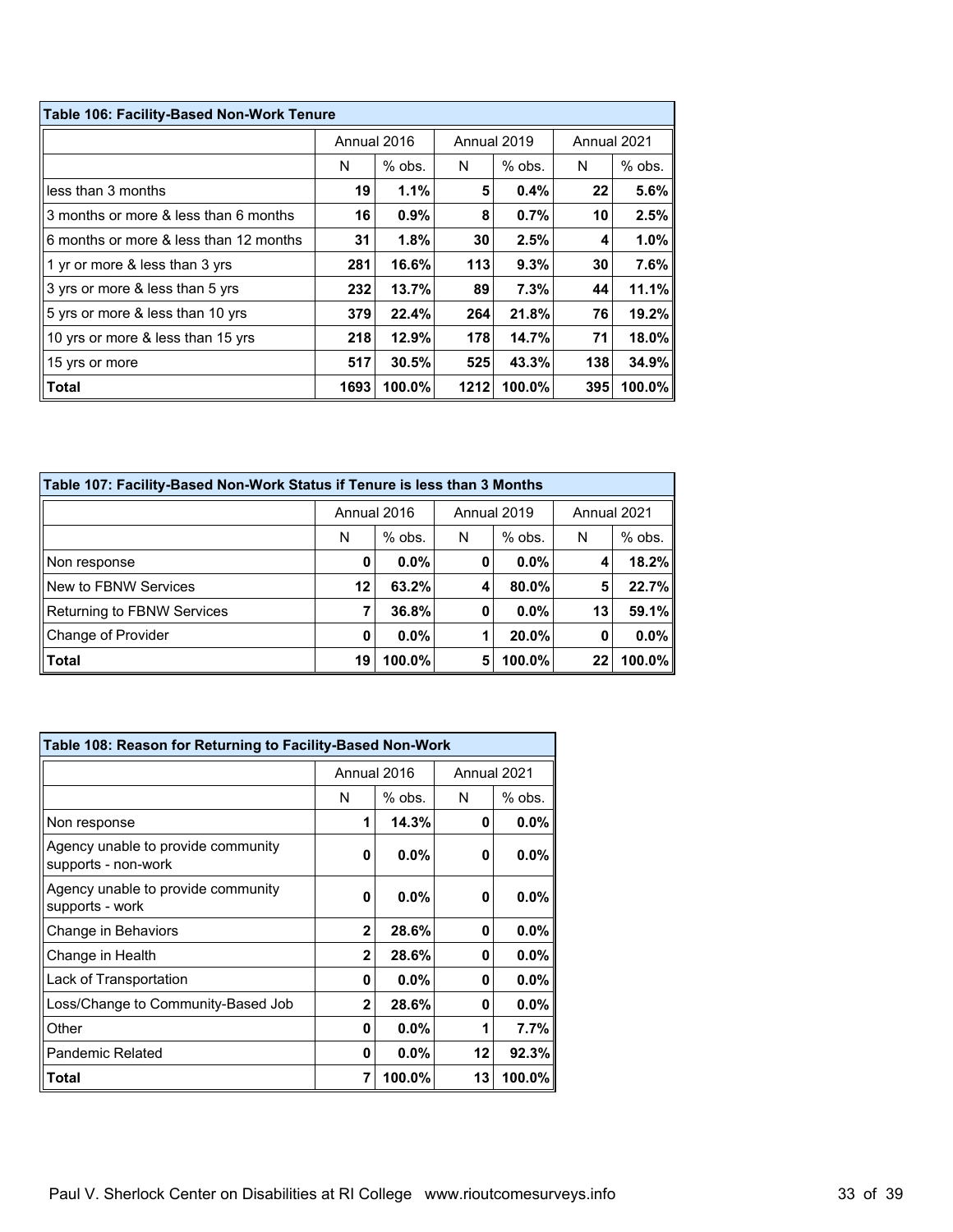#### ACTIVITY: NON-DDD FACILITY-BASED NON-WORK SERVICES (TABLES 109 - 112)

| Table 109: Non-DDD Facility-based Non-Work Average Weekly Hours* |    |             |              |          |  |  |
|------------------------------------------------------------------|----|-------------|--------------|----------|--|--|
|                                                                  |    | Annual 2019 | Annual 2021  |          |  |  |
|                                                                  | N  | $%$ obs.    | N            | $%$ obs. |  |  |
| $l$ ess than $0.50$                                              | 0  | $0.0\%$     | 1            | 2.7%     |  |  |
| From 0.50 to 5.00                                                | O  | 0.0%        | $\mathbf{2}$ | 5.4%     |  |  |
| From 5.00 to 10.00                                               | Ω  | $0.0\%$     | $\mathbf{2}$ | 5.4%     |  |  |
| From 10.00 to 20.00                                              | 1  | 5.3%        | 5            | 13.5%    |  |  |
| From 20.00 to 30.00                                              | 3  | 15.8%       | 9            | 24.3%    |  |  |
| From 30.00 to 40.00                                              | 15 | 78.9%       | 18           | 48.6%    |  |  |
| 40.00 and more                                                   | 0  | 0.0%        | 0            | 0.0%     |  |  |
| Total                                                            | 19 | 100.0%      | 37           | 100.0%   |  |  |

*\*Individuals reporting 0 hours during the two-week data period were excluded from Table 109. See Table 110 for reason no hours.*

| Table 110: Non-DDD Facility-based Non-Work Reason No<br><b>Hours</b> |             |          |  |  |  |
|----------------------------------------------------------------------|-------------|----------|--|--|--|
|                                                                      | Annual 2021 |          |  |  |  |
|                                                                      | N           | $%$ obs. |  |  |  |
| Pandemic                                                             | 2           | 50.0%    |  |  |  |
| Health Issues                                                        | 0           | 0.0%     |  |  |  |
| Lack of Supports                                                     | 0           | 0.0%     |  |  |  |
| Other                                                                | 0           | 0.0%     |  |  |  |
| Unknown                                                              | $\mathbf 2$ | 50.0%    |  |  |  |
| <b>Total</b>                                                         | 4           | 100.0%   |  |  |  |

| Table 111: Non-DDD Facility-based Non-Work Tenure |              |             |              |         |  |  |
|---------------------------------------------------|--------------|-------------|--------------|---------|--|--|
|                                                   |              | Annual 2019 | Annual 2021  |         |  |  |
|                                                   | N            | $%$ obs.    | N            | % obs.  |  |  |
| Non response                                      | 0            | 0.0%        | $\mathbf{2}$ | 4.9%    |  |  |
| less than 3 months                                | 0            | 0.0%        | 6            | 14.6%   |  |  |
| 3 months or more & less<br>than 6 months          | $\mathbf{2}$ | 5.1%        | 0            | $0.0\%$ |  |  |
| 6 months or more & less<br>than 12 months         | 4            | 10.3%       | 9            | 22.0%   |  |  |
| 1 yr or more & less than 3<br>yrs                 | 20           | 51.3%       | 13           | 31.7%   |  |  |
| 1-3 years                                         | 0            | 0.0%        | 0            | 0.0%    |  |  |
| 3 yrs or more & less than 5<br>yrs                | 10           | 25.6%       | 4            | 9.8%    |  |  |
| 5 yrs or more & less than 10<br>yrs               | 3            | 7.7%        | 7            | 17.1%   |  |  |
| 10 yrs or more & less than<br>15 yrs              | 0            | 0.0%        | 0            | $0.0\%$ |  |  |
| 15 yrs or more                                    | 0            | 0.0%        | 0            | 0.0%    |  |  |
| <b>Total</b>                                      | 39           | 100.0%      | 41           | 100.0%  |  |  |

| Table 112: Non-DDD Facility-based Non-Work Provider |    |             |             |          |  |  |
|-----------------------------------------------------|----|-------------|-------------|----------|--|--|
|                                                     |    | Annual 2019 | Annual 2021 |          |  |  |
|                                                     | N  | $%$ obs.    | N           | $%$ obs. |  |  |
| Non response                                        | 39 | 100.0%      | 0           | $0.0\%$  |  |  |
| Generations                                         | 0  | $0.0\%$     | 19          | 46.3%    |  |  |
| <b>Action Based Enterprises</b>                     | U  | $0.0\%$     | 9           | 22.0%    |  |  |
| Andrade Adult Day Program                           | 0  | $0.0\%$     | 7           | 17.1%    |  |  |
| Cornerstone Adult Day Care                          | 0  | 0.0%        | $\mathbf 2$ | 4.9%     |  |  |
| <b>Living Well</b>                                  | U  | 0.0%        | $\mathbf 2$ | 4.9%     |  |  |
| Golden Roads Day Program                            | 0  | $0.0\%$     | 1           | 2.4%     |  |  |
| <b>New Horizons</b>                                 | 0  | $0.0\%$     | 1           | 2.4%     |  |  |
| <b>Total</b>                                        | 39 | 100.0%      | 41          | 100.0%   |  |  |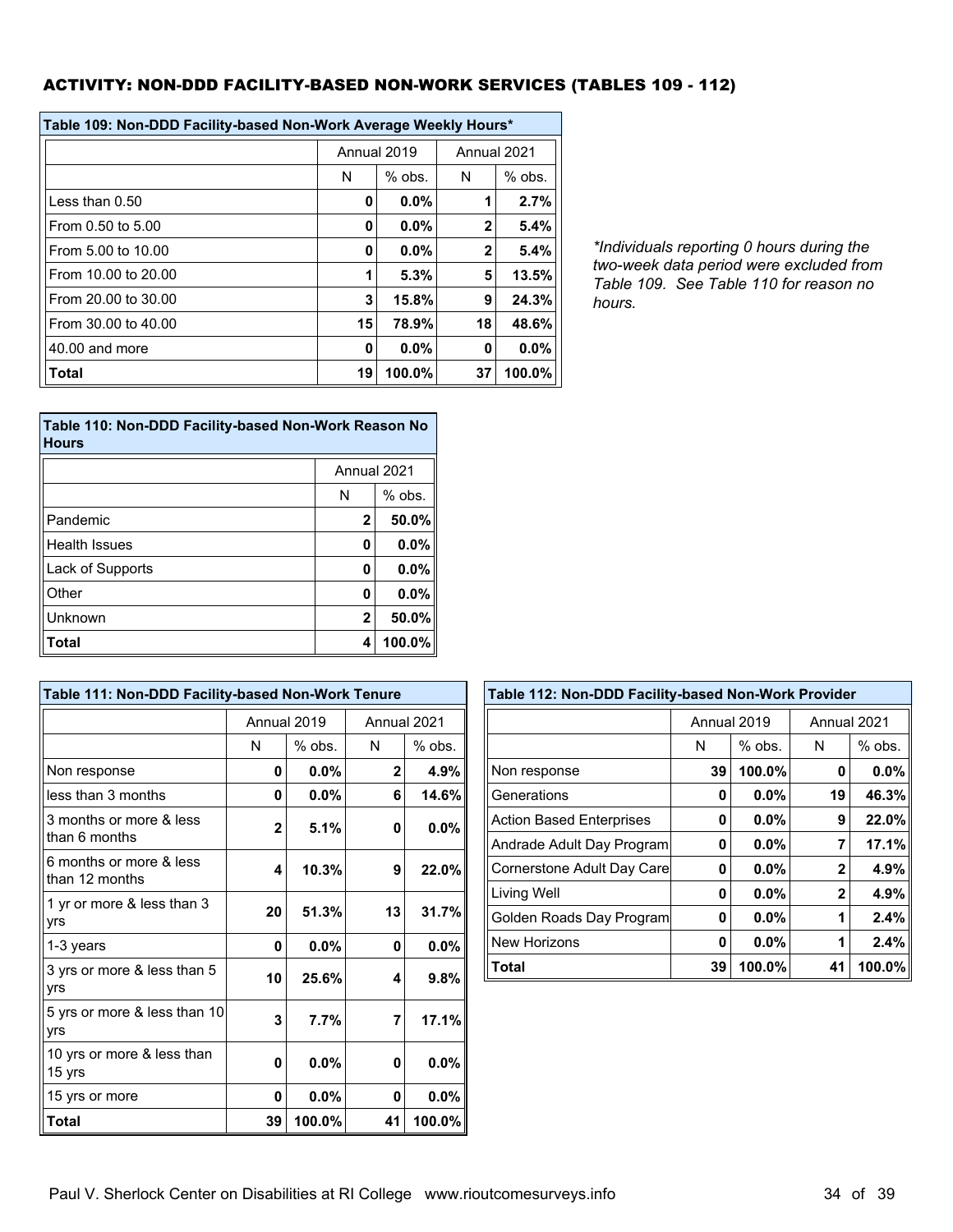### ACTIVITY: HOME-BASED SERVICES (TABLES 113 - 116)

| <b>Table 113: Number in Home-Based Services</b> |             |          |             |          |             |          |  |
|-------------------------------------------------|-------------|----------|-------------|----------|-------------|----------|--|
|                                                 | Annual 2016 |          | Annual 2019 |          | Annual 2021 |          |  |
|                                                 | N           | $%$ obs. | N           | $%$ obs. | N           | $%$ obs. |  |
| Home-Based Non-Work Activity                    | 495         | 81.4%    | 535         | 88.9%    | 818         | $82.4\%$ |  |
| Home-Based Non-Work Activity<br>Only            | 113         | 18.6%    | 67          | 11.1%    | 175         | 17.6%    |  |
| <b>Total</b>                                    | 608         | 100.0%   | 602         | 100.0%   | 993         | 100.0%   |  |

| Table 114: Home-based Average Weekly Hours* |             |         |     |             |     |             |  |
|---------------------------------------------|-------------|---------|-----|-------------|-----|-------------|--|
|                                             | Annual 2016 |         |     | Annual 2019 |     | Annual 2021 |  |
|                                             | N           | % obs.  | N   | $%$ obs.    | N   | $%$ obs.    |  |
| Less than 0.25                              | 0           | $0.0\%$ | 0   | $0.0\%$     | 0   | 0.0%        |  |
| From 0.25 to 5.00                           | 89          | 14.7%   | 24  | 4.0%        | 122 | 12.5%       |  |
| From 5.00 to 10.00                          | 105         | 17.4%   | 39  | 6.6%        | 110 | 11.2%       |  |
| From 10.00 to 20.00                         | 182         | 30.1%   | 115 | 19.4%       | 273 | 27.9%       |  |
| From 20.00 to 30.00                         | 97          | 16.0%   | 109 | 18.4%       | 325 | 33.2%       |  |
| From 30.00 to 40.00                         | 123         | 20.3%   | 118 | 19.9%       | 134 | 13.7%       |  |
| 40.00 and more                              | 9           | 1.5%    | 188 | 31.7%       | 14  | 1.4%        |  |
| <b>Total</b>                                | 605         | 100.0%  | 593 | 100.0%      | 979 | 100.0%      |  |

*\*Individuals reporting 0 hours during the two-week data period were excluded from Table 114. See Table 116 for reason no hours.*

| Table 115: Home-based Tenure           |     |             |     |             |             |        |  |
|----------------------------------------|-----|-------------|-----|-------------|-------------|--------|--|
|                                        |     | Annual 2016 |     | Annual 2019 | Annual 2021 |        |  |
|                                        | N   | $%$ obs.    | N   | $%$ obs.    | N           | % obs. |  |
| Non response                           | 0   | $0.0\%$     | 0   | $0.0\%$     | 2           | 0.2%   |  |
| less than 3 months                     | 7   | 1.2%        | 10  | 1.7%        | 10          | 1.0%   |  |
| 3 months or more & less than 6 months  | 17  | 2.8%        | 11  | 1.8%        | 23          | 2.3%   |  |
| 6 months or more & less than 12 months | 28  | 4.6%        | 46  | 7.6%        | 57          | 5.7%   |  |
| 1 yr or more & less than 3 yrs         | 113 | 18.6%       | 89  | 14.8%       | 301         | 30.3%  |  |
| 3 yrs or more & less than 5 yrs        | 58  | 9.5%        | 46  | 7.6%        | 77          | 7.8%   |  |
| 5 yrs or more & less than 10 yrs       | 140 | 23.0%       | 97  | 16.1%       | 107         | 10.8%  |  |
| 10 yrs or more & less than 15 yrs      | 108 | 17.8%       | 97  | 16.1%       | 89          | 9.0%   |  |
| 15 yrs or more                         | 137 | 22.5%       | 206 | 34.2%       | 327         | 32.9%  |  |
| <b>Total</b>                           | 608 | 100.0%      | 602 | 100.0%      | 993         | 100.0% |  |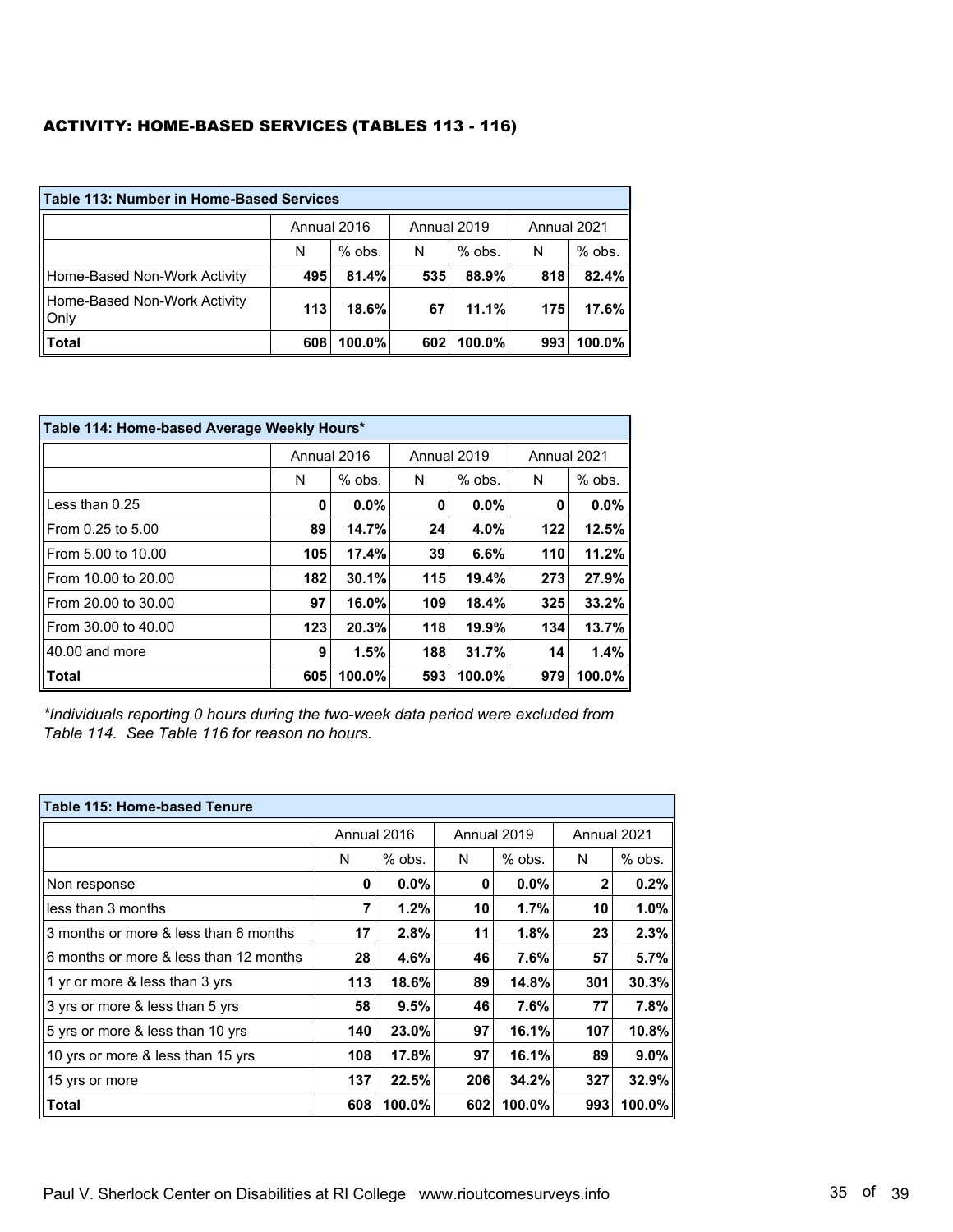| Table 116: Reason Individuals Had No<br><b>Home-based Hours During the</b><br><b>Two-Week Data Period</b> |    |          |  |  |  |
|-----------------------------------------------------------------------------------------------------------|----|----------|--|--|--|
| Annual 2021                                                                                               |    |          |  |  |  |
|                                                                                                           | N  | $%$ obs. |  |  |  |
| Non response                                                                                              | 1  | 7.1%     |  |  |  |
| Pandemic                                                                                                  | 5  | 35.7%    |  |  |  |
| Health Issues                                                                                             | 1  | 7.1%     |  |  |  |
| Lack of Supports                                                                                          |    | 7.1%     |  |  |  |
| Other                                                                                                     | 5  | 35.7%    |  |  |  |
| Unknown                                                                                                   | 1  | 7.1%     |  |  |  |
| Total                                                                                                     | 14 | 100.0%   |  |  |  |

| Table 117: Home-based Method of<br><b>Support for Activity Reported in Table</b><br>113 |             |          |  |  |
|-----------------------------------------------------------------------------------------|-------------|----------|--|--|
|                                                                                         | Annual 2021 |          |  |  |
|                                                                                         | N           | $%$ obs. |  |  |
| Non response                                                                            |             | $0.1\%$  |  |  |
| In-Person Only                                                                          | 901         | 92.0%    |  |  |
| Remote Only                                                                             | 16          | 1.6%     |  |  |
| Combination of<br>In-Person and<br>Remote                                               | 56          | 5.7%     |  |  |
| No Support Provided                                                                     | 5           | 0.5%     |  |  |
| Total                                                                                   | 979         | 100.0%   |  |  |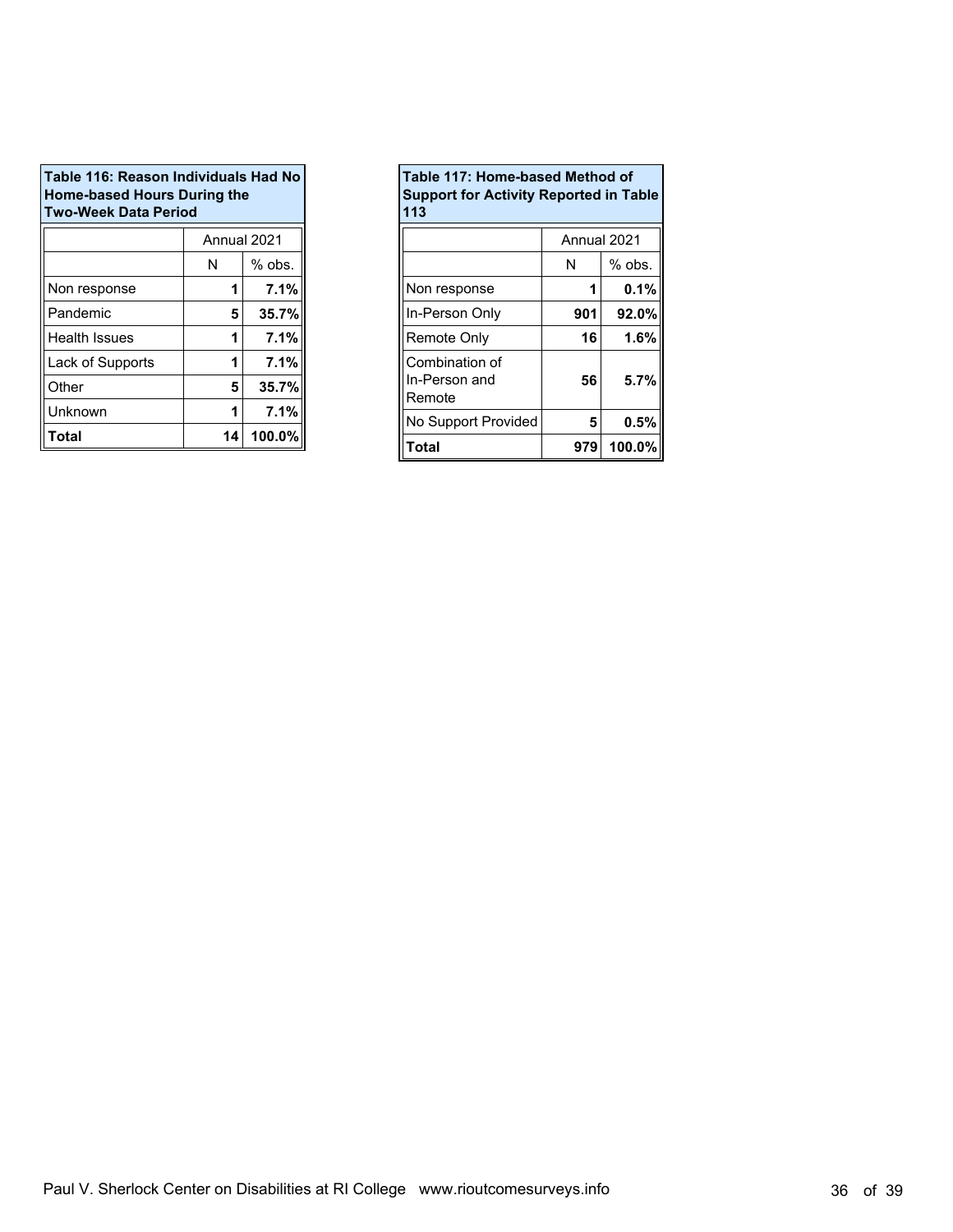### EMPLOYMENT DAY PROVIDER LIST

| Table 118: Employment Day Provider* |              |             |             |         |             |           |
|-------------------------------------|--------------|-------------|-------------|---------|-------------|-----------|
|                                     |              | Annual 2016 | Annual 2019 |         | Annual 2021 |           |
|                                     | N            | % obs.      | N           | % obs.  | N           | % obs.    |
| <b>ACCESSPOINT RI</b>               | 188          | 5.7%        | 148         | 4.5%    | 112         | 4.5%      |
| ACTION BASED ENTERPRISES INC        | 39           | 1.2%        | 49          | $1.5\%$ | 53          | $2.1\%$   |
| ARC OF BLACKSTONE VALLEY            | 240          | 7.3%        | 216         | 6.5%    | 122         | 4.9%      |
| <b>AVATAR</b>                       | 59           | $1.8\%$     | 62          | 1.9%    | 42          | 1.7%      |
| <b>BECKET FAMILY OF SERVICES</b>    | 26           | 0.8%        | 33          | 1.0%    | 17          | 0.7%      |
| <b>COMMUNITY LIVING OF RI</b>       | 46           | 1.4%        | 56          | 1.7%    | 58          | $2.3\%$   |
| COMMUNITY RESIDENCES OF RI          | 0            | $0.0\%$     | 0           | $0.0\%$ | 6           | $0.2\%$   |
| <b>COMMUNITY WORK SERVICES</b>      | 85           | 2.6%        | 0           | $0.0\%$ | 0           | $0.0\%$   |
| CORLISS INSTITUTE INC               | 23           | 0.7%        | 18          | 0.5%    | 19          | $0.8\%$   |
| COVE CENTER INC                     | 106          | 3.2%        | 107         | $3.2\%$ | 66          | 2.6%      |
| COVENTRY TOWN OF PROJECT FRIENDS    | 20           | 0.6%        | 24          | 0.7%    | 16          | $0.6\%$   |
| <b>EASTER SEALS</b>                 | 0            | $0.0\%$     | 53          | $1.6\%$ | 22          | 0.9%      |
| <b>FOGARTY CENTER</b>               | 234          | 7.1%        | 195         | 5.9%    | 144         | 5.8%      |
| FRANK OLEAN CENTER INC              | 95           | 2.9%        | 81          | $2.4\%$ | 40          | 1.6%      |
| <b>GATEWAYS TO CHANGE INC</b>       | 97           | 2.9%        | 89          | 2.7%    | 72          | 2.9%      |
| GOODWILL INDUSTRIES OF RI           | 0            | $0.0\%$     | 28          | 0.8%    | 15          | $0.6\%$   |
| J ARTHUR TRUDEAU MEMORIAL CTR       | 258          | 7.8%        | 213         | 6.4%    | 95          | $3.8\%$   |
| JAMES L MAHER CENTER                | 206          | 6.2%        | 160         | 4.8%    | 107         | 4.3%      |
| JUSTICE RESOURCE INSTITUTE          | 14           | 0.4%        | 14          | $0.4\%$ | 12          | $0.5\%$   |
| KALEIDOSCOPE FAMILY SOLUTIONS       | 0            | $0.0\%$     | 52          | $1.6\%$ | 32          | $1.3\%$   |
| LIVING IN FULFILLING ENVIRONMENT    | 94           | 2.8%        | 102         | 3.1%    | 86          | $3.4\%$   |
| LIVING INNOVATIONS                  | 45           | 1.4%        | 40          | $1.2\%$ | 7           | $0.3\%$   |
| LOOKING UPWARDS INC                 | 183          | 5.5%        | 196         | 5.9%    | 182         | 7.3%      |
| <b>NONE</b>                         | 62           | 1.9%        | 71          | 2.1%    | 183         | $7.3\%$   |
| OPPORTUNITIES UNLIMITED             | 20           | 0.6%        | 20          | $0.6\%$ | 18          | 0.7%      |
| PERSPECTIVES CORPORATION            | 312          | 9.4%        | 331         | 10.0%   | 258         | 10.3%     |
| PROABILITY ARCNBC                   | 47           | 1.4%        | 62          | 1.9%    | 41          | 1.6%      |
| <b>REFOCUS INC</b>                  | 179          | 5.4%        | 162         | 4.9%    | 160         | 6.4%      |
| RESOURCES FOR HUMAN DEVELOPMENT     | 136          | 4.1%        | 116         | 3.5%    | 0           | $0.0\%$   |
| <b>RICLAS</b>                       | 104          | 3.1%        | 68          | $2.1\%$ | 0           | $0.0\%$   |
| ROCKY KNOLL                         | $\mathbf{2}$ | $< 0.1\%$   | 0           | $0.0\%$ | 0           | $0.0\%$   |
| SELF DIRECTED/FISCAL INTERMEDIARY   | 75           | 2.3%        | 75          | $2.3\%$ | 86          | $3.4\%$   |
| <b>SEVEN HILLS RI</b>               | 186          | $5.6\%$     | 193         | 5.8%    | 110         | 4.4%      |
| <b>SPURWINK RI</b>                  | 49           | 1.5%        | 52          | 1.6%    | 53          | 2.1%      |
| <b>UCP OF RHODE ISLAND</b>          | 36           | 1.1%        | 38          | 1.1%    | 35          | 1.4%      |
| WEST BAY RI                         | 108          | 3.3%        | 150         | 4.5%    | 156         | $6.3\%$   |
| WHITMARSH CORPORATION               | $\mathbf{2}$ | <0.1%       | 6           | $0.2\%$ | 9           | 0.4%      |
| <b>WORK INC</b>                     | 0            | $0.0\%$     | 6           | $0.2\%$ | 12          | $0.5\%$   |
| WORK OPPORTUNITIES UNLIMITED        | 56           | $1.7\%$     | 84          | $2.5\%$ | 83          | $3.3\%$   |
| Total                               | 3304         | 100.0%      | 3314        | 100.0%  | 2496        | $100.0\%$ |

*\*Multiple Responses*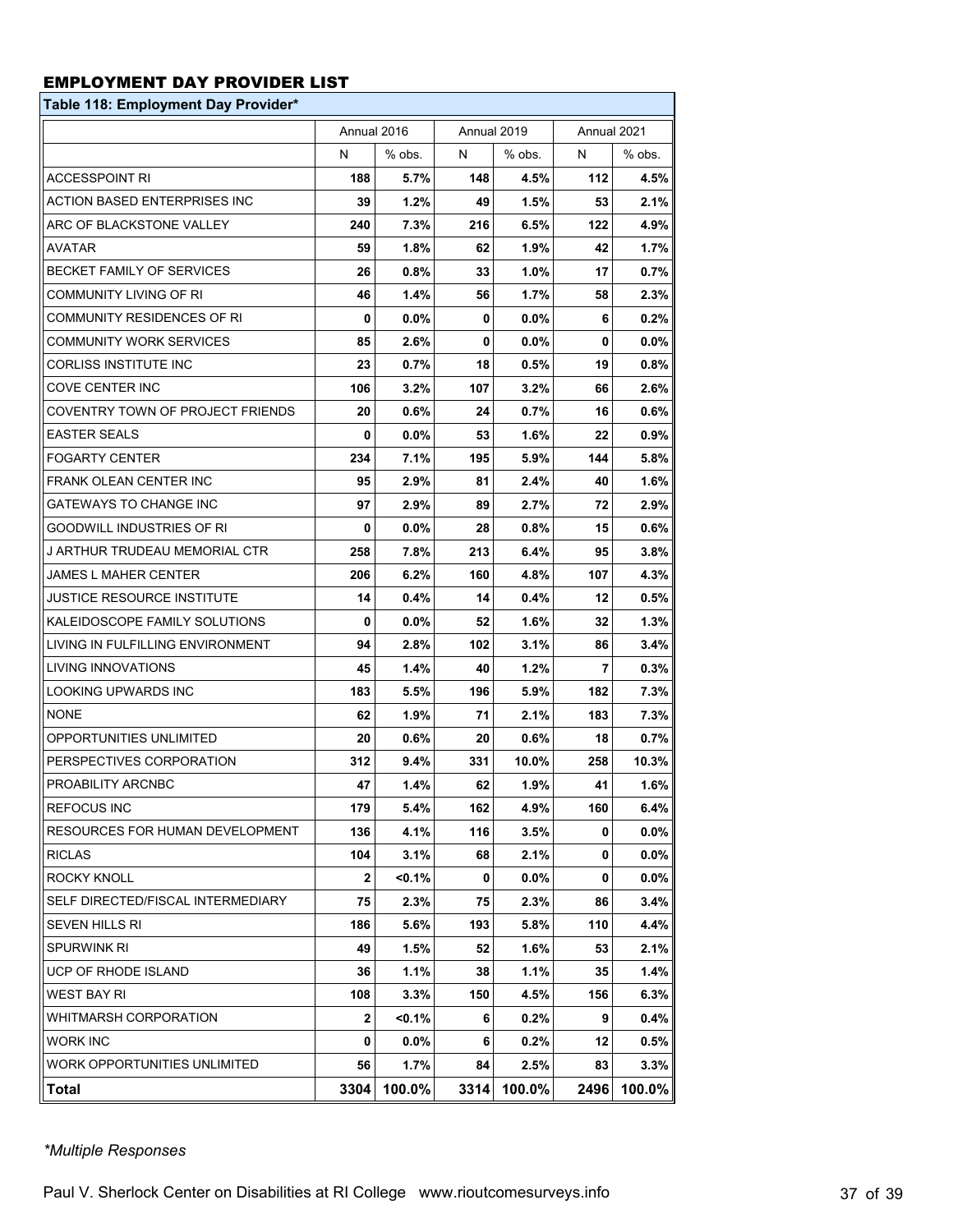#### RESIDENTIAL PROVIDER LIST

| Table 119. Residential Provider  |              |           |              |           |              |           |
|----------------------------------|--------------|-----------|--------------|-----------|--------------|-----------|
|                                  | Annual 2016  |           | Annual 2019  |           | Annual 2021  |           |
|                                  | N            | % obs.    | N            | % obs.    | N            | % obs.    |
| <b>ACCESSPOINT RI</b>            | 50           | 3.8%      | 64           | 3.9%      | 43           | $1.3\%$   |
| ACTION BASED ENTERPRISES INC     | 0            | $0.0\%$   | 0            | 0.0%      | 0            | $0.0\%$   |
| ARC OF BLACKSTONE VALLEY         | 52           | 4.0%      | 55           | $3.4\%$   | 53           | $1.6\%$   |
| AVATAR                           | 43           | 3.3%      | 70           | 4.3%      | 48           | $1.5\%$   |
| BECKET FAMILY OF SERVICES        | 1            | $< 0.1\%$ | 31           | 1.9%      | 1            | $< 0.1\%$ |
| COMMUNITY LIVING OF RI           | 32           | 2.4%      | 45           | 2.8%      | 43           | $1.3\%$   |
| <b>COMMUNITY WORK SERVICES</b>   | 1            | $< 0.1\%$ | 0            | $0.0\%$   | 0            | $0.0\%$   |
| CORLISS INSTITUTE INC            | 10           | 0.8%      | 13           | 0.8%      | 15           | 0.5%      |
| COVE CENTER INC                  | 46           | 3.5%      | 62           | 3.8%      | 47           | $1.5\%$   |
| COVENTRY TOWN OF PROJECT FRIENDS | 1            | <0.1%     | 0            | $0.0\%$   | 0            | $0.0\%$   |
| CRYSTAL SPRING SCHOOL            | $\mathbf{0}$ | $0.0\%$   | 1            | $< 0.1\%$ | 1            | $< 0.1\%$ |
| <b>FOGARTY CENTER</b>            | 93           | 7.1%      | 104          | 6.4%      | 76           | $2.4\%$   |
| FRANK OLEAN CENTER INC           | 0            | $0.0\%$   | 1            | < 0.1%    | 0            | $0.0\%$   |
| <b>GATEWAYS TO CHANGE INC</b>    | 59           | 4.5%      | 59           | $3.6\%$   | 53           | $1.6\%$   |
| J ARTHUR TRUDEAU MEMORIAL CTR    | 64           | 4.9%      | 67           | 4.1%      | 43           | $1.3\%$   |
| JAMES L MAHER CENTER             | 52           | 4.0%      | 51           | 3.1%      | 50           | $1.5\%$   |
| JUSTICE RESOURCE INSTITUTE       | 14           | 1.1%      | 14           | 0.9%      | 12           | $0.4\%$   |
| KALEIDOSCOPE FAMILY SOLUTIONS    | 0            | $0.0\%$   | 1            | <0.1%     | 0            | $0.0\%$   |
| KENT CENTER                      | $\mathbf{0}$ | $0.0\%$   | 1            | $< 0.1\%$ | 1            | $< 0.1\%$ |
| LATHAM CENTER                    | 0            | $0.0\%$   | 0            | $0.0\%$   | 1            | $< 0.1\%$ |
| LIFESPAN                         | 0            | 0.0%      | 0            | $0.0\%$   | 0            | $0.0\%$   |
| LIVING IN FULFILLING ENVIRONMENT | 54           | 4.1%      | 59           | $3.6\%$   | 55           | $1.7\%$   |
| LIVING INNOVATIONS               | 3            | $0.2\%$   | 110          | 6.7%      | 25           | $0.8\%$   |
| <b>LOOKING UPWARDS INC</b>       | 117          | 8.9%      | 139          | 8.5%      | 99           | $3.1\%$   |
| NOT APPLICABLE                   | 1            | $< 0.1\%$ | $\mathbf{2}$ | 0.1%      | 2022         | 62.6%     |
| OPPORTUNITIES UNLIMITED          | 28           | 2.1%      | 29           | $1.8\%$   | 26           | $0.8\%$   |
| <b>OTHER</b>                     | 0            | $0.0\%$   | 0            | $0.0\%$   | 4            | 0.1%      |
| PERSPECTIVES CORPORATION         | 135          | 10.3%     | 158          | 9.7%      | 119          | 3.7%      |
| PROABILITY ARCNBC                | 3            | $0.2\%$   | 11           | 0.7%      | 11           | $0.3\%$   |
| <b>REFOCUS INC</b>               | 58           | 4.4%      | 102          | 6.3%      | 58           | 1.8%      |
| RESOURCES FOR HUMAN DEVELOPMENT  | $\mathbf{2}$ | $0.2\%$   | 0            | $0.0\%$   | 0            | $0.0\%$   |
| <b>RICLAS</b>                    | 162          | 12.4%     | 115          | 7.1%      | 110          | $3.4\%$   |
| ROCKY KNOLL                      | 1            | $< 0.1\%$ | 0            | $0.0\%$   | 0            | $0.0\%$   |
| SEVEN HILLS RI                   | 72           | 5.5%      | 82           | 5.0%      | 60           | 1.9%      |
| SPURWINK RI                      | 35           | 2.7%      | 36           | 2.2%      | 35           | 1.1%      |
| UCP OF RHODE ISLAND              | 4            | $0.3\%$   | 15           | $0.9\%$   | $\mathbf{2}$ | $< 0.1\%$ |
| WEST BAY RI                      | 107          | $8.2\%$   | 127          | 7.8%      | 113          | $3.5\%$   |
| WHITMARSH CORPORATION            | 4            | 0.3%      | 6            | 0.4%      | 4            | 0.1%      |
| WORK OPPORTUNITIES UNLIMITED     | 0            | $0.0\%$   | 1            | $< 0.1\%$ | 0            | $0.0\%$   |
| ZAMBARANO HOSPITAL               | 5            | $0.4\%$   | 0            | $0.0\%$   | 0            | $0.0\%$   |
| Total                            | 1309         | 100.0%    | 1631         | 100.0%    | 3230         | 100.0%    |